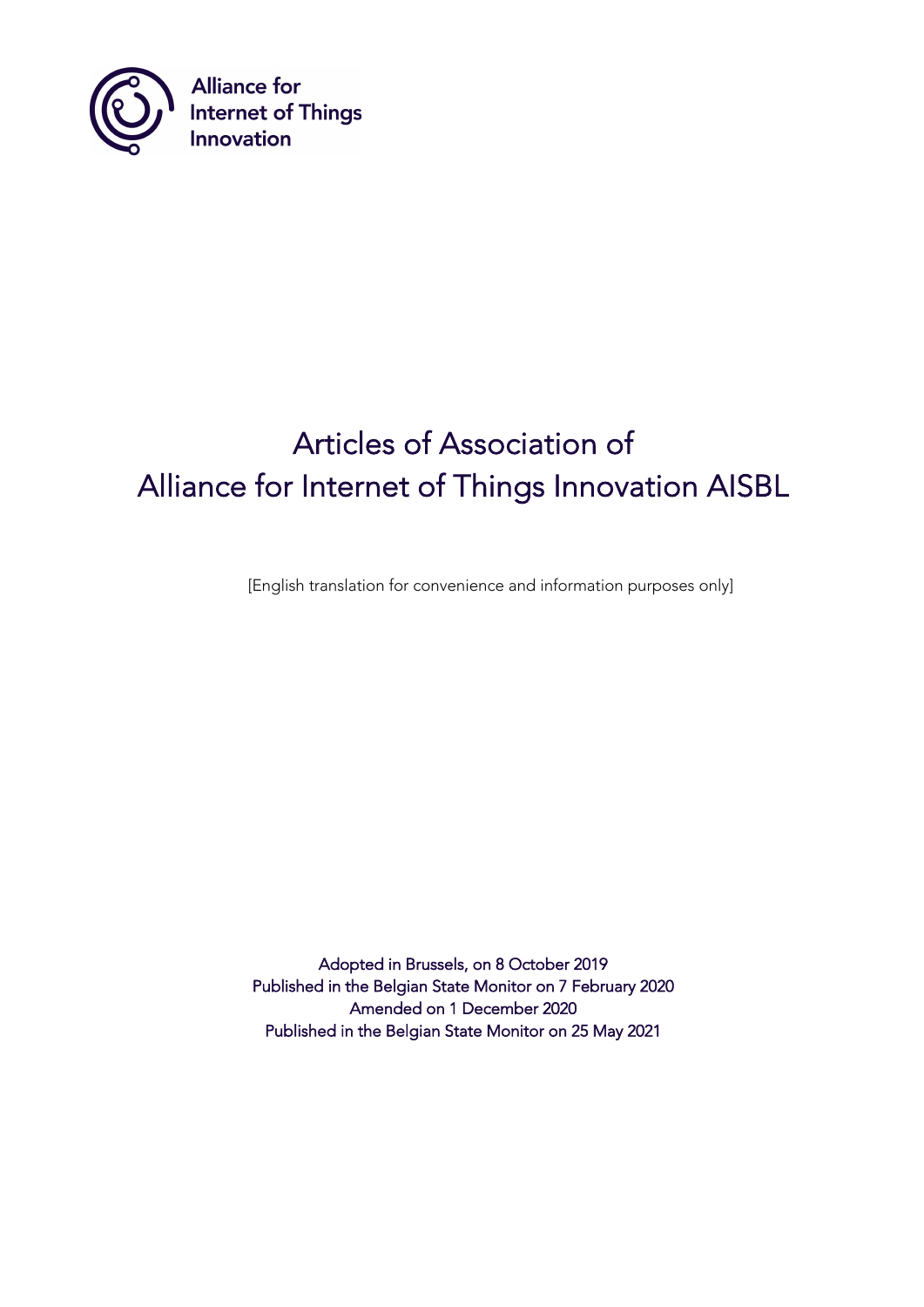# TABLE OF CONTENT:

| TITLE 1.   |  |
|------------|--|
|            |  |
|            |  |
|            |  |
| TITLE 2.   |  |
| Article 3. |  |
|            |  |
| TITLE 3.   |  |
| Article 5. |  |
|            |  |
|            |  |
|            |  |
|            |  |
|            |  |
|            |  |
|            |  |
|            |  |
|            |  |
|            |  |
|            |  |
|            |  |
|            |  |
|            |  |
|            |  |
| TITLE 5.   |  |
|            |  |
|            |  |
|            |  |
|            |  |
|            |  |
|            |  |
|            |  |
|            |  |
|            |  |
|            |  |
|            |  |
|            |  |
|            |  |
|            |  |
|            |  |
|            |  |
|            |  |
|            |  |
|            |  |
|            |  |
| TITLE 7.   |  |
|            |  |
|            |  |
| TITLE 8.   |  |
|            |  |
|            |  |
|            |  |
|            |  |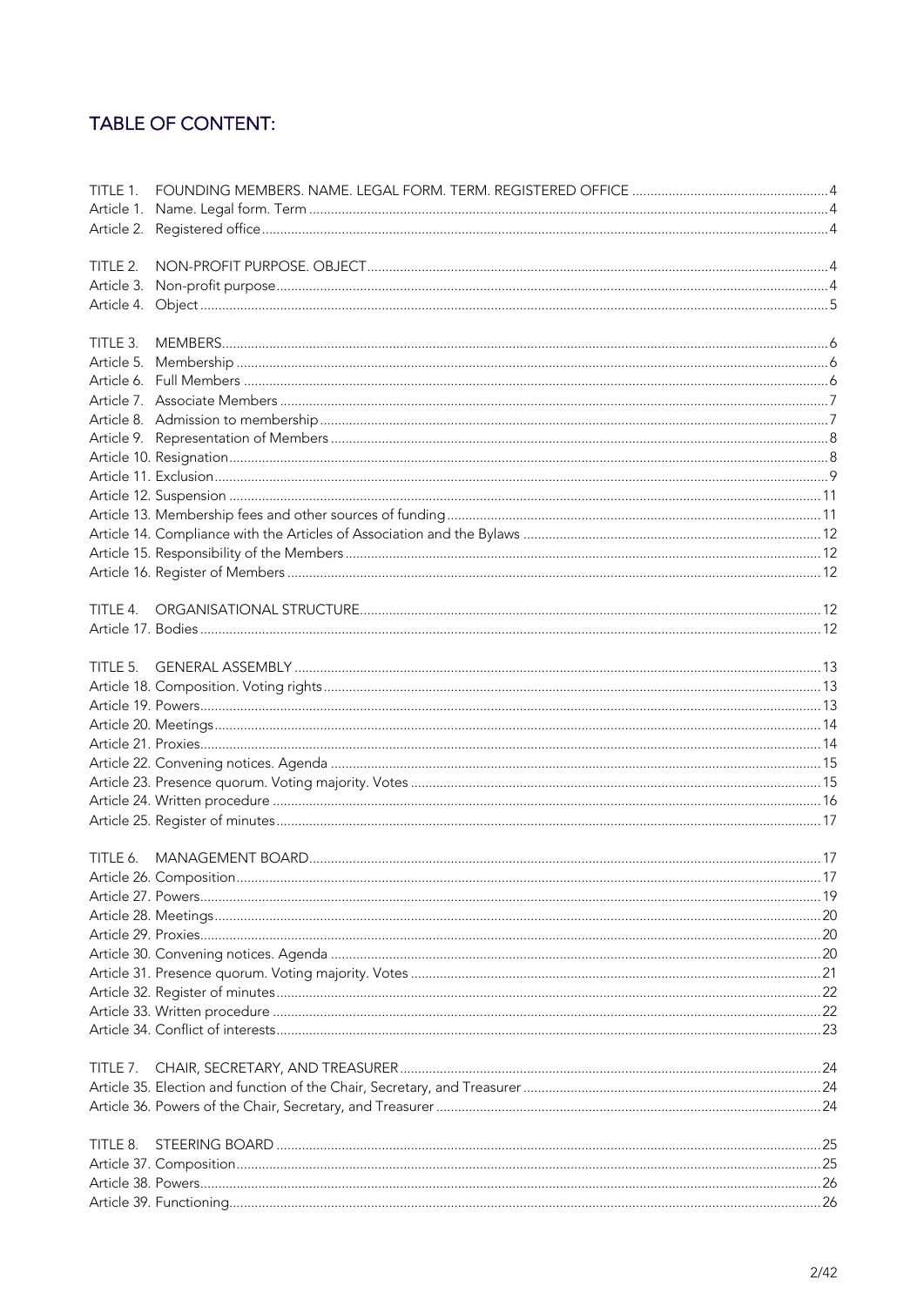|        | TITLE 15. FINANCIAL YEAR. ANNUAL ACCOUNTS. BUDGET. AUDITING OF THE ANNUAL ACCOUNTS 35 |  |
|--------|---------------------------------------------------------------------------------------|--|
|        |                                                                                       |  |
|        |                                                                                       |  |
|        |                                                                                       |  |
|        |                                                                                       |  |
|        |                                                                                       |  |
|        |                                                                                       |  |
|        |                                                                                       |  |
| TITLE. |                                                                                       |  |
|        |                                                                                       |  |
|        |                                                                                       |  |
|        |                                                                                       |  |
|        |                                                                                       |  |
|        |                                                                                       |  |
|        |                                                                                       |  |
|        |                                                                                       |  |
|        |                                                                                       |  |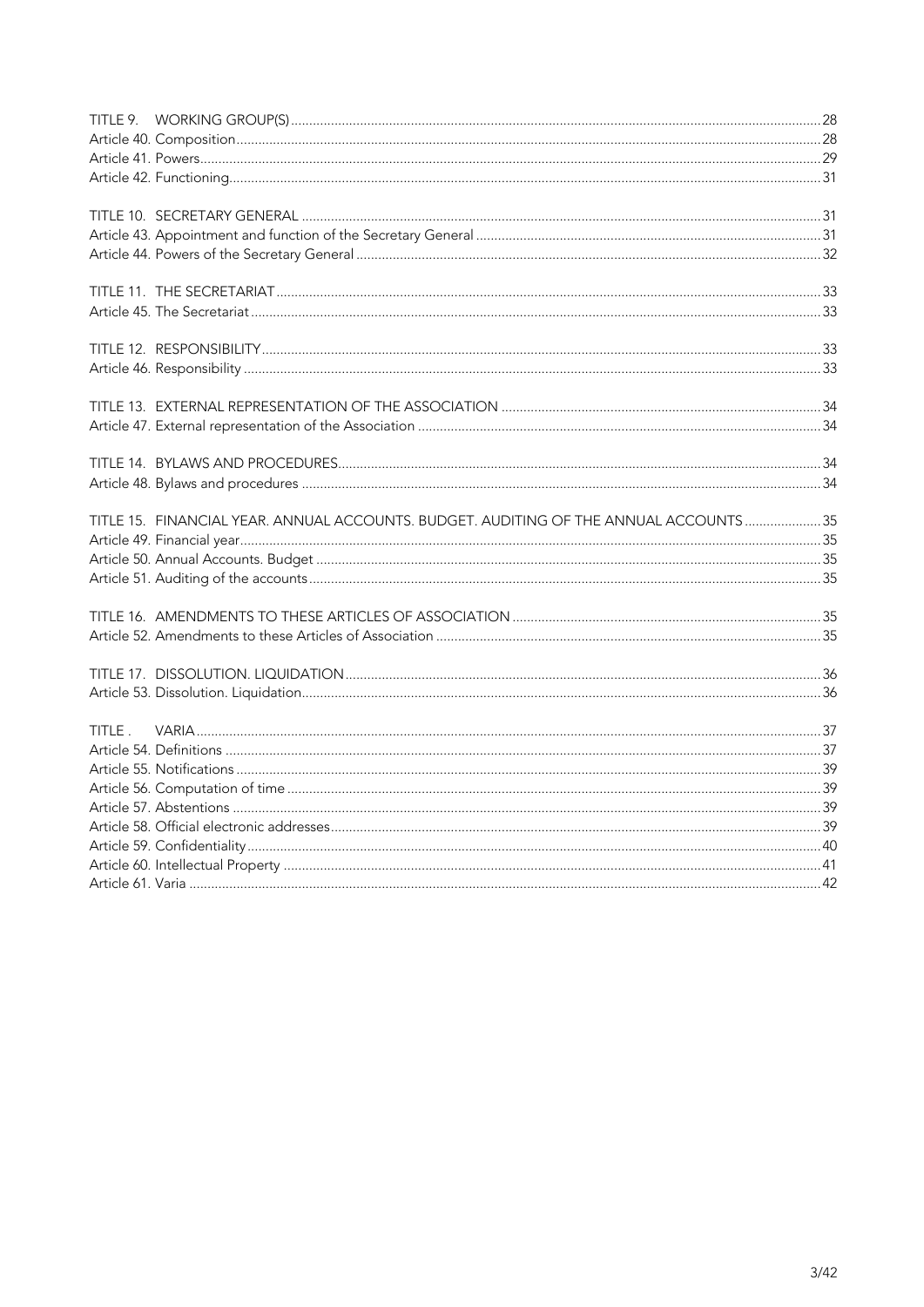# TITLE 1. FOUNDING MEMBERS. NAME. LEGAL FORM. TERM. REGISTERED OFFICE

## Article 1. Name. Legal form. Term

The international non-profit association named "Alliance for Internet of Things Innovation", abbreviated "AIOTI" (hereafter: "Association"), is constituted for an indefinite period under the provisions of Book 10 and any other provisions applicable to international non-profit associations of the companies and associations Code of March 23, 2019.

## Article 2. Registered office

- 1. The registered office of the Association is located in the Brussels-Capital region.
- 2. The registered office of the Association may be transferred to any other location in Belgium by a decision of the Management Board, provided that said transfer will not imply a change of the language of these Articles of Association according to the legal provisions governing the use of official languages in Belgium.
- 3. If the transfer of the registered office of the Association implies a change of the language of these Articles of Association according to the legal provisions governing the use of the official languages in Belgium, only the General Assembly will be competent to decide on the transfer of the registered office of the Association according to the presence quorum and voting majority stipulated in Article 23 of these Articles of Association.
- 4. The Association may establish offices in any country or place.

# TITLE 2. NON-PROFIT PURPOSE. OBJECT

#### Article 3. Non-profit purpose

The non-profit purpose of international utility of the Association shall be to enhance innovation and economic development in the Internet of Things in Europe, and, if in the common interest of the Members of the Association and of the competitiveness of the European Union and, if such would be supportive of these interests, outside Europe, all in the broadest sense.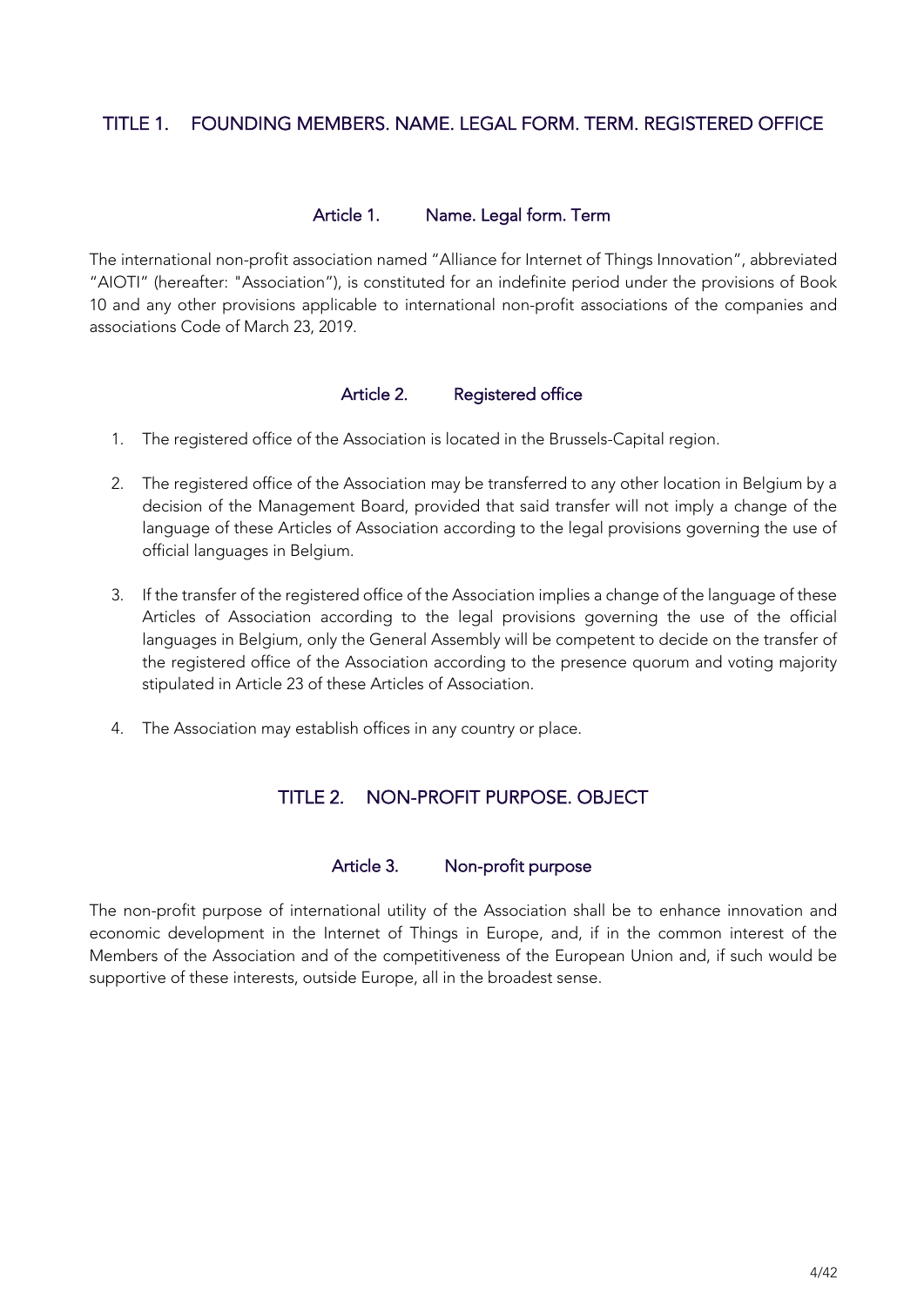# Article 4. Object

To that effect, the Association may develop, alone or in collaboration with third parties, directly or indirectly, all activities related, directly or indirectly, to its purpose. The Association may, in particular develop the following non exhaustively listed activities for the general or specific account of its Members and/or third parties:

- (a) Collaborating with the European institutions for the implementation and execution of the European framework program for research and innovation through the activities of the Working Groups or in any other appropriate form, supporting the planning and execution of Large-Scale Pilot Projects and facilitating testing environments;
- (b) Collaborating/coordinating with other European innovation platforms and industry organisations that have IoT related topics in their portfolio;
- (c) Identifying and bridging global, European Union's and its Member States' IoT innovation activities;
- (d) Being an important reference organisation for all IoT related issues, comprising, among other things, research, innovation, standardisation, ecosystem building and international collaboration;
- (e) Identifying, and, where possible, attempting to resolve, in part or in whole, market obstacles for IoT deployment in a digital single market context;
- (f) Participating in, among other things, international projects, conferences, publications, publishing expert opinions, policy making and supporting standardisation activities;
- (g) Organising and facilitating match making events (involving, among others, SME's and large companies, academia, governments and end-users in innovation programs);
- (h) Providing advice and expert input to the European institutions and EU Member States in connection with all structural and regulatory matters important for the creation and maintenance of a favourable climate for IoT in Europe;
- (i) Collecting and raising the financial resources necessary for the operation and organisation of the Association;
- (j) Performing everything that is supportive to the non-profit purpose and object of the Association or may be contributing thereto, all in the widest sense of the word; and
- (k) Cooperating with and assist other initiatives and/or organisations having a purpose similar to the purpose of the Association, as well as other regional and/or international initiatives and/or organisations.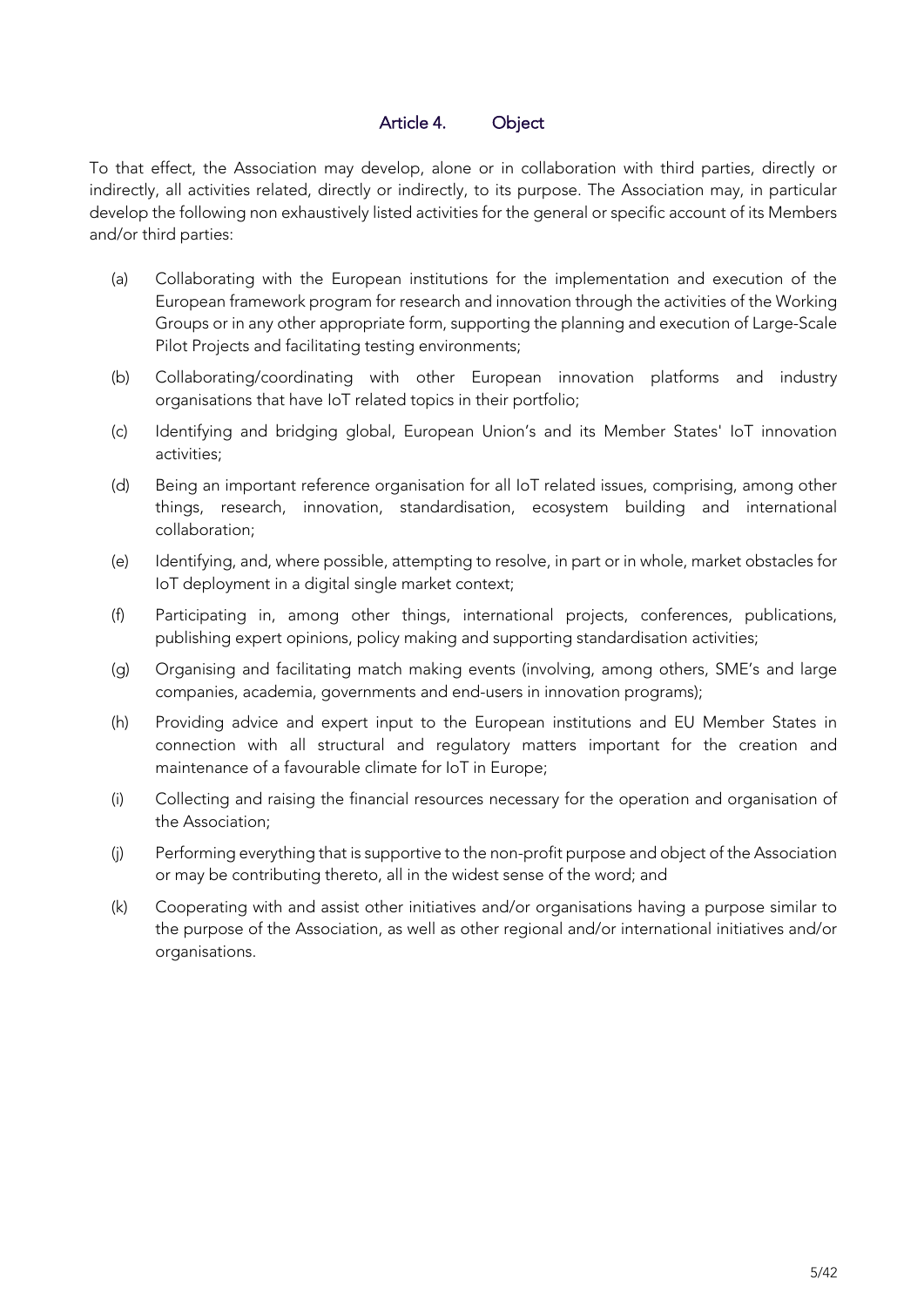# TITLE 3. MEMBERS

#### Article 5. Membership

- 1. The Association shall have two (2) membership categories: Full Members and Associate Members. The Association shall always consist of at least two (2) Full Members.
- 2. All references in these Articles of Association to "Member" or "Members" without any other specification are references to Full Members and Associate Members collectively.
- 3. The rights and obligations of the Members shall be as defined in and pursuant to these Articles of Association.
- 4. Membership is intuitu personae and can neither be transferred nor assigned.

# Article 6. Full Members

- 1. The category of Full Membership is open and accessible to any legal entity cumulatively fulfilling the following criteria:
	- (a) Being duly constituted in accordance with the laws and practices of its country of origin;
	- (b) Having the legal personality;
	- (c) Having its registered office and a central or principal place of business in Europe;
	- (d) Sharing and supporting the non-profit purpose and object of the Association; and
	- (e) Fulfilling one of the four following criteria:
		- i. Being involved in Europe based research and development, innovation, demonstration, industrialisation, deployment or standardisation of technologies and services related to or relevant for the IoT; or
		- ii. Contributing as partner in projects of a European Framework Program for Research and Innovation, such as Horizon 2020 or any subsequent EU framework program for research and innovation related to or relevant for the IoT, and/or does so from time to time; or
		- iii. Being a legal entity that, in accordance with its statutory purpose, through its activities enhances or gives direction to research and development, innovation, demonstration, industrialization, deployment or standardisation of technologies and services related to or relevant for the IoT in Europe; or
		- iv. Being a legal entity that, in accordance with its statutory purpose, represents the interest of end-users of the IoT in Europe, whether consumers or professional end-users.
- 2. Legal entities of a same Group of Companies may each become a Full Member with their own voting rights, provided that they each pay membership fees.
- 3. Full Members shall enjoy all membership rights, including voting rights at the General Assembly.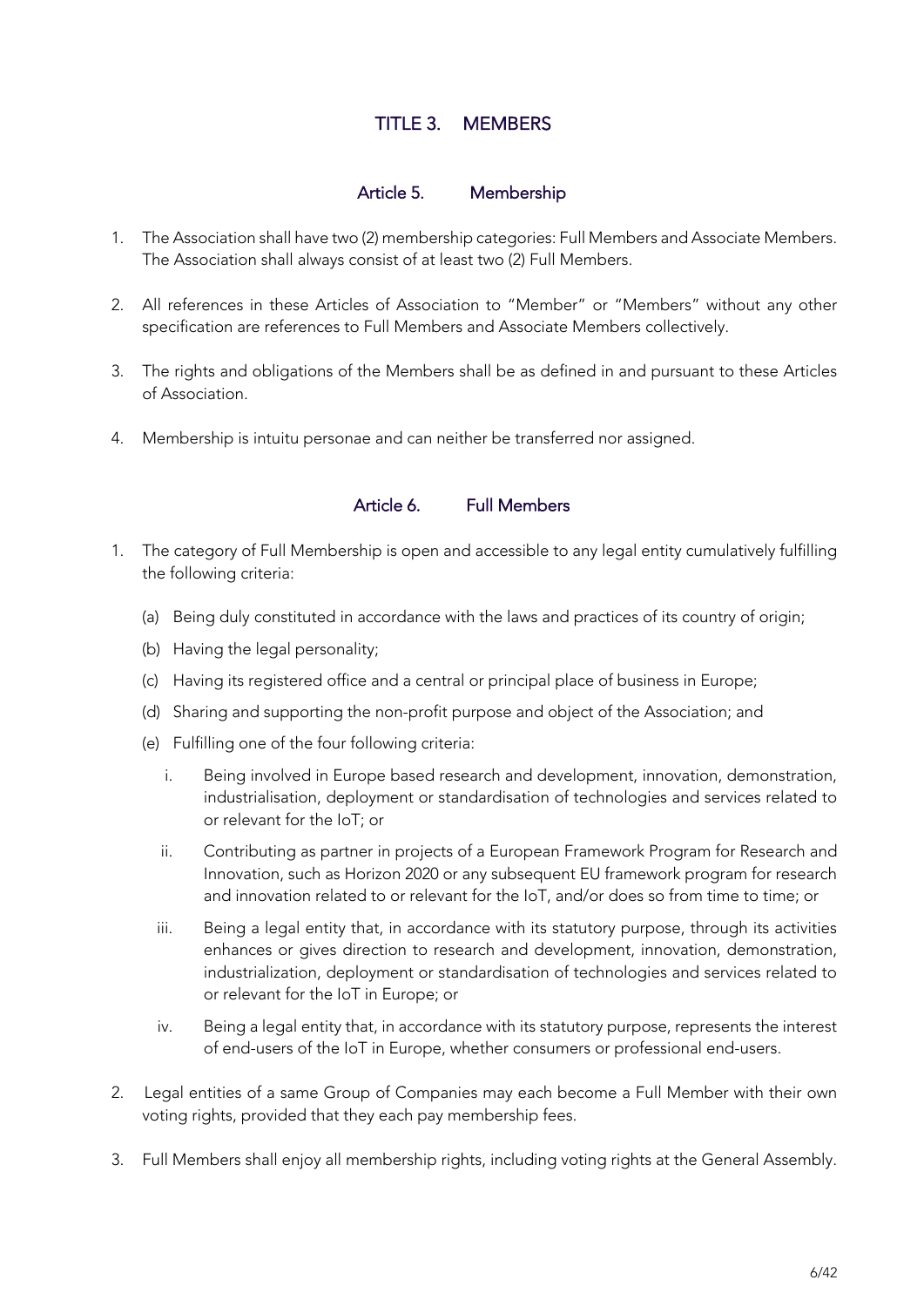## Article 7. Associate Members

- 1. The category of Associate Membership is open and accessible to any legal entity (including any public entity and/or public administration) cumulatively fulfilling the following criteria:
	- (a) Not meeting the criteria to be eligible as a Full Member;
	- (b) Being duly constituted in accordance with the laws and practices of its country of origin;
	- (c) Having the legal personality;
	- (d) Being active in the field of the IoT and having a legitimate interest in the non-profit purpose and object of the Association; and
	- (e) Supporting the work which forms the purpose of the Association, by its advice, influence, and activity.
- 2. Legal entities of a same Group of Companies may each become an Associate Member with their own membership rights, provided that they each pay membership fees.
- 3. Associate Members shall have the rights specifically granted to them in or pursuant to these Articles of Association. These rights shall not include voting rights at the General Assembly.

#### Article 8. Admission to membership

- 1. Any applicant to membership shall submit an application for admission to membership via regular means of communication to the Secretary General.
- 2. An application form developed for that purpose by the Association, shall contain at least the following details:
	- (a) The applicant's legal name, legal form, registered office, registration number in the local register of commerce and VAT number, if any;
	- (b) The Working Group(s) in which the applicant wishes to participate;
	- (c) The applicant's acceptance of the membership fees to be paid to the Association, and of these Articles of Association, the Bylaws, and, any other rules or Regulations established by the Association;
	- (d) Its status of either:
		- i. An SME; or
		- ii. A nationally recognised university and/or a research institute with a non-profit purpose; or
		- iii. A company not being an SME; or
		- iv. An organisation with a statutory purpose that includes the membership criterion set out under Article 6, paragraph 1, (e), iii; or
		- v. An organisation representing end-users, as referred to in Article 6, paragraph 1, (e), iv.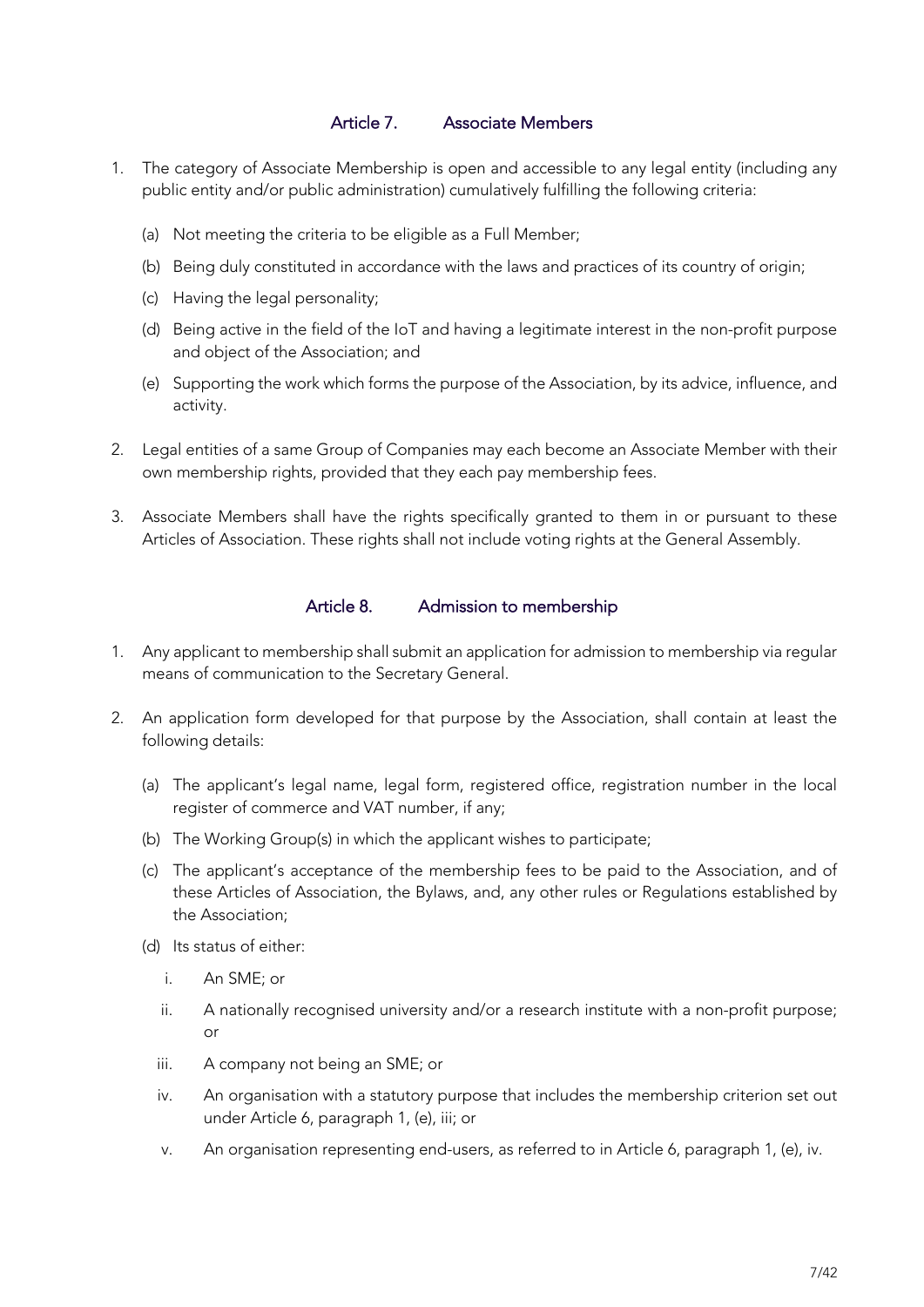- 3. After the Secretary General has verified that all conditions for membership are complied with, the Management Board shall decide on the admission to membership within one (1) week of the receipt of the application from the Secretary General. The decisions of the Management Board regarding membership admissions shall not be motivated and may be subject to appeal.
- 4. An applicant to membership which has not been accepted as a Member of the Association may appeal the decision rendered by the Management Board within one (1) month of the receipt of the decision of non-admission, through a request for appeal sent via special means of communication to the Management Board. The next meeting of the General Assembly following the sending of the request for appeal shall examine said request for appeal and shall validly deliberate on the request for appeal according to the presence quorum and the voting majority stipulated in Article 23 of these Articles of Association.

## Article 9. Representation of Members

- 1. Each Member shall appoint one or more natural person(s), called the "Representative(s)", to represent it within the Association. If a Member appoints more than one (1) Representative, it must appoint one (1) voter – when applicable – who shall cast the vote of his/her Member (hereafter: "Voter"). Each Voter must have full capacity powers to represent his/her Member. If a Member only appoints one (1) Representative, he/she shall be the Voter of his/her Member.
- 2. If a Representative ceases to be employed by or is no longer otherwise linked to the Member he/she is representing, (i) he/she shall as of right lose his/her capacity as Representative (including any capacity to cast the vote of his/her Member, if any) and (ii) the said Member shall immediately replace this Representative unless the Member has another Representative who has been appointed as Voter.
- 3. Each Member shall inform, via regular means of communication, the Secretary General of the identity, contact details, and, as the case may be, appointment as Voter, of its/their Representative(s).

#### Article 10. Resignation

- 1. Members are free to resign from the Association at all times by giving written notice via special means of communication, at least two (2) months before 31 December of each year, to the Secretary General. The Secretary General shall submit the resignation to the Management Board, which shall in turn take note of it. The resignation shall be effective on the date on which the written notice has been sent to the Secretary General.
- 2. A Member is deemed resigning if the Member is in one of the following situations:
	- (a) Voluntary/legal dissolution/liquidation;
	- (b) Bankruptcy or is subject to insolvency proceedings of a similar nature under the laws of any jurisdiction;
	- (c) Judicial administration;
	- (d) Judicial reorganisation;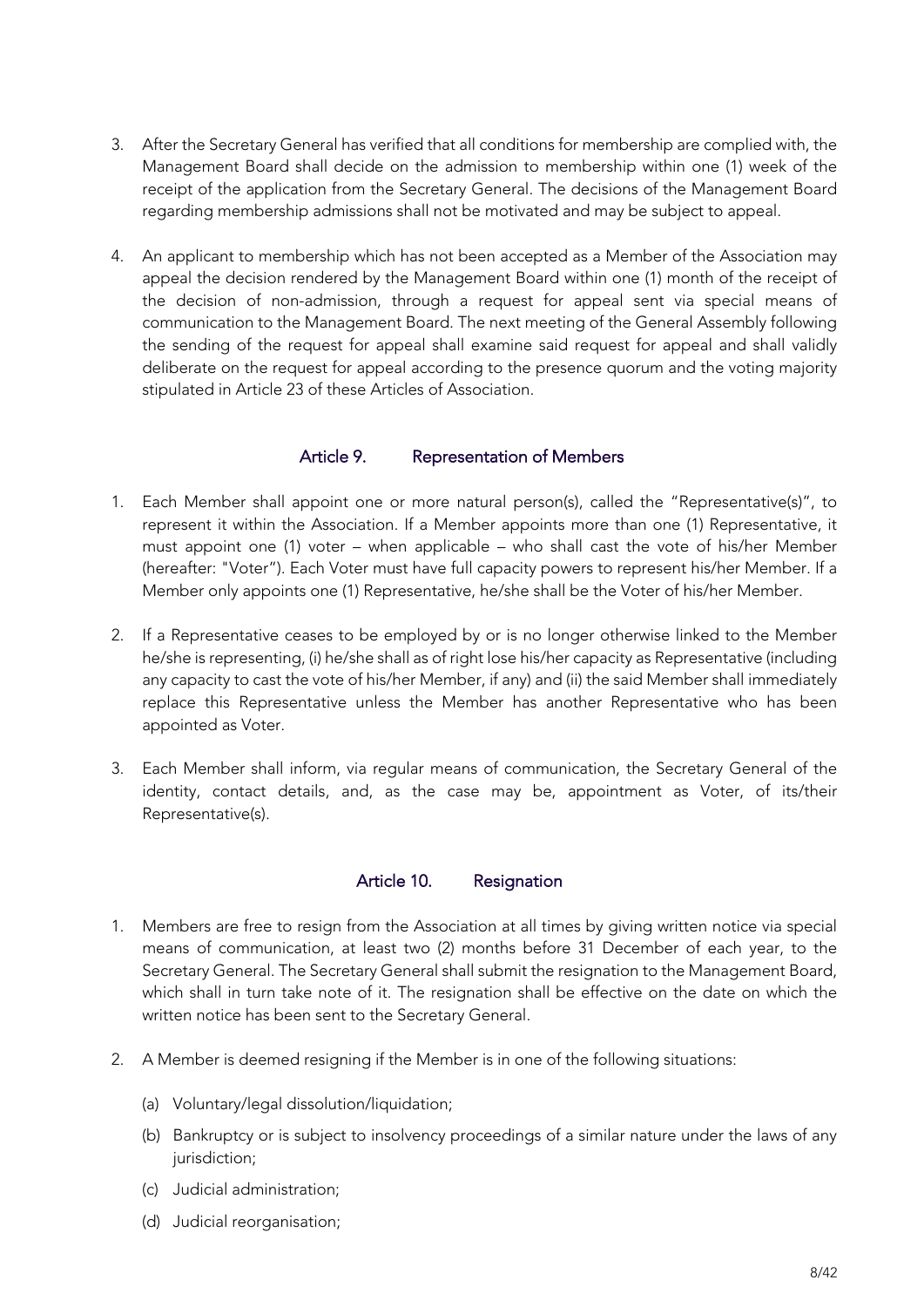- (e) Merger (only if the concerned Member is the acquired legal entity);
- (f) (Partial) demerger;
- (g) Transfer of a branch of activity; and
- (h) Transfer of a universality.
- 3. The resignation as referred to in paragraph 2 of the present Article shall be effective upon a decision of the Management Board. A Member has the right to defend its position at (or in writing prior to) the meeting of the Management Board at which decisions are proposed in respect of the resignation of a Member which is in at least one of the situations referred to in paragraph 2 of the present Article. The decisions of the Management Board regarding the resignation of Members as referred to in the paragraphs 2 and 3 of the present Article are final, sovereign and must be motivated.

# Article 11. Exclusion

- 1. A Member which (i) ceases to satisfy the definition of the membership category it belongs to as set out in Article 6 or 0 of these Articles of Association, or (ii) is not duly or timely or fully complying with these Articles of Association, the Bylaws, and/or any decision validly taken by the bodies of the Association, or (iii) infringes the interests of the Association, or (iv) has substantially modified its activities, or (v) for any other reasonable cause, may be excluded from membership, upon decision of the Management Board.
- 2. Before excluding a Member, the Management Board shall provide the concerned Member with the relevant details in writing via special means of communication at least one (1) month in advance of the proposed exclusion date. The concerned Member has then time to definitely remedy the consequences of the breach or breaches having led to the proposal of exclusion of the concerned Member. The Management Board may decide to exclude a Member, provided that the concerned Member is convened at the meeting and has received the possibility to defend its position, either in person or through a legal counsel, during the meeting of the Management Board and prior to the voting on the exclusion. The decisions of the Management Board regarding the exclusion of a Member shall be motivated, may be subject to appeal and shall enter into force after the appeal period of one (1) month referred to in paragraph 4 of the present Article.
- 3. All membership rights of the Member concerned by the abovementioned exclusion procedure shall be suspended during the entire procedure until the decision of the Management Board.
- 4. A Member which has been excluded by the Management Board may appeal the decision rendered by the Management Board within one (1) month following the date of the meeting of the Management Board that as decided to exclude the Member, through a request for appeal sent via special means of communication to the Management Board. The next meeting of the General Assembly following the sending of the request for appeal shall examine said request for appeal and shall validly deliberate on the request for appeal according to the presence quorum and the voting majority stipulated in Article 23 of these Articles of Association.
- 5. All membership rights of the Member concerned by the abovementioned appeal procedure shall be suspended during said entire procedure until the decision of the General Assembly.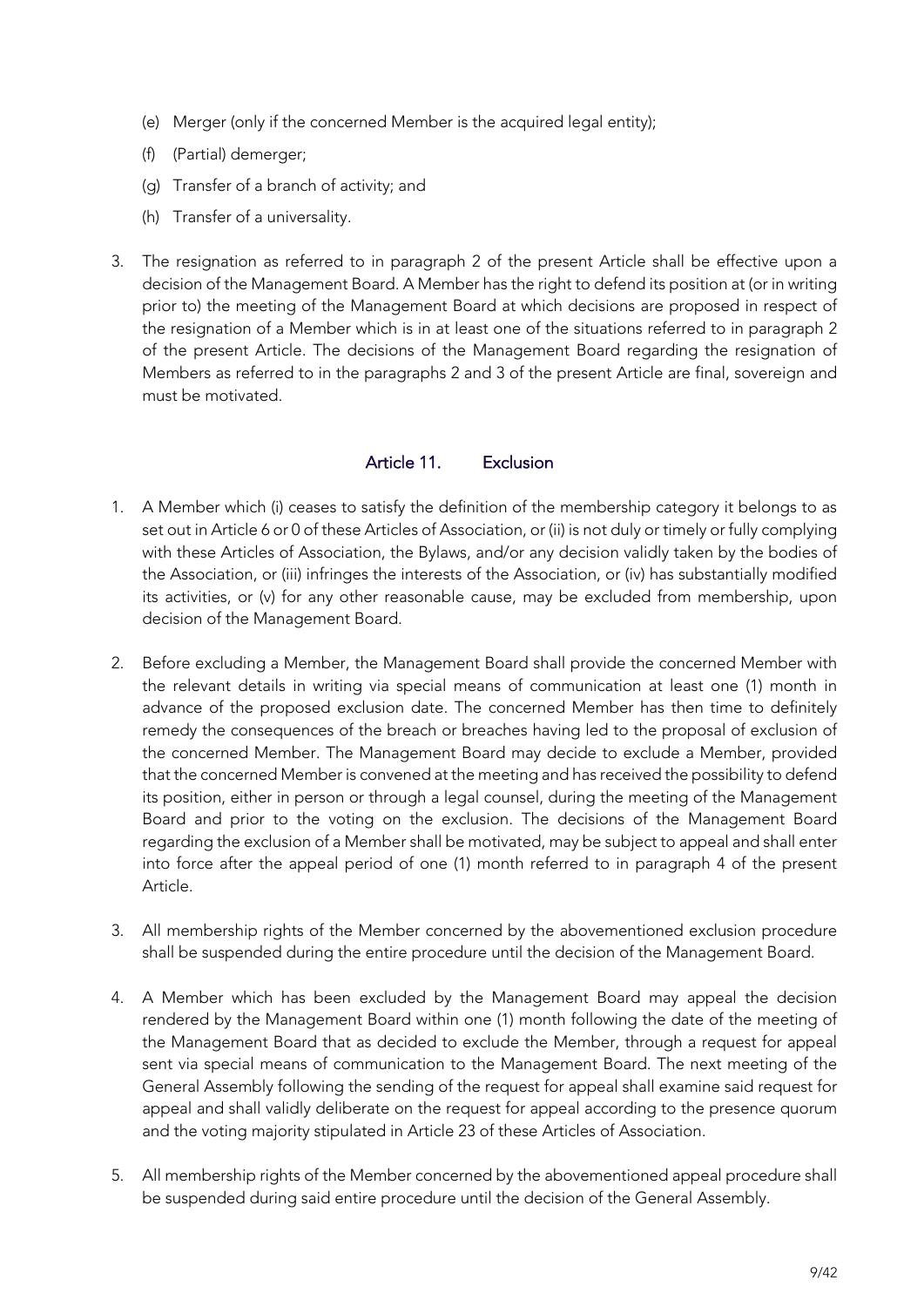- 6. The Management Board can validly decide on the exclusion of a Member if (i) at least half of the members of the Management Board are present or represented and (ii) the decision to exclude obtains at least a two-thirds (2/3) majority of the votes cast by the members of the Management Board present or represented.
- 7. A Member which does not pay all its membership fees within the stated period may be excluded from membership by the Secretary General. The Secretary General shall notify, via special means of communication, his/her decision to exclude to the concerned Member. The Secretary General shall regularly submit a list of the excluded Members to the Management Board. The decisions of the Secretary General regarding the exclusion of a Member shall be motivated, may be subject to appeal and shall enter into force after the appeal period of one (1) month referred to in paragraph 8 of the present Article.
- 8. A Member which has been excluded by the Secretary General may appeal the decision rendered by the Secretary General within one (1) month following the date of the notification of the decision to exclude to the concerned Member, through a request for appeal sent via special means of communication to the Management Board. The next meeting of the Management Board following the sending of the request for appeal shall examine said request for appeal and shall validly deliberate on the request for appeal according to the presence quorum and the voting majority stipulated in Article 31 of these Articles of Association.
- 9. All membership rights of the Member concerned by the abovementioned appeal procedure shall be suspended during said entire procedure until the decision of the Management Board.
- 10. A Member which, in whatever way and for whatever reason, ceases to be a Member shall (i) remain liable for its obligations towards the Association, including for the payment of the membership fees, up to the end of the financial year in which the termination of its membership became effective, (ii) have no claims for compensation on the Association or for its assets, (iii) forthwith cease to hold itself out as a Member of the Association in any manner, and (iv) upon decision of the Secretary General, promptly deliver to the Association all material, equipment, software, and documents, in written, electronic or magnetic form, in its possession that have been provided by the Association.
- 11. A Member which has resigned or has been excluded from the Association and wishes to re-join the Association as a Member may be considered as an applicant to membership.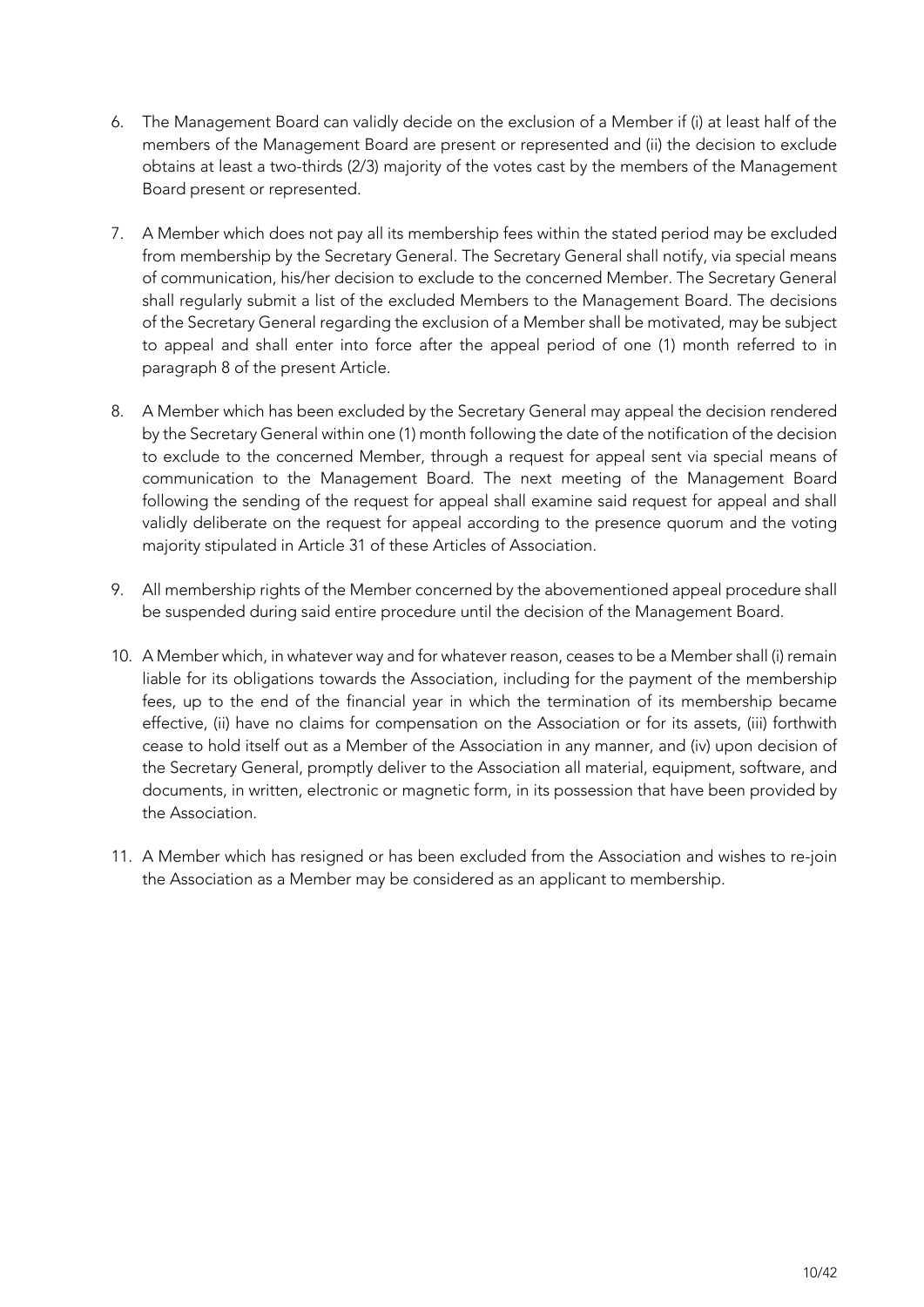## Article 12. Suspension

- 1. A Member which is in one of the situations referred to in paragraph 1 of Article 11of these Articles of Association may have its membership rights suspended for a maximum period of six (6) months, upon decision of the Management Board.
- 2. A Member whose membership rights have been suspended may appeal the decision rendered by the Management Board within one (1) month following the date of the meeting of the Management Board that has decided to suspend the membership rights of the concerned Member, through a request for appeal sent via special means of communication to the Management Board. The next meeting of the General Assembly following the sending of the request for appeal shall examine said request for appeal and shall validly deliberate on the request for appeal according to the presence quorum and the voting majority stipulated in Article 23 of these Articles of Association.

# Article 13. Membership fees and other sources of funding

- 1. Each Full Member shall pay membership fees per year, as proposed by the Management Board and decided by the General Assembly. Each year, the amount of membership fees and the calculation method of the membership fees for each Full Member shall be proposed by the Management Board and decided by the General Assembly.
- 2. Each Associate Member shall pay membership fees per year, as proposed by the Management Board and decided by the General Assembly. Each year, the amount of membership fees and the calculation method of the membership fees for each Associate Member shall be proposed by the Management Board and decided by the General Assembly. By derogation from the present paragraph, the General Assembly, upon proposal of the Management Board, may decide each year that one or more Member(s) is/are exceptionally (partially) exempt from membership fees. Associate Members being public entities and/or public administrations are exempted from paying the membership fees.
- 3. Without prejudice to Article 10 of these Articles of Association, if a Member fails to pay its membership fees within one (1) month after a reminder has been sent to it by the Secretary General, its voting rights shall be automatically and immediately suspended until the payment of the membership fees due.
- 4. Members joining the Association part way through a financial year shall pay the amount of membership fees as calculated for their membership category on a pro rata basis.
- 5. Based on a proposal of the Secretary General, the Management Board shall decide each year on the invoicing procedure and the time for payment of the membership fees.
- 6. Besides the membership fees, the Association may receive testamentary dispositions, specific legacies, gifts, subsidies and any other income from Members and/or third parties.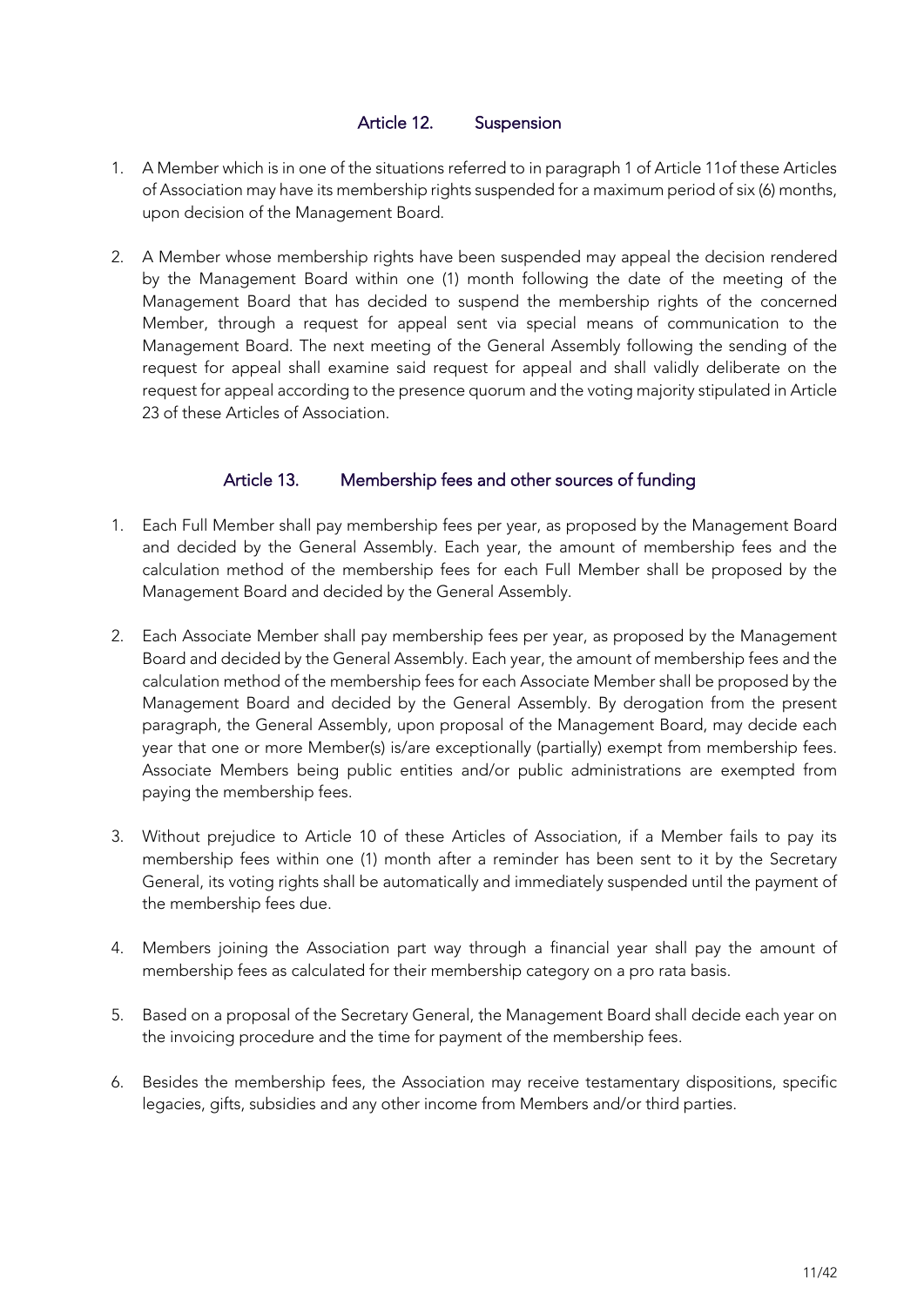#### Article 14. Compliance with the Articles of Association and the Bylaws

Any Member shall expressly adhere to these Articles of Association and the Bylaws, as amended from time to time, and commit to (i) actively cooperate towards the achievement of the purpose of the Association and (ii) pay the annual membership fees, including those for the year in which the application for admission to membership is submitted, pursuant to Article 8 of these Articles of Association.

#### Article 15. Responsibility of the Members

- 1. The Members, in their capacity of Members, incur neither any individual nor joint and several liability for the commitments made by the Association, the debts and the liabilities of the Association. The liability of a Member, in its capacity of Member, is limited to the payment of the annual membership fees referred to in Article 13 of these Articles of Association.
- 2. Without prejudice to the preceding paragraph, a Member shall be liable vis-à-vis the Association for a damage it has caused to the Association.

#### Article 16. Register of Members

The Secretary General keeps a register of Members, in electronic format, at the registered office of the Association. This register shall contain the legal name, the legal form, the address of the registered office and the enterprise/VAT number and main contact person of each Member being a legal entity. In addition, all the decisions regarding the admission, the resignation or the dismissal of the Members shall be included in the register by the Secretary General, immediately after the Management Board was informed of the decision.

# TITLE 4. ORGANISATIONAL STRUCTURE

## Article 17. Bodies

The bodies of the Association are:

- 1. The General Assembly;
- 2. The Management Board;
- 3. The Chair;
- 4. The Secretary;
- 5. The Treasurer;
- 6. The Steering Board;
- 7. The Working Group(s); and
- 8. The Secretary General.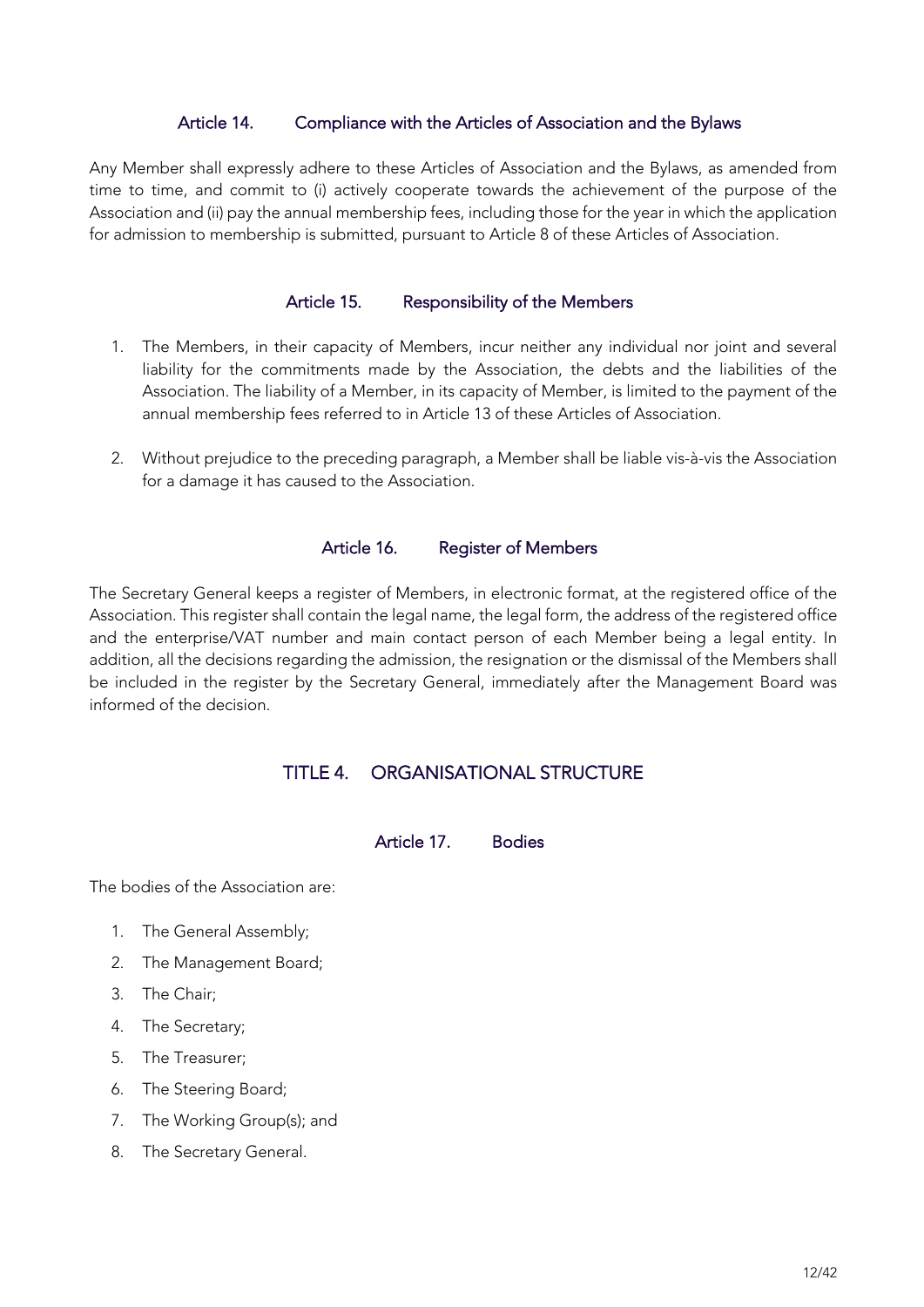# TITLE 5. GENERAL ASSEMBLY

# Article 18. Composition. Voting rights

- 1. The General Assembly shall be composed of all Members. Each Member shall be represented at the General Assembly by its Representative(s) pursuant to Article 9 of these Articles of Association.
- 2. Each Full Member shall have one (1) vote.
- 3. Associate Members shall have the right to attend the meetings of the General Assembly without voting rights and with the right to be heard.
- 4. Each member of the Management Board shall have the right to attend the meetings of the General Assembly without voting rights and with the right to be heard. Each member of the Management Board who has been appointed as Voter shall be authorised to vote in this specific capacity for the Full Member he/she represents.
- 5. The General Assembly shall be chaired by the Chair. If the Chair is unable to chair the General Assembly, the General Assembly shall be chaired by the Secretary. If the Chair and the Secretary are both unable to chair the General Assembly, the General Assembly shall be chaired by the oldest member of the Management Board (in age) present.
- 6. The General Assembly may decide to invite one or more third parties to attend without voting rights one or more meeting(s) or part(s) of meeting(s) of the General Assembly. Upon authorisation of the chairman of the General Assembly these third parties will receive the right to speak.

#### Article 19. Powers

The General Assembly shall have the powers specifically granted to it by law or these Articles of Association. In particular, the General Assembly shall have the following powers:

- (a) The transfer of the registered office of the Association when it implies a change of language of these Articles of Association according to the legal provisions governing the use of official languages in Belgium;
- (b) The election and dismissal of the members of the Management Board and the determination of the conditions (including the financial conditions, if any) upon which the mandate of each member of the Management Board will be granted and exercised as well as the conditions under which said mandate can be terminated;
- (c) If applicable, the appointment and dismissal of a statutory auditor and the determination of his/her/its remuneration;
- (d) The discharge to be given to the members of the Management Board and, if any, to the statutory auditor, or to the external accountant;
- (e) The approval of the amount of the membership fees and the calculation method of the membership fees, upon proposal of the Management Board;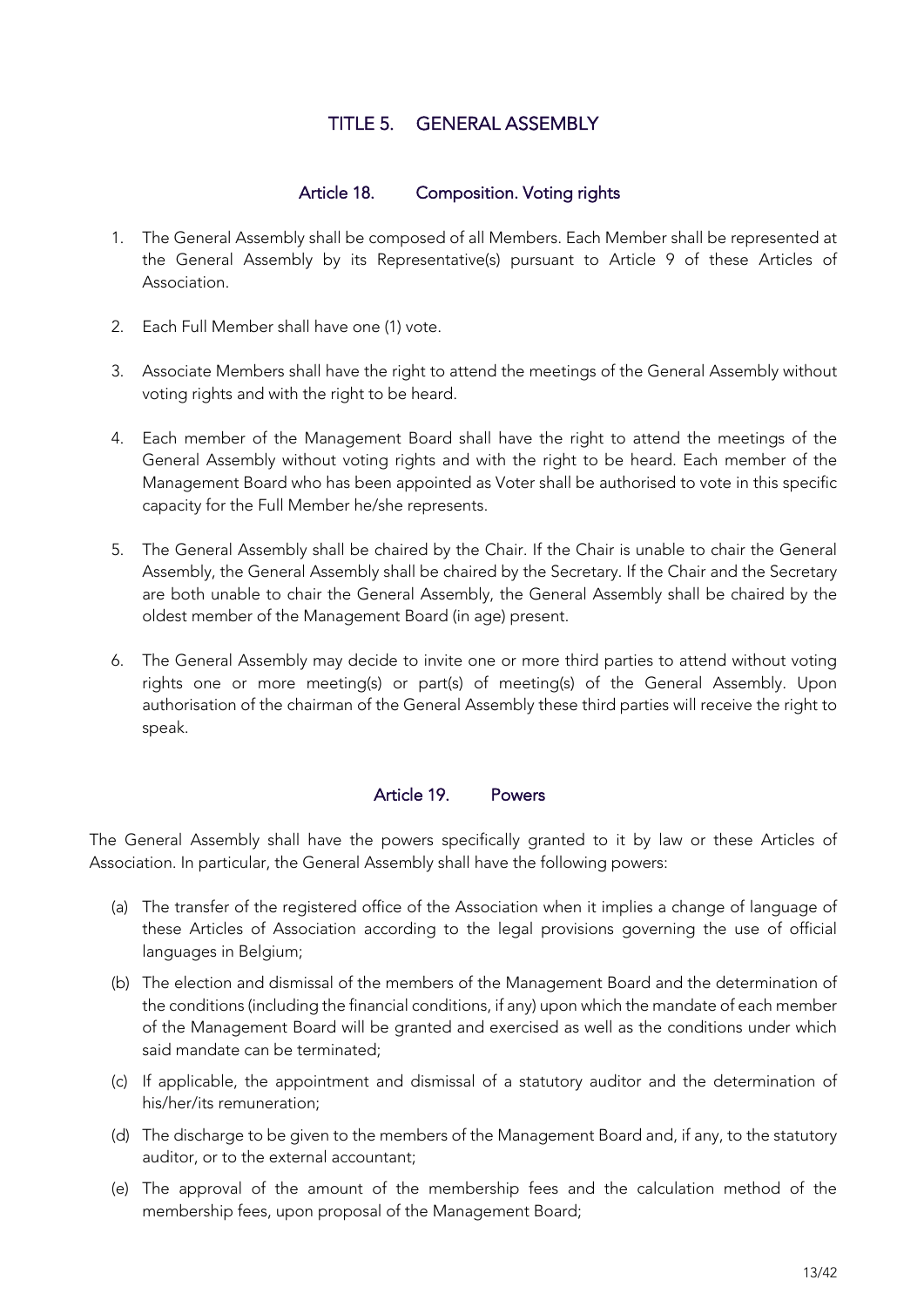- (f) The approval of the amount of the additional contributions, upon joint proposal of the Management Board;
- (g) The approval of the annual accounts and the budget of the Association;
- (h) The amendment of these Articles of Association;
- (i) The dissolution of the Association, the allocation of the Association's net assets in case of dissolution, and the appointment of one or more liquidator(s);
- (j) The adoption of the strategic directions of the Association which shall be based on the annual objectives and action plans of the Working Groups, upon joint proposal of the Management Board and the Steering Board;
- (k) The decision on appeal of a decision of the Management Board on the admission of Members;
- (l) The decision on appeal of a decision of the Management Board on the exclusion of Members;
- (m) The restructuration or transformation of the Association pursuant to any of the procedures provided for under the books 13 and 14 of the companies and associations Code.

#### Article 20. Meetings

- 1. The General Assembly shall meet at least once a year upon convening by the Management Board, and at such time and place as determined in the convening notice. A meeting of the General Assembly entrusted with the approval of the annual accounts and the budget shall be held within six (6) months following the end of the financial year (hereafter: "Ordinary General Assembly"). Each year, the Management Board shall determine the exact date of the Ordinary General Assembly.
- 2. A meeting of the General Assembly shall be convened at any time by the Management Board whenever required by the interests of the Association. A meeting of the General Assembly shall also be convened by the Chair at the written request of at least twenty-five (25) Full Members. In this last case, the Management Board shall convene the General Assembly within two (2) months after the request of convening of the Members. The General Assembly shall take place at the latest within four (4) months following this request

#### Article 21. Proxies

- 1. Each Member shall have the right, via regular means of communication, always with copy to the Secretary General via similar means, to give a proxy to another Member of its membership category to be represented at a General Assembly meeting. No Member may hold more than two (2) proxies.
- 2. Each Member shall have the right via regular means of communication, always with copy to the Secretary General via similar means, to give a proxy to another Member of its membership category or a third party in case of a General Assembly having to adopt in the presence of a notary amendments to these Articles of Association which must be recorded in a notarial deed, provided that these amendments have been previously approved by the General Assembly according to the presence quorum and voting majority stipulated in Article 52 of these Articles of Association. In that case, each Member or third party may hold an unlimited number of proxies.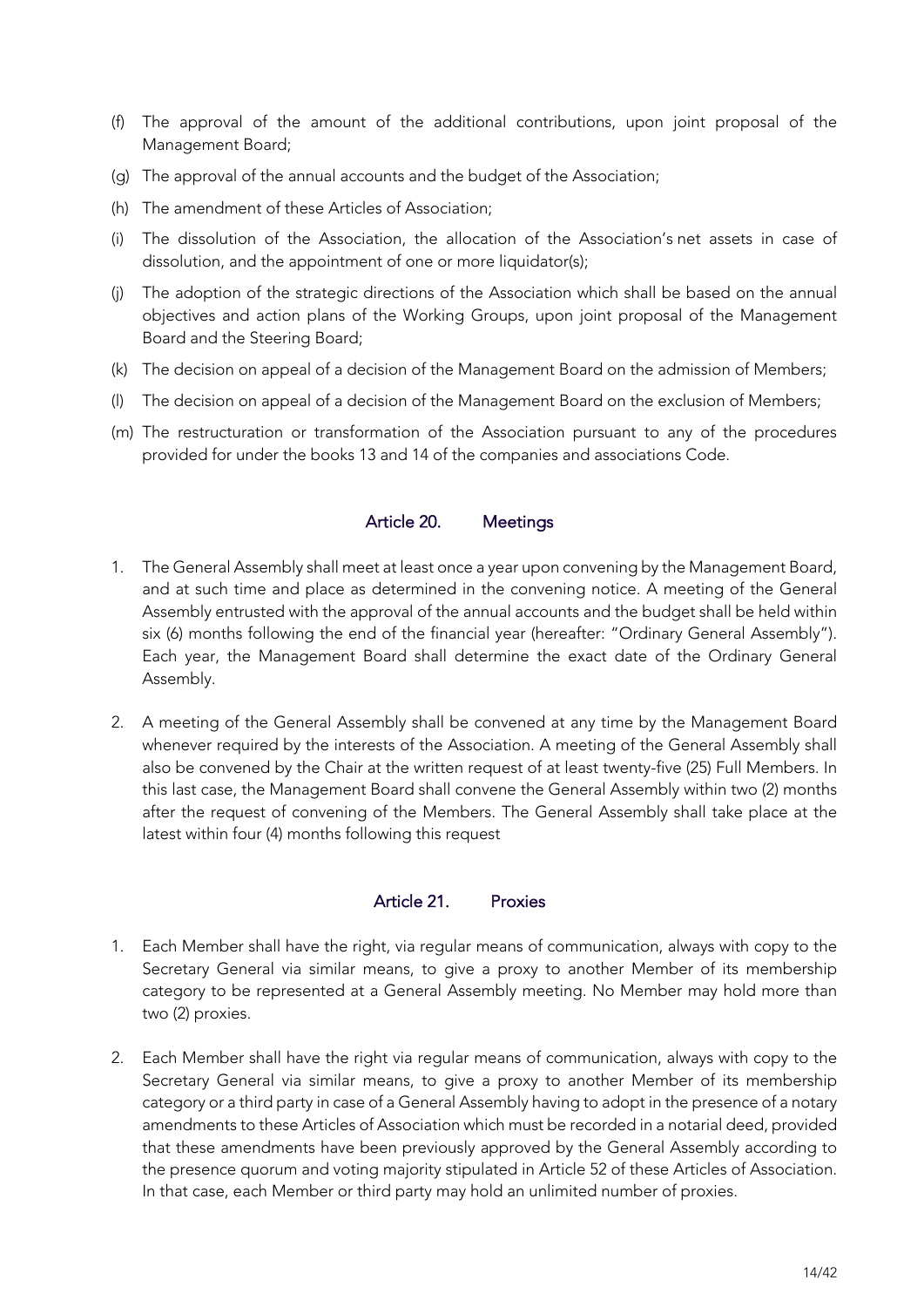## Article 22. Convening notices. Agenda

- 1. Convening notices for the General Assembly shall be notified to the Members and the members of the Management Board by the Secretary General via regular means of communication at least two (2) weeks before the meeting except in exceptional urgent cases, in which cases the convening notices shall be notified at least one (1) week or any shorter notice period before the meeting as reasonably justified by the circumstances. The convening notice shall mention the date, time and place in Europe of the meeting of the General Assembly. In addition, the convening notice shall mention if the Members can participate to the meeting via electronic means of communication and can vote electronically. The agenda and the material documents necessary for the discussion shall be attached to the convening notices. The agenda of the meetings of the General Assembly shall be prepared by the Secretary General and adopted by the Chair or the Management Board.
- 2. Any proposal of additional item(s) on the agenda of the General Assembly (i) signed by at least twenty-five (25) Full Members or (ii) from the Steering Board and notified to the Chair at least one (1) week before the meeting must be included in the agenda. In such a case, the Chair or the Secretary shall inform the Members and the members of the Management Board of the additional item(s) on the agenda of the General Assembly via regular means of communication at the latest three (3) calendar days before the meeting.
- 3. No vote shall be cast regarding an item that is not listed on the agenda, [except if at least two thirds (2/3) of the Full Members are present or represented at a meeting of the General Assembly and vote to proceed with such vote.

# Article 23. Presence quorum. Voting majority. Votes

- 1. Unless otherwise stipulated in these Articles of Association, the General Assembly shall be validly constituted when at least twenty percent (20%) of the Full Members are present or represented. In any case, the General Assembly shall always be constituted of at least two (2) natural persons physically present.
- 2. If at least twenty percent (20%) of the Full Members are not present or represented at the first meeting, a second meeting of the General Assembly may be convened pursuant to Article 22 of these Articles of Association, at least one (1) month after the first meeting of the General Assembly. The second meeting of the General Assembly shall validly deliberate, irrespective of the number of Full Members present or represented, in accordance with the voting majority stipulated in the third paragraph of the present Article.
- 3. Unless otherwise stipulated in these Articles of Association, decisions of the General Assembly shall be validly adopted if they obtain a majority of at least fifty percent (50%) plus one (1) vote of the votes cast by the Full Members present or represented.
- 4. Blank votes, invalid votes and abstentions shall not be counted. In the event of a tie, the decisions are also deemed not to be adopted.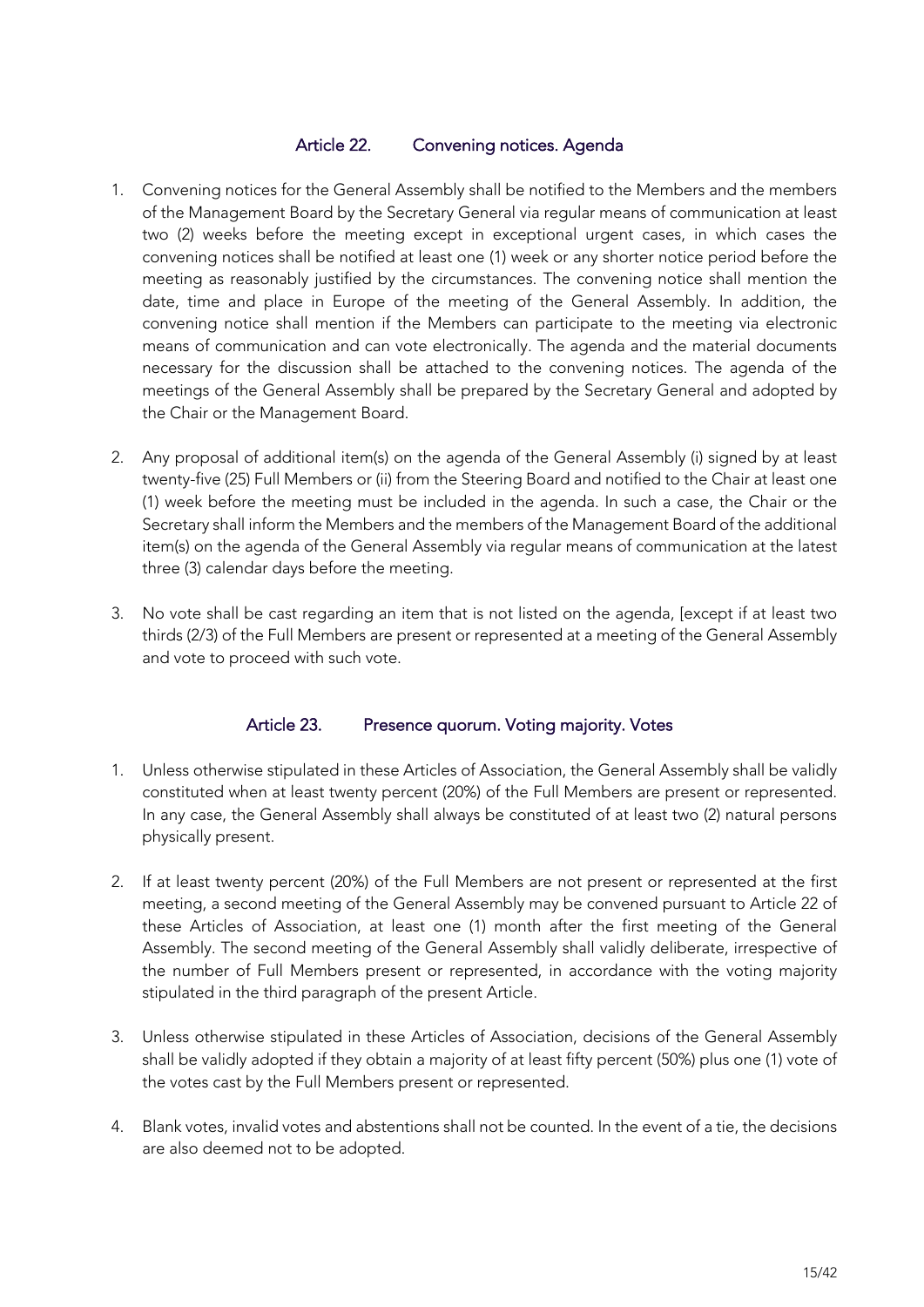- 5. If at the occasion of an election of a new member of the Management Board, no candidate has obtained a majority of at least fifty percent (50%) plus one (1) vote of the votes cast by the Full Members present or represented, a second vote shall take place.
- 6. If at the occasion of this second vote, none of the candidates has obtained a majority of at least fifty percent (50%) plus one (1) vote of the votes cast by the Full Members present or represented, a new vote shall take place. The Full Members shall be asked to vote for one of the two (2) candidates who obtained the most votes at the issue of the second vote. If in a vote between these two (2) candidates the vote is tied, it shall be decided by lot which of the two (2) candidates has been elected.
- 7. The votes are issued by a call out, or by a show of hands, unless a secret ballot is requested by at least one third (1/3) of the Full Members present or represented.
- 8. Provided that the possibility to participate to the General Assembly via electronic means of communications is mentioned in the convening notice, a duly convened meeting of the General Assembly shall be validly held even if all or some of the Members are not physically present or represented, but participate in the deliberations via any means of telecommunication that allow the Members to directly hear each other and directly speak to each other, such as a telephone, video or web conference. In such a case, the Members shall be deemed present.
- 9. Provided that the possibility to vote electronically is mentioned in the convening notice, the Members may vote via electronic means during a meeting of the General Assembly. The Management Board shall take the necessary steps allowing the Members to vote electronically. It shall set up the practical procedures for the electronic voting, and shall ensure that the system of electronical voting used allows for (i) the identification of the Members having expressed their vote and (ii) the control of compliance with the prescribed time limit.

# Article 24. Written procedure

- 1. Except for (i) the amendment of these Articles of Association, and (ii) the dissolution and liquidation of the Association, the General Assembly may take decisions via written procedure.
- 2. For this purpose, upon request of the Management Board, the Secretary General shall send a letter to all Members and members of the Management Board, mentioning the agenda and the proposals for the decisions to be taken, with request to the Full Members to approve the proposals and to send the letter back to the registered office of the Association or any other place mentioned in the letter, duly signed and within the term mentioned in the letter.
- 3. If the approval of at least twenty percent (20%) of all the Full Members regarding the items on the agenda and regarding the procedure in writing is not received within this period, the decisions are deemed not to be taken. In the event of a tie, the decisions are also deemed not to be taken.
- 4. For the purpose of the present Article, Full Members are not allowed to grant proxies to other Full Members.
- 5. Decisions taken by written resolutions are deemed to come into force on the date mentioned on the letter sent to the Members and members of the Management Board.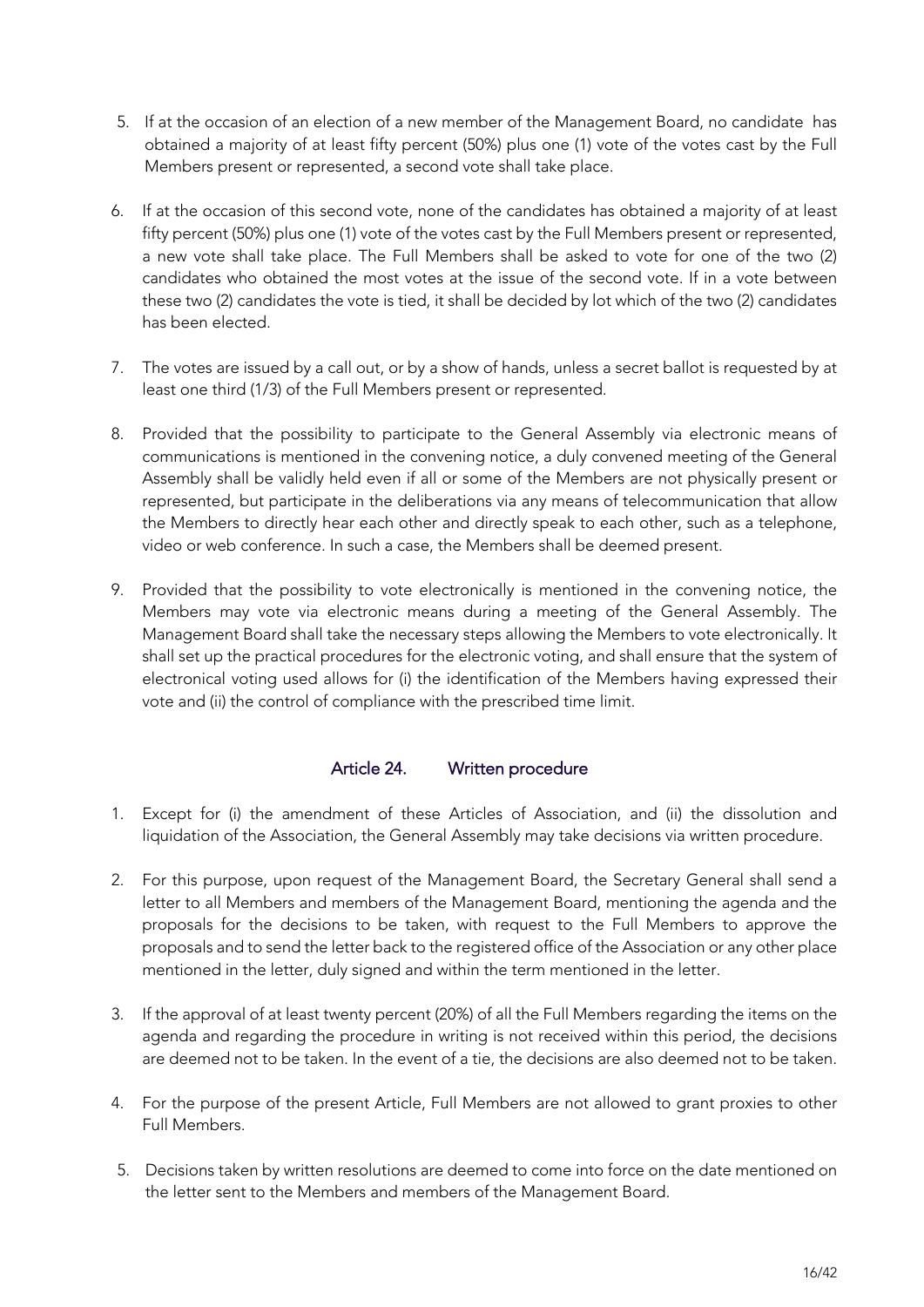#### Article 25. Register of minutes

Minutes shall be drawn up at each General Assembly meeting by the Secretary or in his/her absence by the Secretary General. They shall be approved and signed by the Chair and kept in a register of minutes. Copies of resolutions shall be sent via regular means of communication by the Secretary General to the Members. The register of minutes shall be kept at the registered office of the Association where all Members may consult it, without, however, displacing it.

# TITLE 6. MANAGEMENT BOARD

#### Article 26. Composition

- 1. The Association shall be administered by a Management Board composed of minimum one (1) and maximum seven (7) members.
- 2. Each member of the Management Board shall be:
- (a) A representative of a Full Member; or
- (b) A member of the board of directors of a Member, not working for the latter on the basis of an employment contract; or
- (c) Any person with a professional service relationship with a Full Member on a permanent basis; or
- (d) Any other person who:
	- i. Is an expert in the field of the IoT; and
	- ii. Has the skills and experience to be appointed as a member of the Management Board.
- 3. No more than one (1) person employed by or otherwise linked to the same Full Member or Group of Companies shall be appointed as a member of the Management Board.
- 4. The General Assembly shall elect the members of the Management Board. The term of office of the members of the Management Board is a two (2) years term, twice renewable. Their mandate shall be non-remunerated. The Association shall cover all reasonable travel and accommodation expenses exposed by the members of the Management Board to attend the meetings of the Management Board, provided that the Treasurer have given his/her prior written approval on the concerned expense.
- 5. Three (3) Full Members acting jointly, the Management Board and the Steering Board may each propose one or more candidate(s) member of the Management Board to the Management Board, including which distinct function they should have (Chair, Treasurer, Secretary) at least two (2) months in advance of a meeting of the General Assembly at which one or more member(s) of the Management Board will be elected. The Management Board must inform the Full Members as soon as a new election by the General Assembly is necessary. The Management Board, taking into account the criteria set out in paragraph 2 of the present Article, shall draw up a list of all proposed candidate members of the Management Board. The list shall be attached to the agenda of the meeting of the General Assembly at which one or more member(s) of the Management Board will be elected. The list shall indicate for each proposed candidate member of the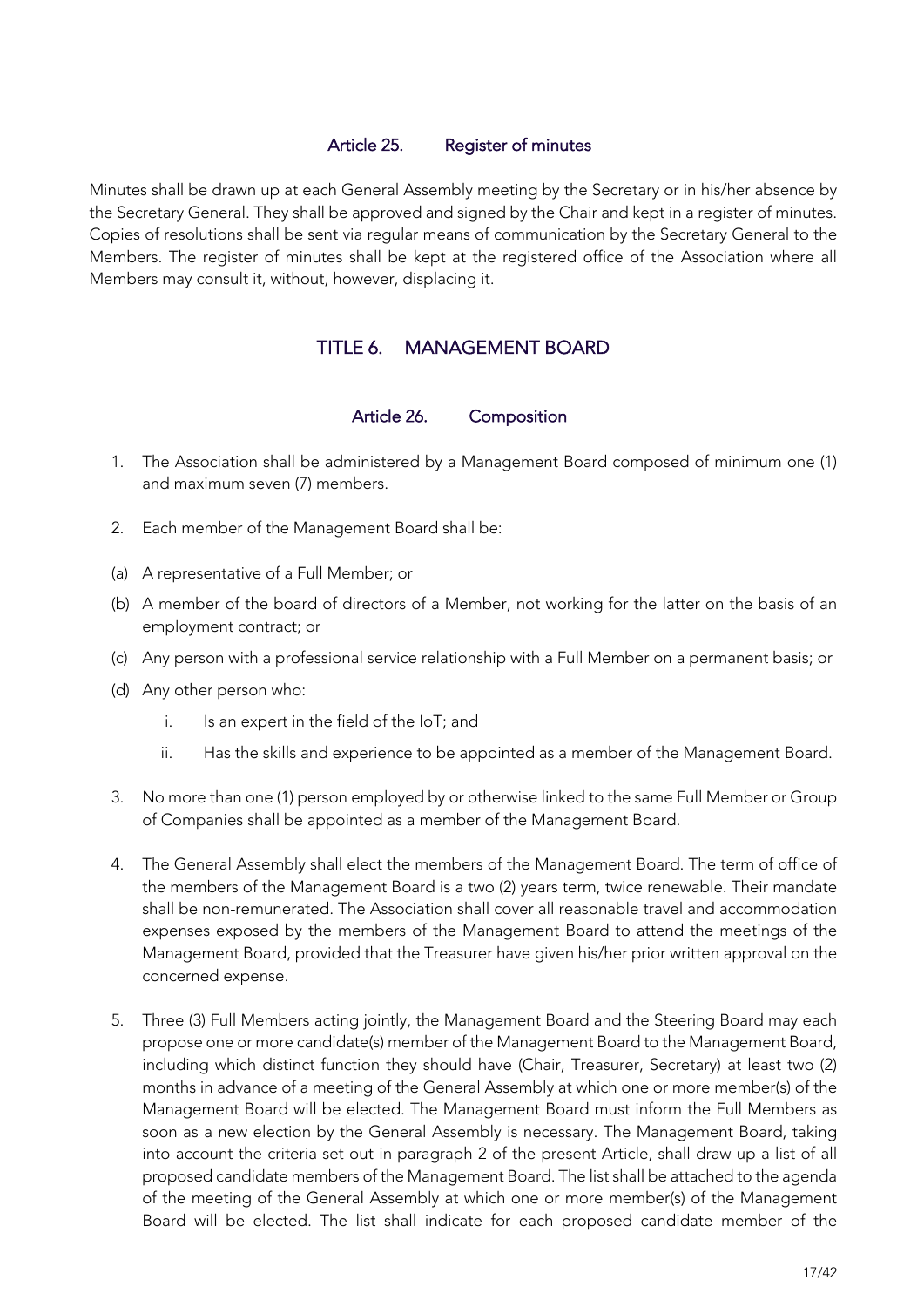Management Board the criteria set out in paragraph 4 of the present Article. If there is no list or an incomplete list of candidate members of the Management Board, the General Assembly may freely elect without any formality one or more member(s) of the Management Board out of the Representatives of the Full Members.

- 6. The mandate of a member of the Management Board terminates by expiry of his/her directorship. The mandate of a member of the Management Board terminates as of right and with immediate effect, (i) by death or incapacity, or (ii) if a director is in a situation of bankruptcy, judicial reorganisation, or is subject to insolvency proceedings of a similar nature under the laws of any jurisdiction, or (iii) if a director does no longer meet the criteria set out in paragraph 2 of the present Article.
- 7. The mandate of a member of the Management Board also terminates upon dismissal by the General Assembly. The General Assembly may dismiss a member of the Management Board at any time and does not need to motivate its decision, without any compensation or cost becoming due by the Association, and provided that the member of the Management Board concerned is convened at the meeting and has received the possibility to defend his/her position during the meeting of the General Assembly and prior to the voting on the dismissal.
- 8. The members of the Management Board are also free to resign from their office at any time by submitting, via special means of communication, their resignation to the Management Board. In case of termination of the mandate of a member of the Management Board for whatever reason, except the cases of automatic termination of the mandate of a member of the Management Board, or dismissal, the member of the Management Board shall continue performing the duties of his/her office until he/she has been replaced within three (3) months.
- 9. If the mandate of a member of the Management Board ceases before its term, for whatever reason, the Management Board may freely appoint (by co-optation) a new member of the Management Board for the remainder of the term, provided that the member of the Management Board appointed (by co-optation) fulfils the criteria for the composition of the Management Board. Management Board shall inform the General Assembly about the appointment.
- 10. In case of termination of the mandate of a member of the Management Board for whatever reason, the member of the Management Board shall have no claims for compensation on the Association or for its assets, without prejudice to the mandatory labour law provisions and the services agreement provisions, if applicable.
- 11. The Management Board shall be chaired by the Chair. If the Chair is unable to chair the Management Board, the Management Board shall be chaired by the Secretary. If the Chair and the Secretary are unable to chair the Management Board, the Management Board shall be chaired by the oldest member of the Management Board (in age).
- 12. The Management Board may invite one or more third party(ies), to attend without voting rights one or more meeting(s) or part(s) of meeting(s) of the Management Board.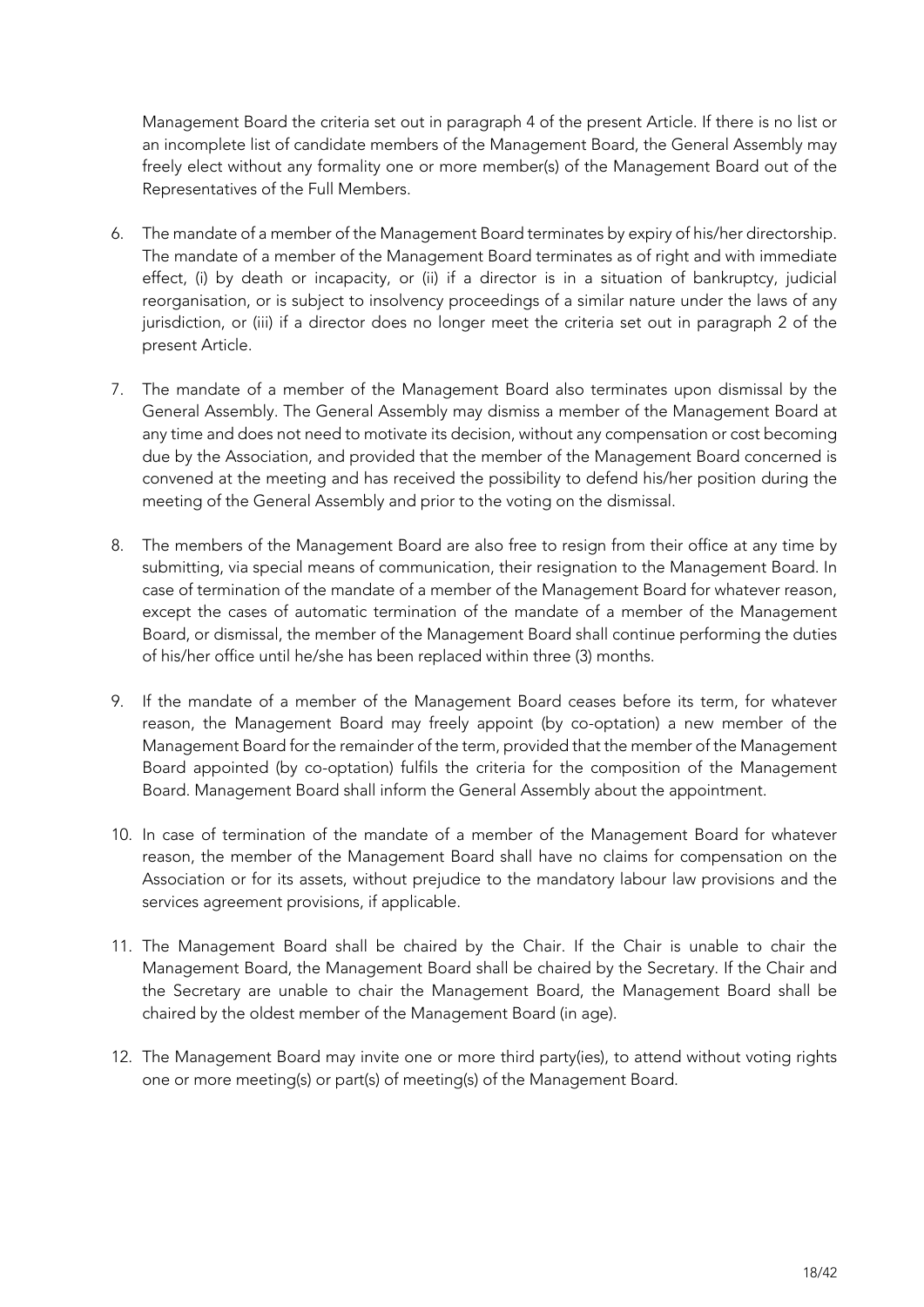# Article 27. Powers

- 1. The Management Board shall have all powers necessary to accomplish the purpose of the Association, except for the powers that are specifically granted to other bodies of the Association by law or these Articles of Association. The Management Board shall act as a collegial body.
- 2. The Management Board shall in particular have the following powers:
- (a) The transfer of the Association's registered office when it does not imply a change of language of these Articles of Association according to the legal provisions governing the use of official languages in Belgium;
- (b) The general management and administration of the Association;
- (c) The monitoring of the budget expenditures and the allocation of the budget;
- (d) The execution of the decisions of the General Assembly;
- (e) The admission of new Members;
- (f) The acknowledgement of the automatic resignation of a Member pursuant to Article 10, paragraphs 2 and 3;
- (g) The exclusion of Members;
- (h) The decision on appeal of a decision of the Secretary General on the exclusion of Members;
- (i) The election and dismissal of the Chair, the Secretary, and the Treasurer;
- (j) The appointment and dismissal of the Secretary General, including the discharge to be given;
- (k) The hiring and the dismissal of the employees of the secretariat of the Association;
- (l) In cooperation with the Secretary General, the delegation of tasks to the secretariat of the Association and the overseeing of it;
- (m) If applicable, the appointment and dismissal of an external accountant and the determination of his/her/its remuneration;
- (n) The proposal of the amount of the membership fees and the calculation method of the membership fees to the General Assembly;
- (o) The proposal of the amount of the additional contributions to the General Assembly;
- (p) Upon receipt of the draft annual working plan, the draft annual accounts and the draft budget from the Secretary General, the finalisation and approval of these documents that must be submitted to the General Assembly for approval;
- (q) The adoption, the amendment and the revocation of the Bylaws;
- (r) The adoption of propositions to be submitted to the General Assembly; and
- (s) The decisions to establish, determine the working and governance rules of, and delegate tasks to one or more Committee(s) and the overseeing of this/these.
- 3. Each year, before the approval of the annual accounts by the Ordinary General Assembly, the Management Board shall report to the Ordinary General Assembly on the annual activity of the Association which includes at least information regarding (i) the use of the budget, (ii) the setting of the calculation method and the amount of the annual membership fees, and (iii) the activities of the Association.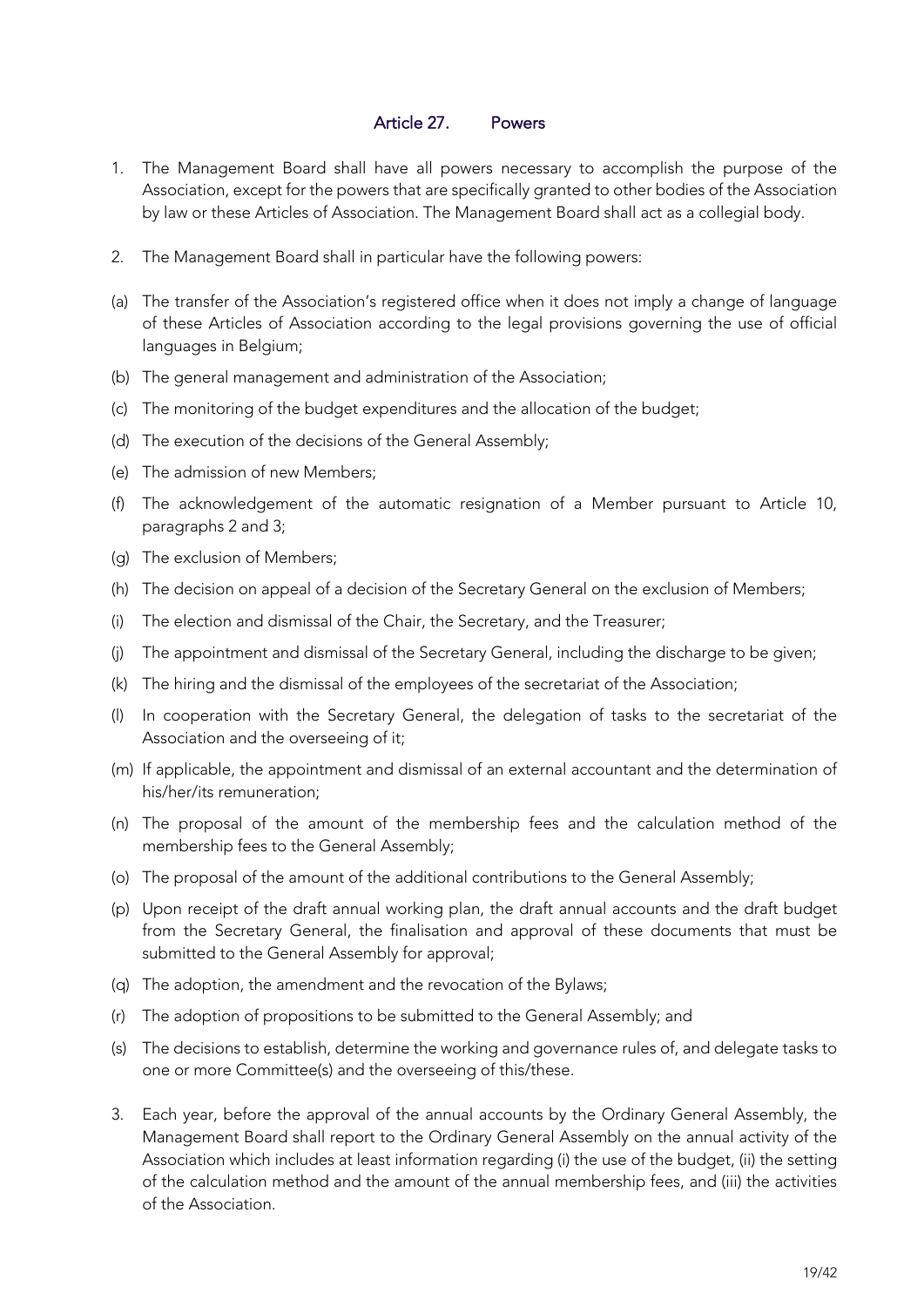4. At any time, the Management Board may delegate specific powers to one or more member(s) of the Management Board or other persons or bodies, with or without sub-delegation powers to the legal extent possible.

#### Article 28. Meetings

- 1. The Management Board shall meet every time the interests of the Association so require and at least three (3) times a year, upon convening by the Chair or two (2) members of the Management Board, acting jointly, and at such time and place as determined in the convening notice.
- 2. The chair or the vice-chair of the Steering Board shall regularly attend Management Board meetings as non-voting guests.

#### Article 29. Proxies

Each member of the Management Board shall have the right, via regular means of communication, to give a proxy to another member of the Management Board, to be represented at a meeting of the Management Board. No member of the Management Board may hold more than two (2) proxies.

#### Article 30. Convening notices. Agenda

- 1. Convening notices for the Management Board shall be notified to the members of the Management Board by the Secretary General via regular means of communication at least seven (7) days before the meeting. The convening notices shall mention the date, time and place in Europe of the meeting. In addition, the convening notice shall mention if the members of the Management Board can participate to the meeting via electronic means of communication and can vote electronically. The agenda and the material documents necessary for the discussion shall be attached to the convening notices. The agenda of the meetings of the Management Board shall be prepared and adopted by the Secretary General.
- 2. Each member of the Management Board shall have the right to propose an additional item to be included on the agenda of the Management Board, which shall be notified via regular means of communication to the Chair at least three (3) calendar days before the meeting. In such a case, the Chair shall inform the members of the Management Board of the additional item(s) on the agenda of the Management Board via regular means of communication at least two (2) calendar days before the meeting of the Management Board.
- 3. No vote shall be cast regarding an item that is not listed on the agenda, except if all the members of the Management Board are present or represented at a meeting of the Management Board and vote to proceed with such vote.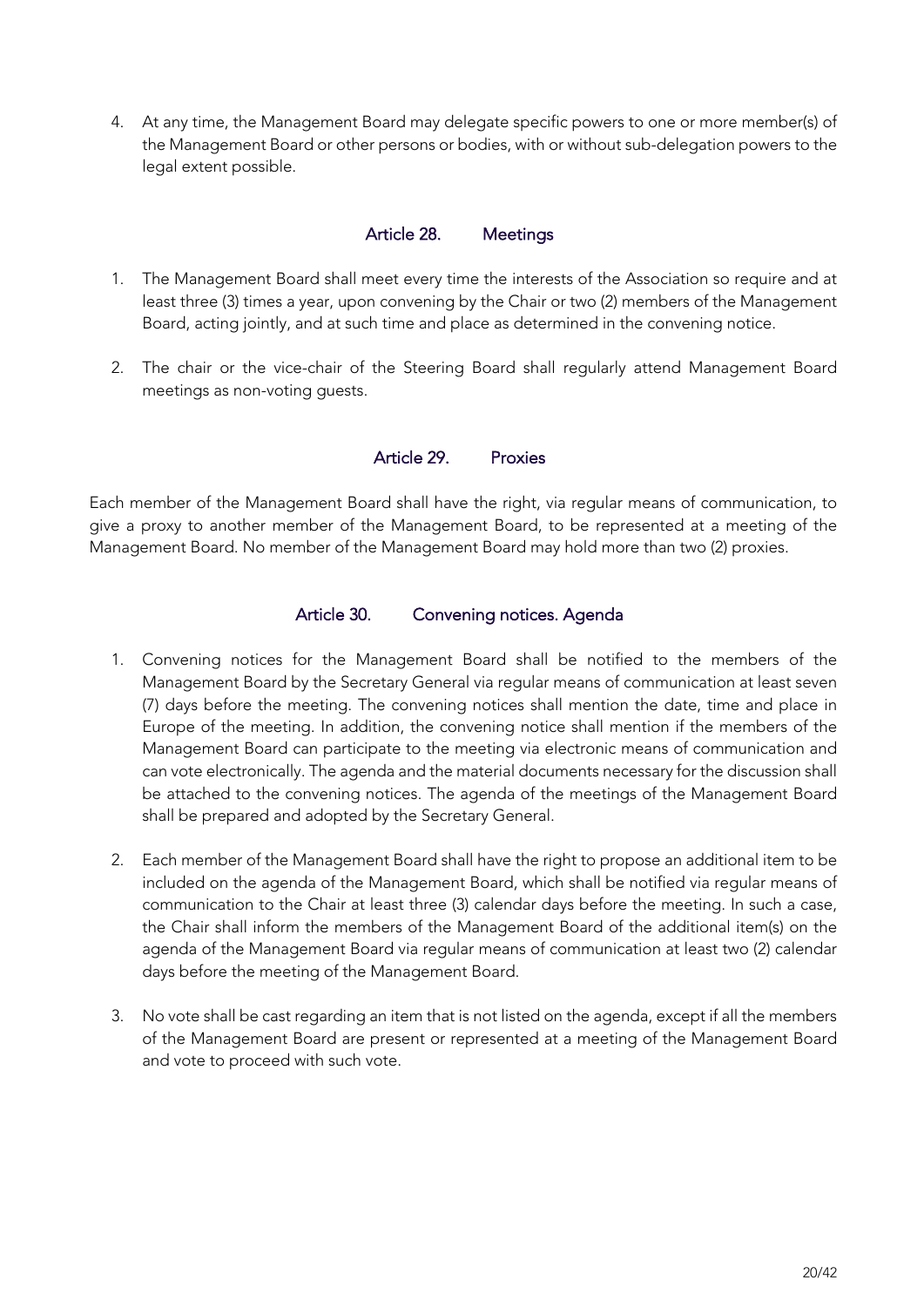4. Each member of the Management Board shall have the right, before, during or after a meeting of the Management Board, to waive the convening formalities and periods required by the present Article. Unless he/she disagrees, any member of the Management Board present or represented at a meeting of the Management Board shall be considered to have been regularly convened to this meeting.

# Article 31. Presence quorum. Voting majority. Votes

- 1. Unless otherwise stipulated in these Articles of Association, the Management Board shall be validly constituted when at least half of the members of the Management Board are present or represented. In any case, the Management Board shall always be constituted of at least two (2) members of the Management Board present.
- 2. The first priority shall be to reach decisions by applying the consensus rule. If a decision cannot be reached by consensus or if it is decided to call a vote, decisions shall be taken according to the voting majority stipulated in paragraph 3 of the present Article.
- 3. Unless otherwise stipulated in these Articles of Association, decisions of the Management Board shall be validly adopted if they obtain at least a majority of fifty percent (50%) plus one (1) vote of the votes cast by the members of the Management Board present or represented. Each member of the Management Board shall have one (1) vote.
- 4. If at the occasion of an election of a new Chair, a new Secretary, a new Treasurer or a new Secretary General, no candidate has obtained a majority of at least fifty percent (50%) plus one (1) vote of the votes cast by the members of the Management Board present or represented, a second vote shall take place.
- 5. If at the occasion of this second vote, none of the candidates has obtained a majority of at least fifty percent (50%) plus one (1) vote of the votes cast by the members of the Management Board present or represented, a new vote shall take place. The members of the Management Board shall be asked to vote for one of the two (2) candidates who obtained more votes at the issue of the second vote. If in a vote between these two (2) candidates the vote is tied, it shall be decided by lot which of the two (2) candidates has been elected.
- 6. Blank votes, invalid votes and abstentions shall not be counted. In the event of a tie, the decisions are deemed not to be taken.
- 7. Provided that the possibility to participate to the meeting of the Management Board via electronic means of communication is mentioned in the convening notice, a duly convened meeting of the Management Board shall be validly held even if all or some of the members of the Management Board are not physically present or represented, but participate in the deliberations via any means of telecommunication that allow members of the Management Board to directly hear each other and directly speak to each other, such as a telephone, video or web conference. In such a case, the members of the Management Board shall be deemed present.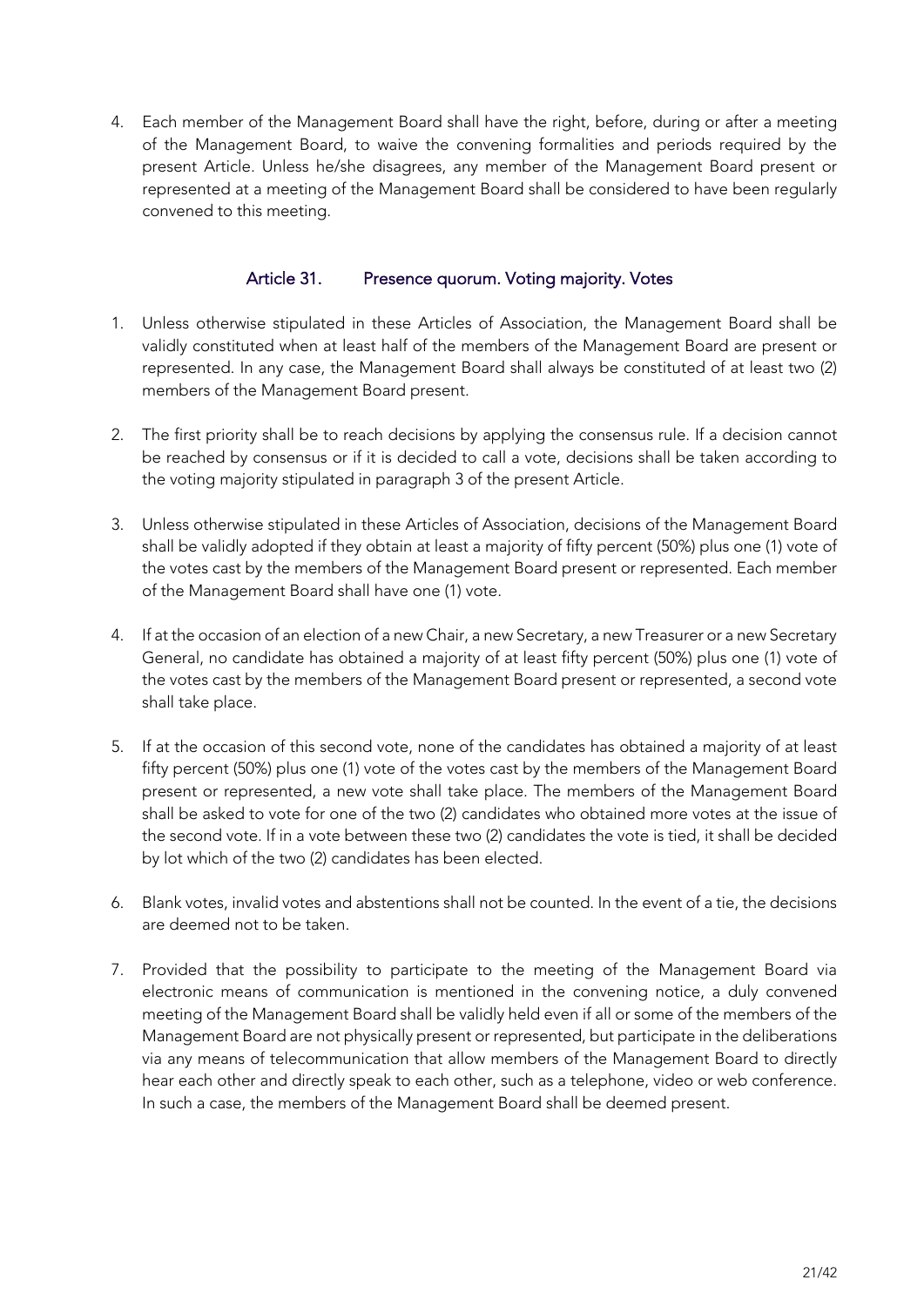8. Provided that the possibility to vote electronically is mentioned in the convening notice, the members of the Management Board may vote via electronic means during a meeting of the Management Board. The Management Board shall take the necessary steps allowing the members of the Management Board to vote electronically. It shall set up the practical procedures for the electronic voting, and shall ensure that the system of electronical voting used allows for (i) the identification of the members of the Management Board having expressed their vote and (ii) the control of compliance with the prescribed time limit.

#### Article 32. Register of minutes

Minutes shall be drawn up at each meeting of the Management Board by the Secretary General. They shall be approved by the Management Board at the first next meeting and kept in a register of minutes. Copies of resolutions shall be sent via regular means of communication by the Secretary General to the members of the Management Board. The register of minutes shall be kept at the registered office of the Association where all members of the Management Board may consult it, without, however, displacing it.

## Article 33. Written procedure

- 1. The Management Board may take decisions via written procedure.
- 2. For this purpose, the Secretary General, upon request of the Chair or two (2) members of the Management Board acting jointly, shall send a letter to all members of the Management Board, mentioning the agenda and the proposals for the decisions to be taken, with request to the members of the Management Board to approve the proposals and to send the letter back to the registered office of the Association or any other place mentioned in the letter, duly signed and within the term mentioned in the letter.
- 3. If the approval of all the members of the Management Board regarding the items on the agenda is not received within this term, the decisions are deemed not to be taken.
- 4. For the purpose of the present Article, members of the Management Board are not allowed to grant proxies.
- 5. Decisions taken by written resolutions are deemed to come into force on the date mentioned on the letter sent to the members of the Management Board.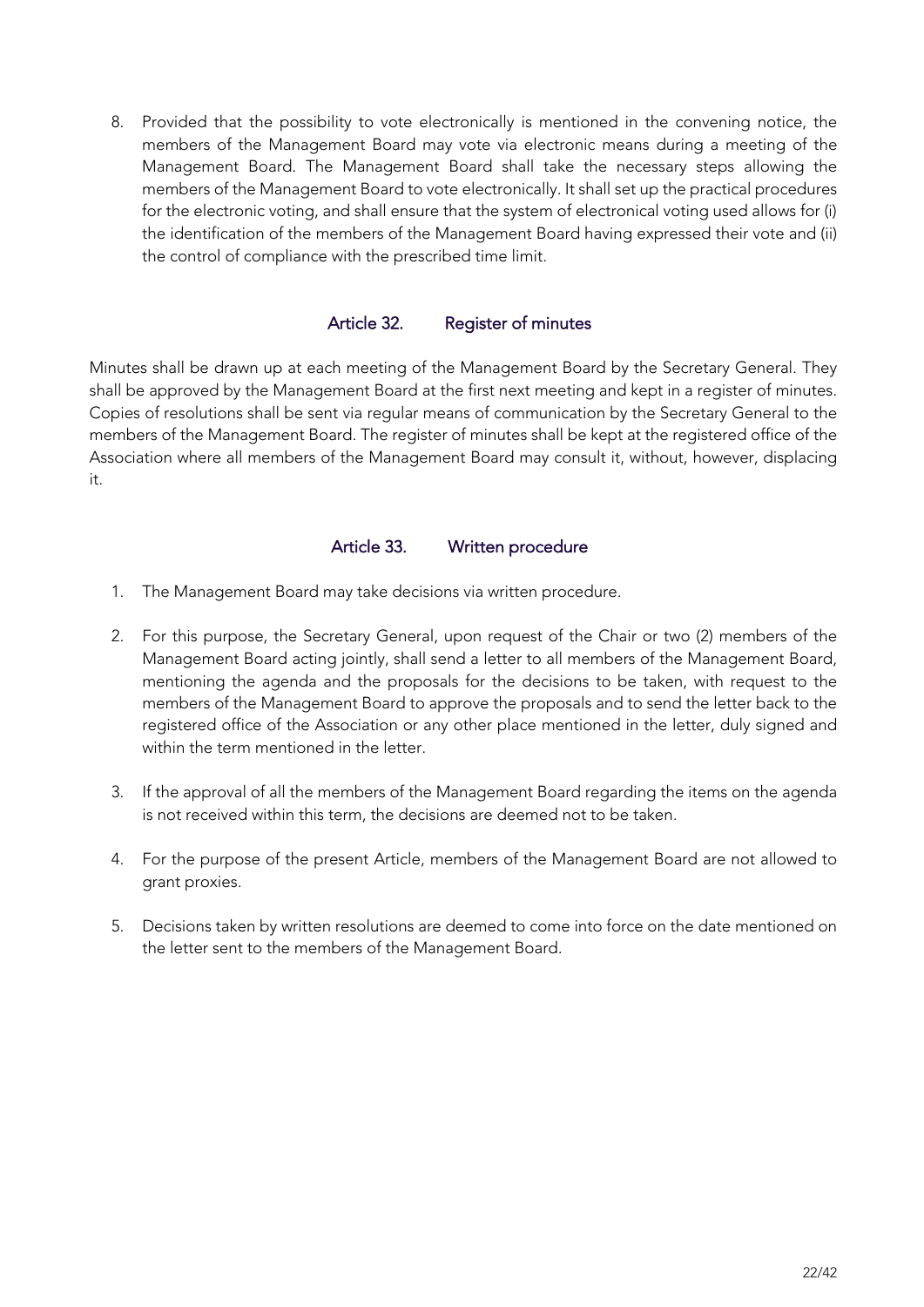## Article 34. Conflict of interests

- 1. In case a member of the Management Board (hereafter: "Concerned Member of the Management Board") has a direct or indirect interest of a patrimonial nature which is conflicting with the interest of the Association in a decision or an operation falling within the powers of the Management Board (hereafter: "Conflicting Interest"), he/she shall notify the Conflicting Interest to the Management Board and provide all facts material to understanding the nature and scope of the conflict, as soon as possible and before the Management Board takes the concerned decision.
- 2. If the Concerned Member of the Management Board fails to do so, any member of the Management Board aware of the potential Conflicting Interest shall raise the issue to the Management Board before it takes a decision in relation thereof.
- 3. The statements and the explanations regarding the nature of the Conflicting Interest of the Concerned Member of the Management Board shall be recorded in the minutes of the meeting of the Management Board that shall take the concerned decision. The nature of the concerned decision/operation and the patrimonial consequences thereof for the Association and the justification of the decision that has been taken shall be described by the Management Board in the minutes of the meeting of the Management Board that shall take the concerned decision.
- 4. If a statutory auditor has been appointed, the minutes of the meeting of the Management Board shall be communicated to the statutory auditor.
- 5. The Concerned Member of the Management Board shall neither participate in the deliberations of the Management Board nor participate in the vote related to the items on the agenda relating to the Conflicting Interest.
- 6. In relation to the items on the agenda relating to the Conflicting Interest, the Concerned Member of the Management Board shall not be taken into account for the calculation of the presence quorum as provided for by Article 31, paragraph 1 of these Articles of Association. The rules relating to the voting majority provided for by Article 31, paragraph 2 remain unchanged.
- 7. If at least half of the members of the Management Board present or represented have a Conflicting Interest, the decision or operation will be submitted to the General Assembly. If the General Assembly approves the decision or the operation, the Management Board may implement said decision or operation.
- 8. Notwithstanding the preceding paragraphs, the procedure of conflict of interests described above shall not be applied when the decisions of the Management Board relate to regular operations concluded on normal market terms and guarantees for operations of the same type.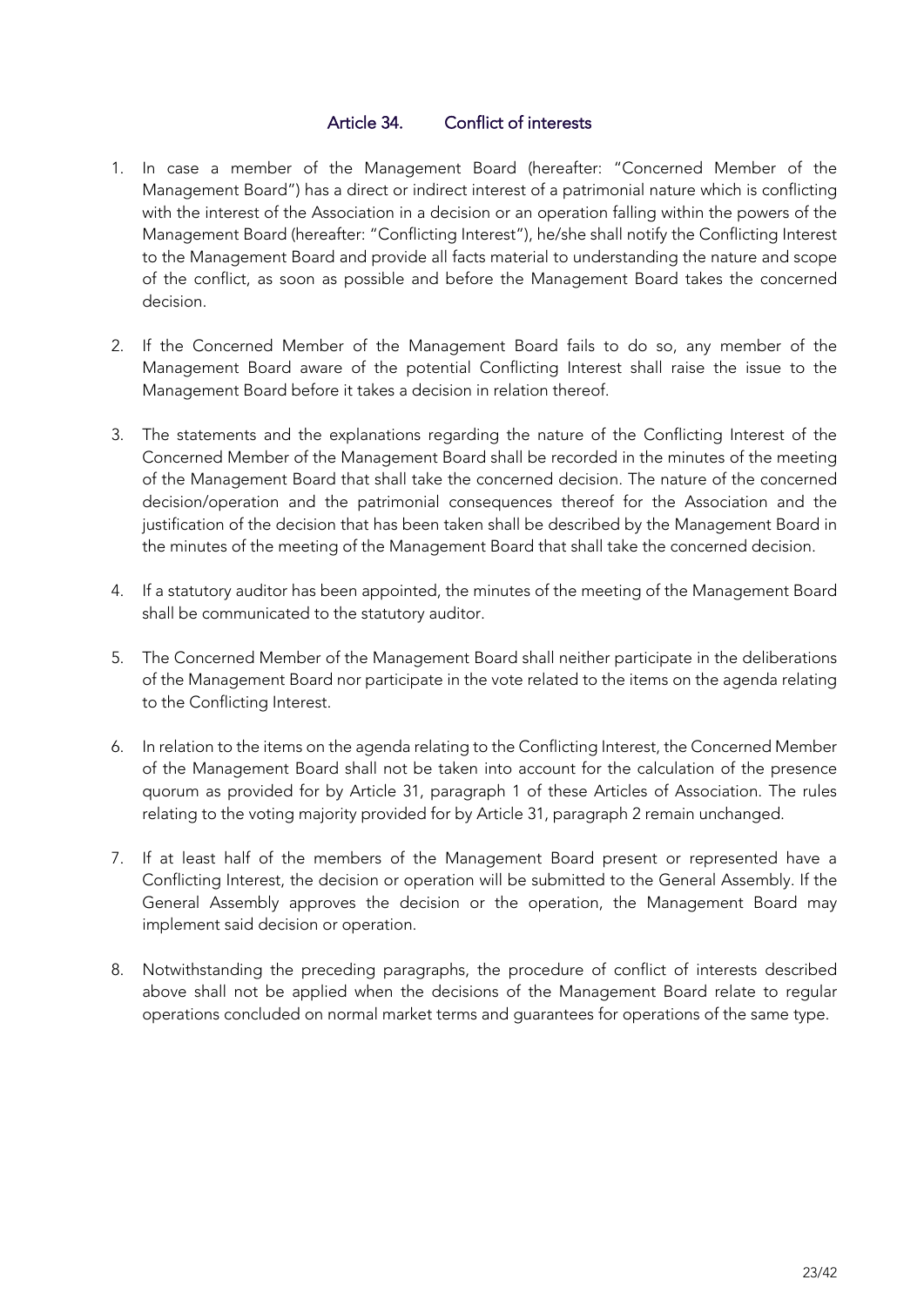# TITLE 7. CHAIR, SECRETARY, AND TREASURER

# Article 35. Election and function of the Chair, Secretary, and Treasurer

- 1. The Management Board shall elect a Chair, a Secretary, and a Treasurer amongst the members of the Management Board. The Chair, Secretary, and Treasurer shall be three (3) distinct members of the Management Board. Their mandate shall be non-remunerated. The term of office of the Chair, the Secretary and the Treasurer, is a two (2) years term, twice renewable.
- 2. Each new Chair, Secretary, or Treasurer who is elected by the Management Board to replace a Chair, Secretary, or Treasurer, whose mandate has terminated, shall only be elected for the remainder of the term of the Chair, Secretary, or Treasurer being replaced.
- 3. The mandate of the Chair, the Secretary, and the Treasurer terminates by expiry of the term of their mandate or, as of right and with immediate effect, by expiry of their directorship.
- 4. The Management Board may further dismiss the Chair as Chair, the Secretary as Secretary, and the Treasurer as Treasurer at any time and does not need to motivate its decision, without any compensation or cost becoming due by the Association, and provided that the Chair, Secretary, or Treasurer concerned is convened at the meeting and has received the possibility to defend his/her position during the meeting of the Management Board and prior to the voting on the dismissal. The concerned Chair, Secretary, or Treasurer shall not participate in the deliberation of the Management Board regarding such decision or action, and also not to the relevant voting.
- 5. The Chair, Secretary, and Treasurer are also free to resign from their office at any time by submitting, via special means of communication, their resignation to the Management Board. In case of the end of the mandate of the Chair, the Secretary, or the Treasurer for whatever reason, except the cases of automatic termination of the directorship, or dismissal, the Chair, Secretary, or Treasurer as the case may be shall continue performing the duties of his/her office until the Management Board has provided in his/her replacement within three (3) months.
- 6. In case of termination of the mandate of the Chair, the Secretary, or the Treasurer for whatever reason, the Chair, Secretary, or Treasurer as the case may be shall have no claims for compensation on the Association or for its assets, without prejudice to the mandatory labour law provisions and services agreement provisions, if applicable.

#### Article 36. Powers of the Chair, Secretary, and Treasurer

- 1. The Chair shall have the powers specifically granted to him/her by these Articles of Association.
- 2. As a general rule:
- (a) The Chair shall preside the meetings of the General Assembly and the Management Board; and
- (b) The Chair shall act as a conciliator when differences of opinion occur, both within the Association and vis-à-vis third parties.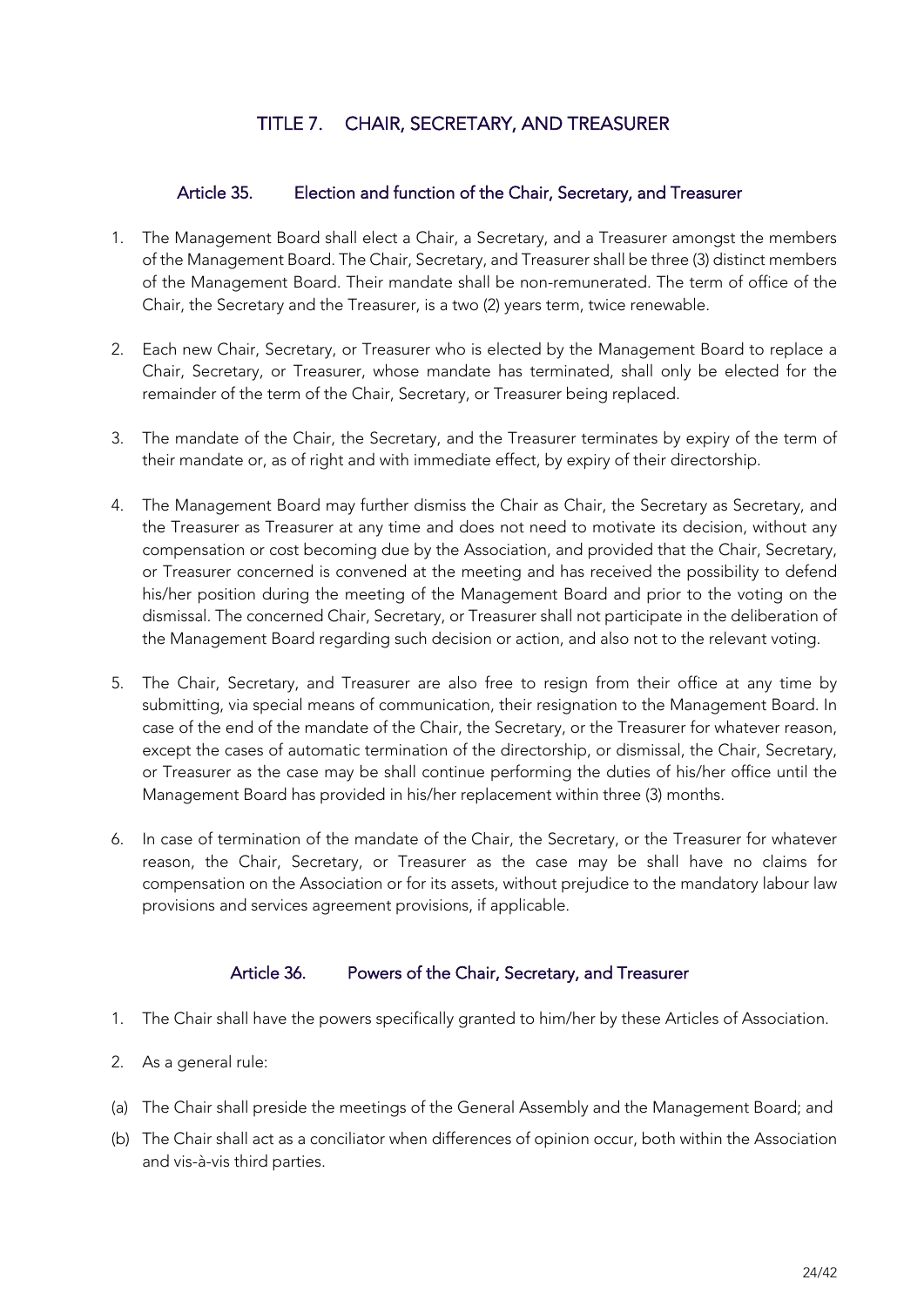- 3. The Secretary shall have the powers specifically reserved for him/her by these Articles of Association. As a general rule, the Secretary shall replace the Chair in his/her absence.
- 4. The Treasurer shall have the powers specifically granted to him/her by these Articles of Association and by the Management Board. As a general rule, the Treasurer shall oversee the financial affairs of the Association and report in this respect to the Management Board.

# TITLE 8. STEERING BOARD

#### Article 37. Composition

- 1. The Association has a Steering Board. The chairperson of each Working Group shall be as of right member of the Steering Board. If the chairperson of a Working Group is absent, the cochairperson of his/her Working Group will replace him/her in the Steering Board. No more than one (1) person employed by or otherwise linked to the same Full Member or Group of Companies shall be appointed as a member of the Steering Board.
- 2. The term of office of the members of the Steering Board is a two (2) year term, twice (2) renewable. Their mandate shall be non-remunerated.
- 3. The mandate of a member of the Steering Board terminates by expiry of his/her mandate or the closure of the Working Group he/she is the chairperson or co-chairperson of.
- 4. The members of the Steering Board are also free to resign from their office at any time by submitting, via special means of communication, their resignation to the chair of the Steering Board.
- 5. The Steering Board shall be chaired by the chair of the Steering Board. If the chair of the Steering Board is unable to chair the Steering Board, the Steering Board shall be chaired the vice-chair of the Steering Board. If the chair of the Steering Board and the vice-chair of the Steering Board are both unable to chair the Steering Board, the Steering Board shall be chaired by the Secretary General.
- 6. The Steering Board will determine its own frequency of face-to-face meetings and conference calls.
- 7. The Steering Board may invite one or more third parties to attend without voting rights one or more meeting(s) or part(s) of meeting(s) of the Steering Board. The members of the Management Board are observers at the meetings of the Steering Board meetings.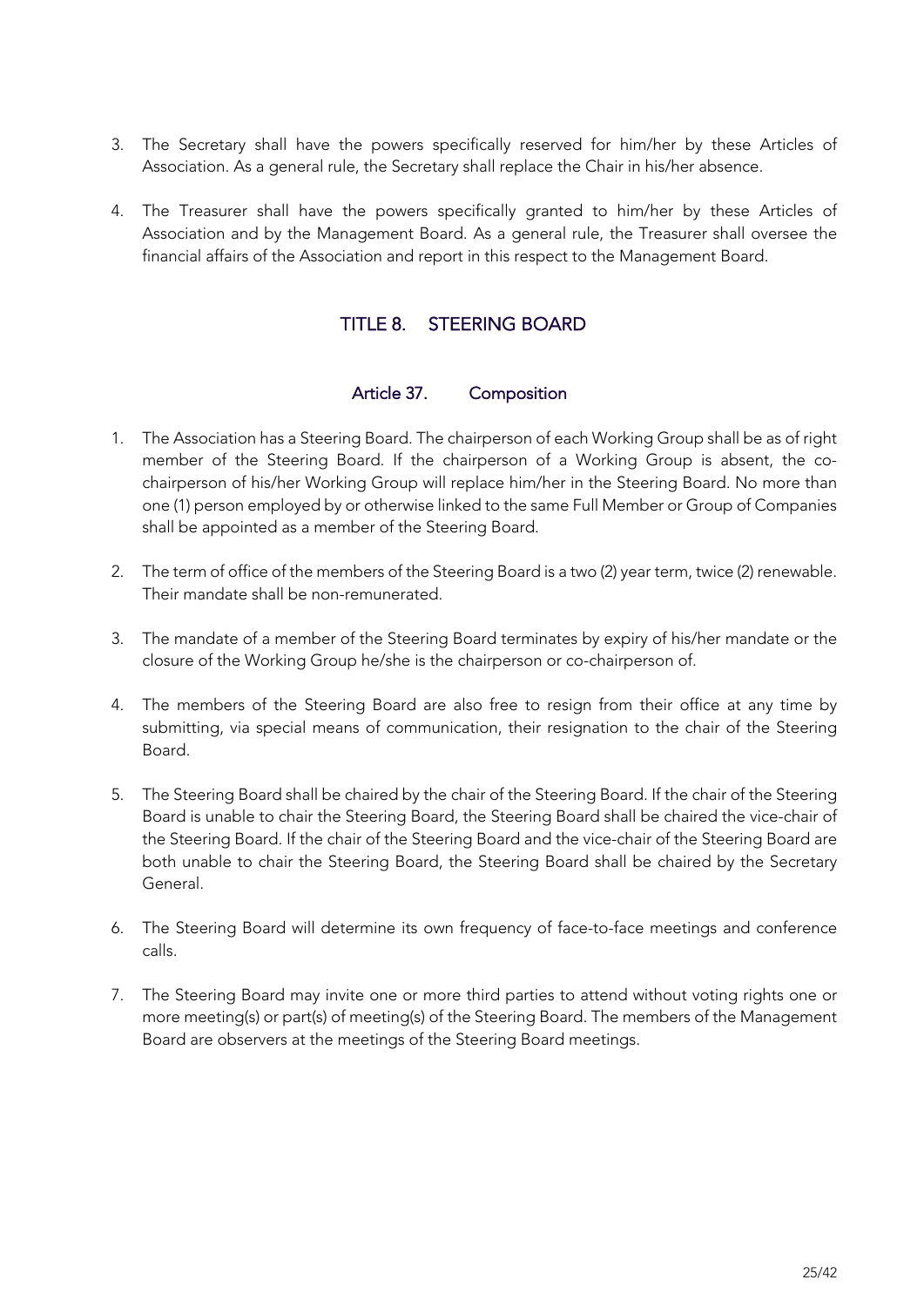#### Article 38. Powers

- 1. The Steering Board shall have the powers specifically granted to it by these Articles of Association. In particular, the Steering Board shall have the following powers:
	- (a) Establish, determine the working and governance rules of, and delegate tasks to one or more Working Group(s) and the overseeing of this/these, upon proposal of the Management Board, or at least twenty-five (25) Full Members acting jointly;
	- (b) Set the Strategic Research and Innovation Agenda for the Association;
	- (c) Enhance and drive implementation of the Association's objectives and mission;
	- (d) Provide guidance on the strategic direction and related proposals for the Working Groups;
	- (e) Work cross-functionally between the Vertical Application Areas and Horizontal Activities, in order to ensure consistency between the different Working Groups and resolve conflicts, if any;
	- (f) Propose the establishment or closure of Working Groups to the Management Board, and manage the implementation of Working Groups, and to that purpose:
		- a. Develop and approve the work plan of Working Groups;
		- b. Organise that the planning for the Working Groups is made;
		- c. Monitor activity and progress of each Working Group;
	- (g) Recruit new Members, subject to the application procedure set out in Article 8 of these Articles of Association; and
	- (h) Link the Association with other similar and relevant initiatives (EU and national initiatives/consortia).
- 2. The Steering Board shall act as a collegial body.
- 3. The Steering Board shall always act under the responsibility of the General Assembly and shall report periodically to the General Assembly on its activities, and/or at the request of the General Assembly. The Steering Board shall issue to the General Assembly a yearly overview of its activities during the previous year, for approval.

# Article 39. Functioning

1. Without prejudice to these Articles of Association, the Steering Board shall determine for itself among others the conduct of meetings and governance, convening modalities and drafting of agendas, presence quorums, voting majorities and voting procedures, and drafting of minutes of the Steering Board. Furthermore the members of the Steering Board may divide their duties among themselves, whether or not by set of rules.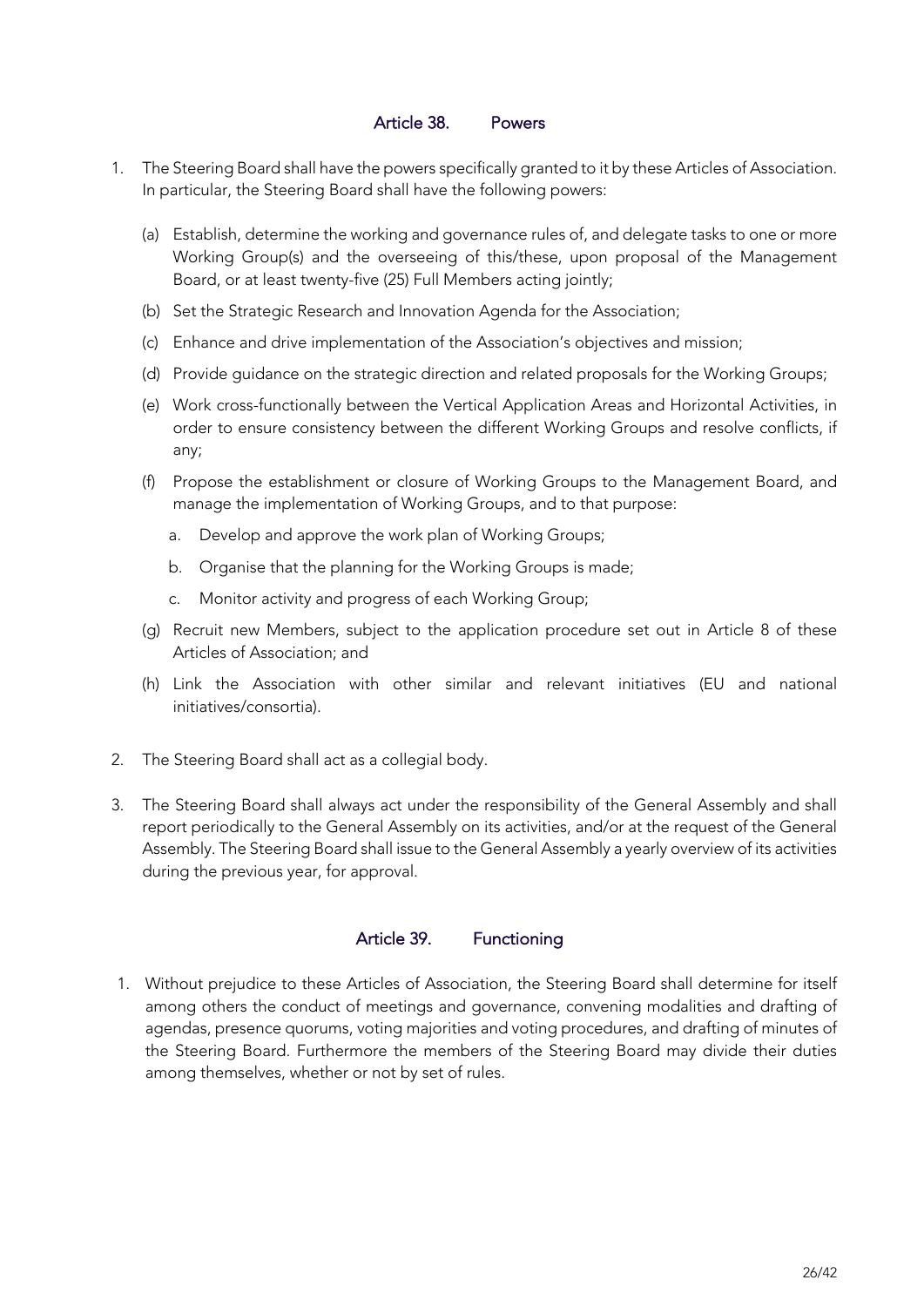- 2. Unless otherwise stipulated in these Articles of Association, the Steering Board shall be validly constituted when at least half of the members of the Steering Board are present or represented. In any case, the Steering Board shall always be constituted of at least two (2) members of the Steering Board present.
- 3. The first priority shall be to reach decisions by applying the consensus rule. If a decision cannot be reached by consensus or if it is decided to call a vote, decisions shall be taken according to the voting majority stipulated in paragraph 3 of the present Article.
- 4. Unless otherwise stipulated in these Articles of Association, decisions of the Steering Board shall be validly adopted if they obtain at least a majority of fifty percent (50%) plus one (1) vote of the votes cast by the members of the Steering Board present or represented. Each member of the Steering Board shall have one (1) vote.
- 5. If at the occasion of an election of the chair and the vice-chair of the Steering Board, no candidate has obtained a majority of at least fifty percent (50%) plus one (1) vote of the votes cast by the members of the Steering Board present or represented, a second vote shall take place.
- 6. If at the occasion of this second vote, none of the candidates has obtained a majority of at least fifty percent (50%) plus one (1) vote of the votes cast by the members of the Steering Board present or represented, a new vote shall take place. The members of the Steering Board shall be asked to vote for one of the two (2) candidates who obtained more votes at the issue of the second vote. If in a vote between these two (2) candidates the vote is tied, it shall be decided by lot which of the two (2) candidates has been elected.
- 7. Blank votes, invalid votes and abstentions shall not be counted. In the event of a tie, the decisions are deemed not to be taken.
- 8. Any member of the Steering Board and/or the Management Board may propose a contribution to the Steering Board agenda or ask for discussion and/or formal decision.
- 9. The Chair may ask the chair of the Steering Board about the status of the implementation of the Working Group action plans. The chair of the Steering Board shall provide feedback to the Chair's request within one (1) month, and present the appropriate actions taken to ensure the implementation of the Steering Board agreed action plans.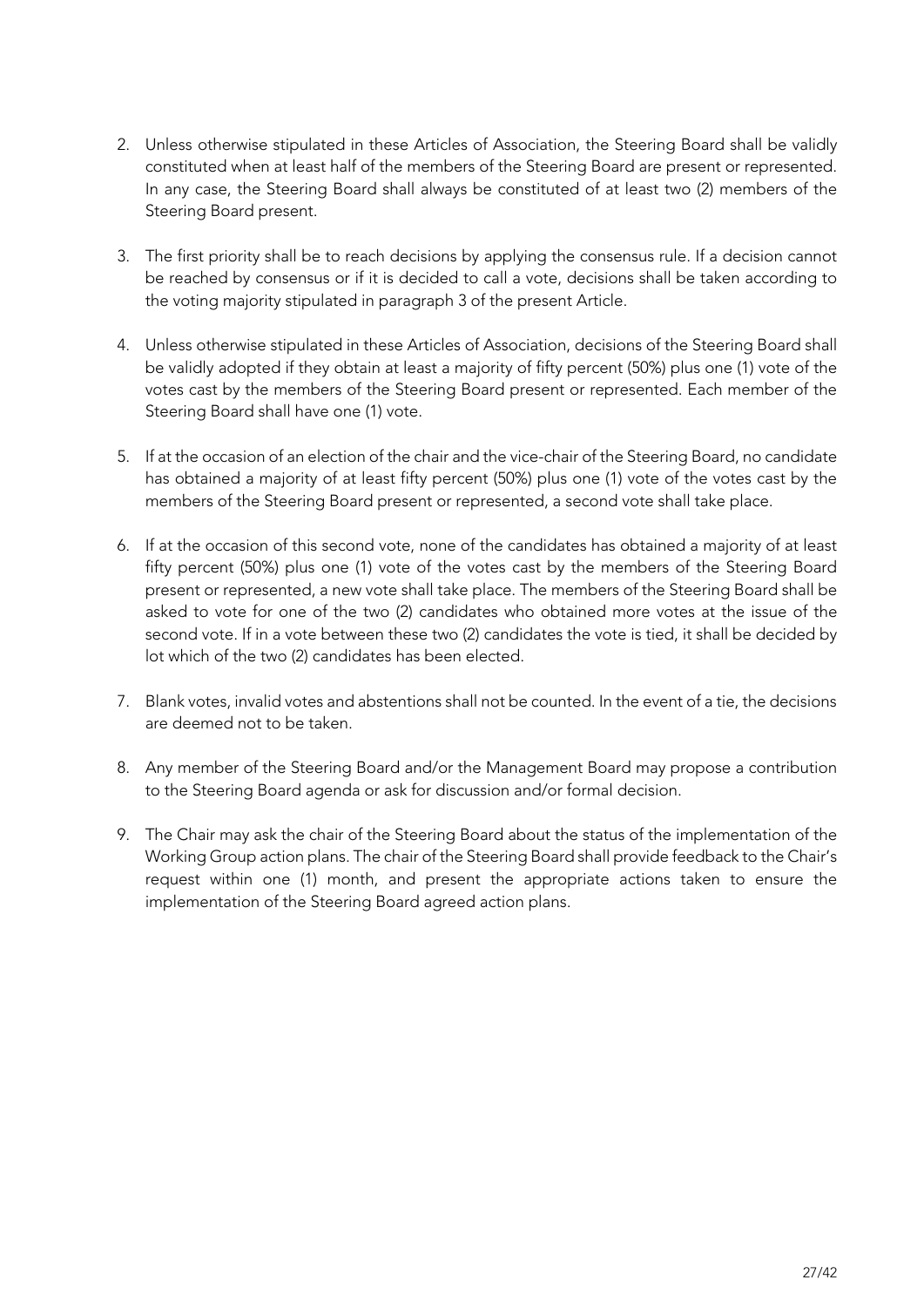# TITLE 9. WORKING GROUP(S)

#### Article 40. Composition

- 1. The Steering Board, upon proposal of the Management Board, or at least twenty-five (25) Full Members acting jointly, may establish and delegate tasks to, or dissolve one or more Working Group(s). If a Working Group remains inactive for at least three (3) months or if it does not deliver the results according to its adopted annual objectives and action plans within six (6) months of a reminder sent by the Steering Board, the latter shall ask the chair and co-chair of that Working Group to revive the activity of the latter within reasonable time. In the absence of response of the chair or co-chair of the Working Group within one (1) month as from such request from the Steering Board, the latter shall take appropriate measures to ensure that the Working Group delivers the results. If the Working Group does not deliver results after the intervention of the Steering Board within the given time, the Steering Board shall assess whether or not to dissolve the Working Group and allocate its work to other Working Groups.
- 2. Without prejudice to these Articles of Association, the Working Groups shall determine for themselves amongst others the mission, composition, powers, conduct of meetings and governance, convening modalities and drafting of agendas, presence quorums, voting majorities and voting procedures, and drafting of minutes of the Working Group(s).
- 3. Each member of the Working Groups shall be:
	- (a) A Representative of a Full Member; or
	- (b) A member of the board of directors of a Member, not working for the latter on the basis of an employment contract; or
	- (c) Any person with a professional service relationship with a Full Member on a permanent basis.
- 4. Each Member may have one (1) member in each Working Group in which it take parts. However, where the activities of a Working Group are divided according to the topic studied, a Member can have one (1) member per topic. In this case, the members of the concerned Working Group being Representatives of a same Full Member shall only be able to cast a vote regarding the topic to which he/she is allocated. Members, whether or not member of the same Group of Companies, may participate in as many Working Groups as they deem appropriate except that Members of the same Group of Companies may not participate in the same Working Group.
- 5. Each Working Group shall be chaired by the chairperson of the Working Group. If the chairperson is unable to chair his/her Working Group, the Working Group shall be chaired by his/her cochairperson. A member of the Management Board cannot be a chairperson of a Working Group. The chairperson and the co-chairperson of a Working Group shall be Representatives of, or otherwise linked to different Members or Group of Companies.
- 6. For any Working Group with a Vertical Application Area purpose, its members will aim as far as possible to appoint either the chairperson or the co-chairperson among the representatives of the end-users (whether consumers or businesses) while the other will be appointed among the representatives of the supplier industry, if capable persons are available for each of these positions.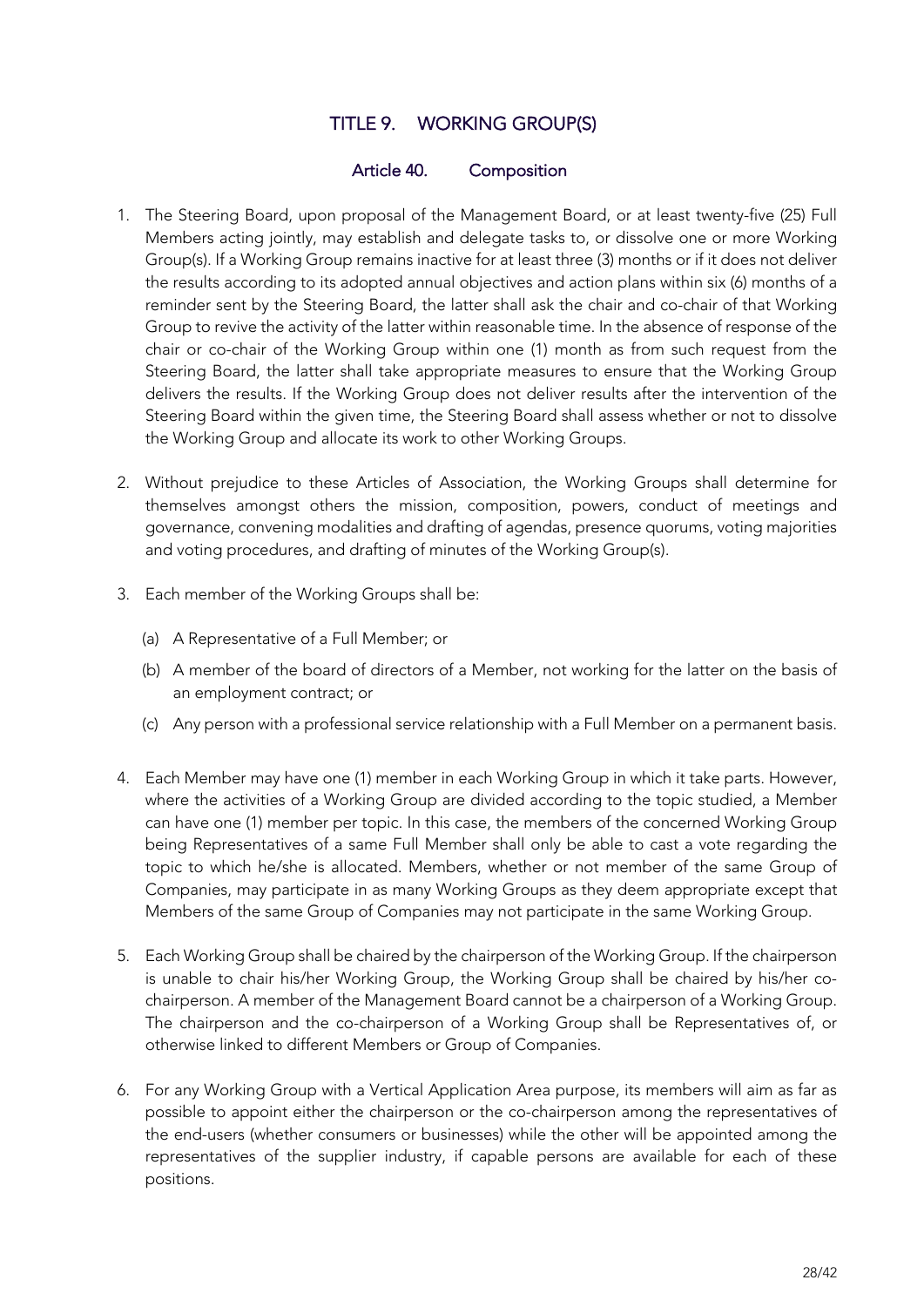- 7. The chairperson and the co-chairperson of each Working Group shall have the powers specifically granted to them by these Articles of Association. In particular, the chairperson and the cochairperson shall have the following powers:
	- (a) Plan the work of the respective Working Group;
	- (b) Manage the participation of the members of the Working Group to and their effective involvement in their respective Working Groups;
	- (c) Organise thematic workshops;
	- (d) Liaise with and report to the Steering Board on the work and activities of his/her Working Group;
	- (e) Deliver recommendations to the Steering Board; and
	- (f) Draft and present to the Steering Board papers prepared by his/her Working Group.
- 8. The Working Group(s) may invite one or more third party(ies) to attend without voting rights one or more meeting(s) or part(s) of meeting(s) of the Working Group(s).

#### Article 41. Powers

- 1. Each Working Group shall have the powers specifically granted to it by these Articles of Association. As a general rule, the Working Groups shall have a supporting role to the Steering Board on specific issues.
- 2. The Association has the following Working Groups at the time of the adoption of these Articles of Association:
	- (a) WGH: IoT Research: The IERC IoT European Research Cluster compares EU- funded innovation research and development programmes, with the aim of defining a common vision of IoT technology and addressing European research challenges;
	- (b) WGH: Innovation Ecosystems: This Working Group aims at designing actions to develop innovation ecosystems by stimulating start-ups, the use of open IoT platforms and, stimulating and enabling Large Scale Pilot Projects and linking between large and small companies through open innovation;
	- (c) WGH: IoT Standardisation: This Working Group identifies and, where appropriate, makes recommendations to address existing IoT standards and analyses gaps in standardisation, and develops strategies and use cases aiming for (1) consolidation of architectural frameworks, reference architectures, and architectural styles in the IoT space, (2) (semantic) interoperability and (3) personal data & personal data protection to the various categories of stakeholders in the IoT space;
	- (d) WGH: Policy issues: This Working Group identifies, and, where appropriate, makes recommendations to address, existing and potential barriers that prevent or hamper the takeup of IoT in the context of the Digital Single Market, or from an internal Market perspective. Such barriers may appear in the market, in legislation, in other regulations or in other areas;
	- (e) WGH: Distributed Ledger Technologies.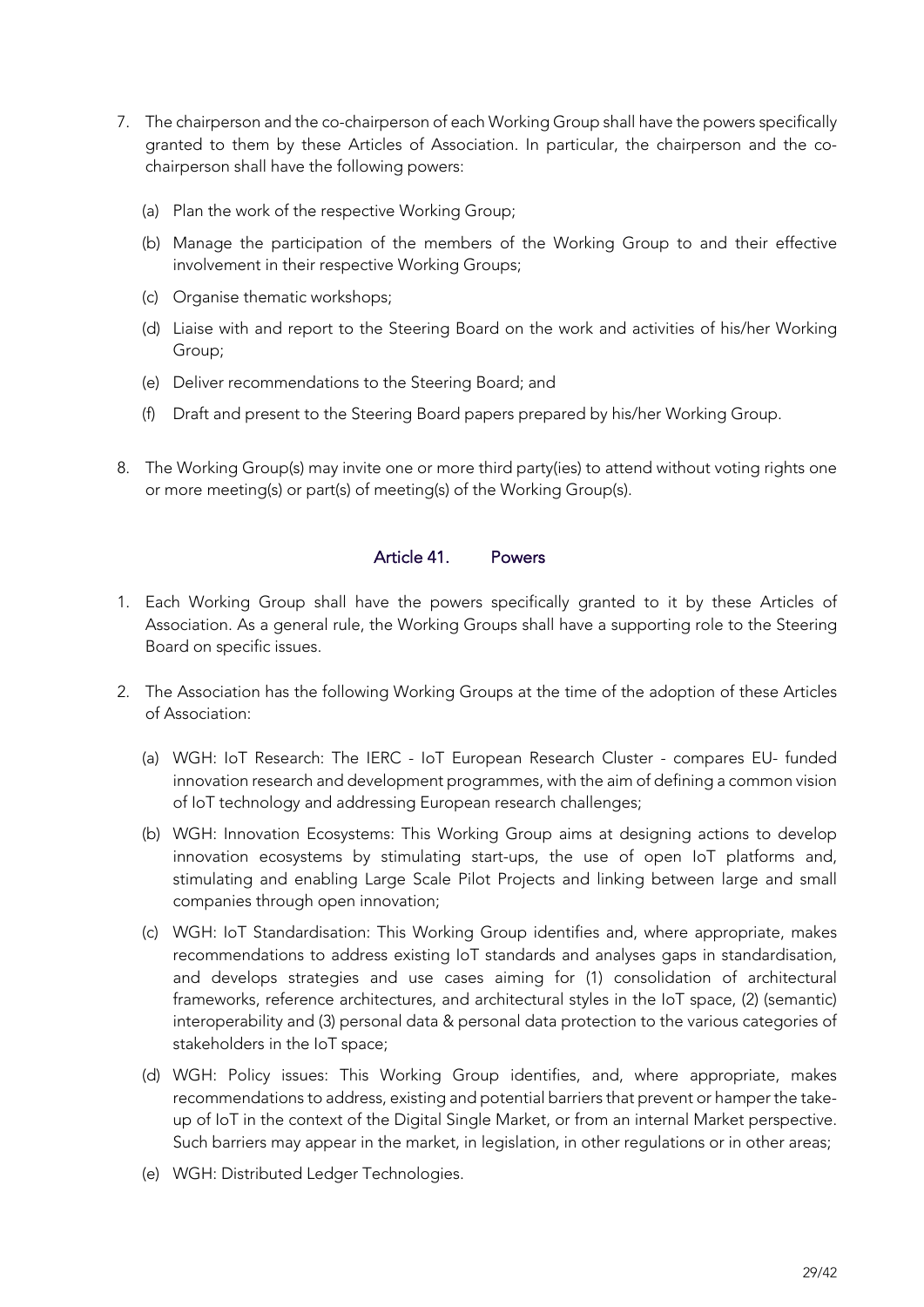- (f) WGV: Smart living environment for ageing well: The topic for this Working Group refers to smart homes and smart living environments that can support vulnerable people, such as, but not limited to elderly or disabled people, in staying active, independent and out of institutional care settings, also leading to reduced costs for care systems and better quality of life for vulnerable categories of citizens. The Working Group deliverables include white papers, recommendation reports, innovative use cases susceptible to improve the quality of life of Elderly people using the latest IoT technologies;
- (g) WGV: Smart farming and food security: The Topic of this Working Group refers to IoT scenarios/use cases that would allow monitoring and control of the plant and animal products life cycle "from farm to fork";
- (h) WGV: Smart cities: The topic for this Working Group refers to IoT solutions used by a city in order to enhance performance, safety and wellbeing, to reduce costs and resource consumption, and to engage more effectively and actively with its citizens. Key 'smart city' sectors may include transport, energy, health care, lighting, water, waste and other city related sectors;
- (i) WGV: Smart mobility: The topic for this Working Group refers to IoT solutions that allow for increased multi-modal mobility, more efficient traffic management, a dynamic road infrastructure, automated road tolling, usage based insurance and improved policy making through the analysis of road usage data smart vehicles including autonomous and connected cars;
- (j) WGV: Smart environment (smart water management): The topic for this Working Group refers to IoT solutions that improve water management efficiency by monitoring and controlling surface water retention, flooding etc.;
- (k) WGV: Smart manufacturing: The topic for this Working Group refers to IoT solutions that bring together information, technology and human ingenuity to achieve a rapid revolution in the development and application of manufacturing intelligence to every aspect of business;
- (l) WGV: Smart energy: The topic for this Working Group refers to IoT solutions deployed by various companies along the value chain (i.e. IoT technology providers, energy companies (in generation, supply, grid and market participants, traders, aggregators, etc.)) to allow the performance optimisation of their energy asset portfolios (Renewables plants, Grid Substations, Control Rooms, Prosumer Demand Responsive Loads and EV Charging infrastructures); and
- (m) WGV: Smart buildings and architecture: The topic of this Working Group is the IoT technologies and solutions deployed in buildings and districts of buildings to improve life of the occupant by addressing and optimising elements such as comfort, with light, temperature, air quality, water, nourishment, fitness, energy usage and mind having access to services facilitating life inside the building, adapting the behaviour to the needs of the occupants.
- 3. The Working Groups shall not represent the Association vis-à-vis third parties.
- 4. The Working Groups shall always act under the responsibility of the Steering Board and shall report periodically to the Steering Board on its/their activities, and/or at the request of the Steering Board.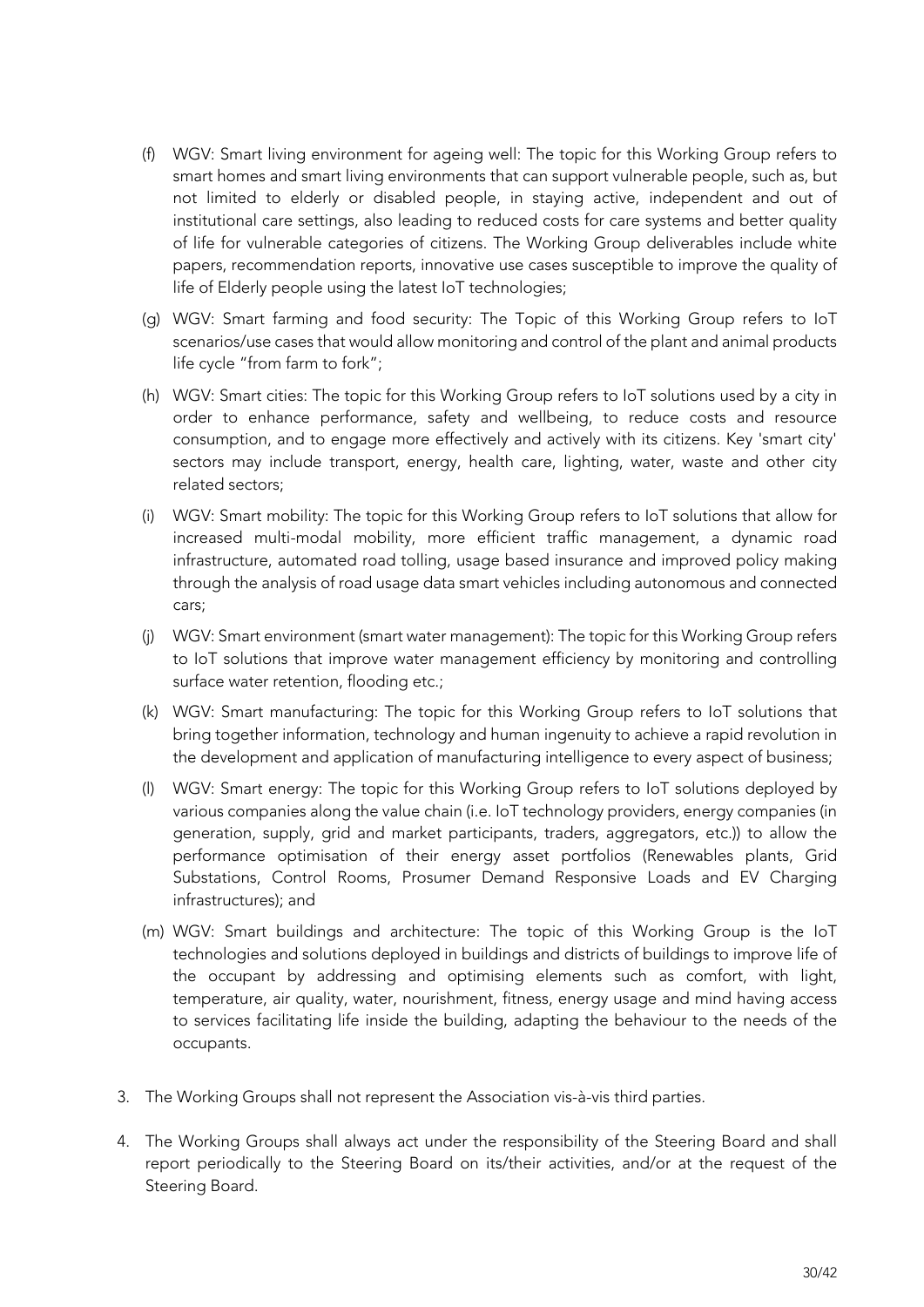- 5. Unless otherwise stipulated in these Articles of Association, the Working Groups shall be validly constituted when at least half of the members of the Working Groups are present or represented. In any case, the Working Groups shall always be constituted of at least two (2) members physically present.
- 6. A project group may be appointed with respect to the dissemination of the AIOTI Results, or otherwise supporting the activities of the Association itself, which will not have the status of a Working Group or of a body of the Association.

# Article 42. Functioning

- 1. Unless otherwise stipulated in these Articles of Association, decisions of the Working Groups shall be validly adopted if they obtain at least a majority of fifty percent (50%) plus one (1) vote of the votes cast by the members of the Working Groups present or represented. Each member of the Working Groups shall have one (1) vote.
- 2. If at the occasion of an election of the chairperson or the co-chairperson of the Working Group, no candidate has obtained a majority of at least fifty percent (50%) plus one (1) vote of the votes cast by the members of the Working Group present or represented, a second vote shall take place.
- 3. If at the occasion of this second vote, none of the candidates has obtained a majority of at least fifty percent (50%) plus one (1) vote of the votes cast by the members of the Working Group or represented, a new vote shall take place. The members of the Working Group shall be asked to vote for one of the two (2) candidates who obtained more votes at the issue of the second vote. If in a vote between these two (2) candidates the vote is tied, it shall be decided by lot which of the two (2) candidates has been elected.
- 4. Blank votes, invalid votes and abstentions shall not be counted. In the event of a tie, the decisions are deemed not to be adopted.

# TITLE 10. SECRETARY GENERAL

#### Article 43. Appointment and function of the Secretary General

1. The Management Board may appoint a natural person or legal entity, not being a member of the Management Board and not being a Representative, as Secretary General. His/her/its office shall be remunerated. The Association shall cover all reasonable expenses exposed by the Secretary General. The Secretary General's mandate may be of a definite duration. The terms and conditions of his/her/its office shall be determined by the Management Board. When a legal entity is appointed as Secretary General, the latter shall appoint amongst its shareholders, members, directors or employees a permanent representative, being a natural person, in charge of the execution of the mission of Secretary General in the name and on behalf of the legal entity.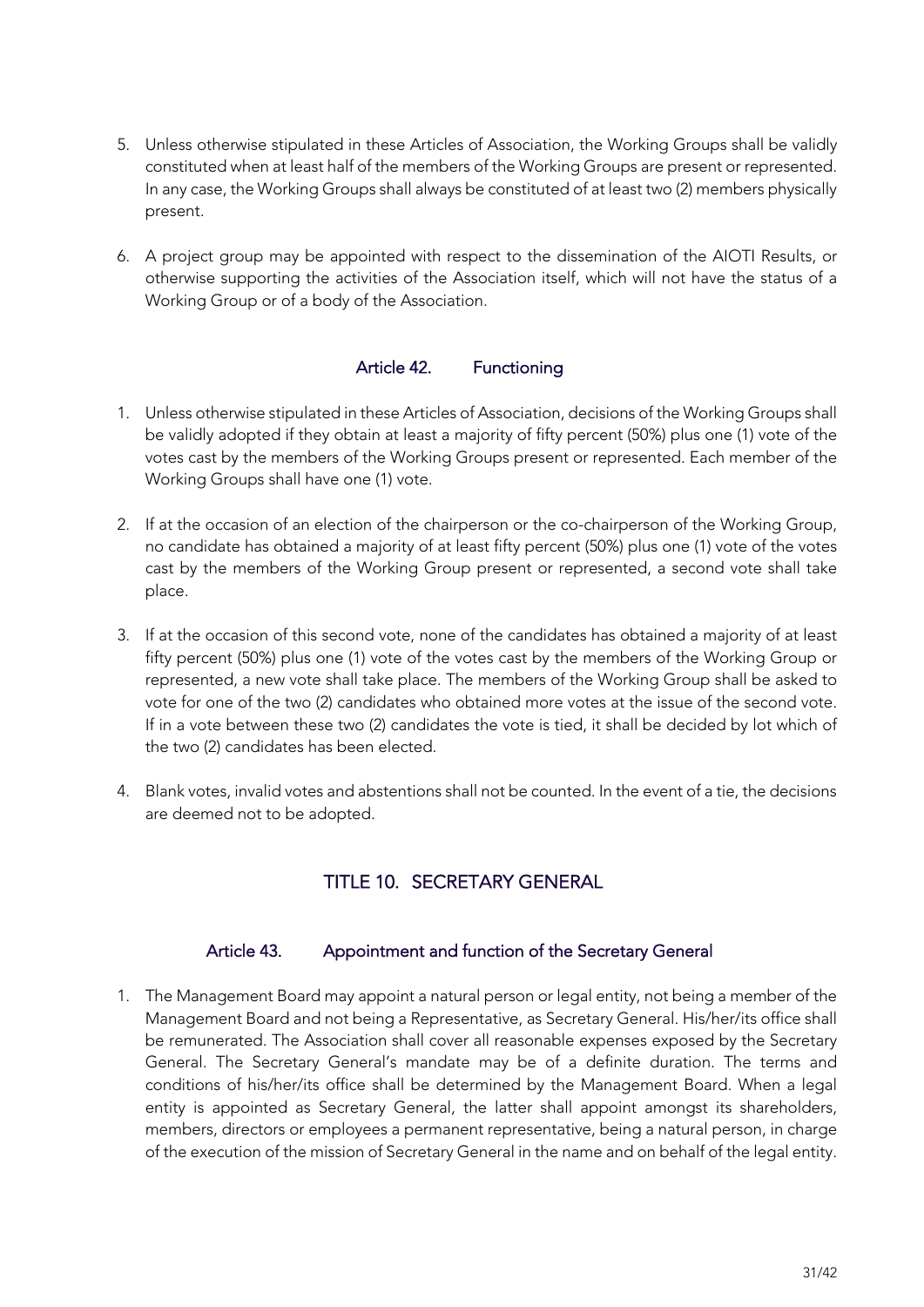- 2. The mandate of the Secretary General terminates as of right and with immediate effect, (i) by death or incapacity, or (ii) if the Secretary General under judicial administration, in bankruptcy, in judicial reorganisation, in dissolution or in liquidation, or is subject to insolvency proceedings of a similar nature under the laws of any jurisdiction.
- 3. Unless otherwise agreed, the Management Board may dismiss the Secretary General at any time and possibly with immediate effect, without (i) having to justify its decision, (ii) any compensation or cost becoming due by the Association, and (iii) prejudice to the mandatory labour law provisions and services agreement provisions, if applicable.
- 4. The Secretary General is free to resign from his/her/its office at any time by submitting, via special means of communication, his/her/its resignation to the Management Board, without prejudice to the mandatory labour law provisions and services agreement provisions, if applicable. In case of termination of the mandate of the Secretary General for whatever reason, except the cases of automatic termination of the mandate of the Secretary General or dismissal, the Secretary General shall continue performing the duties of his/her/its office until the Management Board has provided in his/her/its replacement within three (3) months, without prejudice to the mandatory labour law provisions and service agreement provisions, if applicable.
- 5. In case of the end of the mandate of the Secretary General for whatever reason, the Secretary General shall have no claims for compensation on the Association or for its assets, without prejudice to the mandatory labour law provisions and services agreement provisions, if applicable.
- 6. The Secretary General shall be a permanent observer at all the bodies of the Association and shall have the right to attend all meetings of the aforementioned bodies, without voting rights and with the right to be heard. All convening notices to all meetings of the aforementioned bodies shall simultaneously be notified to the Secretary General.

# Article 44. Powers of the Secretary General

- 1. The Secretary General shall have the powers specifically granted to him/her/it by these Articles of Association. The Secretary General operates in accordance with the general guidelines received from the Management Board and/or the Steering Board. In particular, the Secretary General shall have the following powers:
	- (a) The daily management of the Association, within the approved budget;
	- (b) In cooperation with the Chair, the coordination and the organisation of the Ordinary General Assembly;
	- (c) In cooperation with the Chair, the coordination and the organisation of the Management Board's meetings;
	- (d) In cooperation with the Management Board, the delegation of tasks to the secretariat of the Association and the overseeing of it;
	- (e) The execution of the decisions of the Management Board, Steering Board and the General Assembly;
	- (f) The sending of the convening notices of the General Assembly and the Management Board;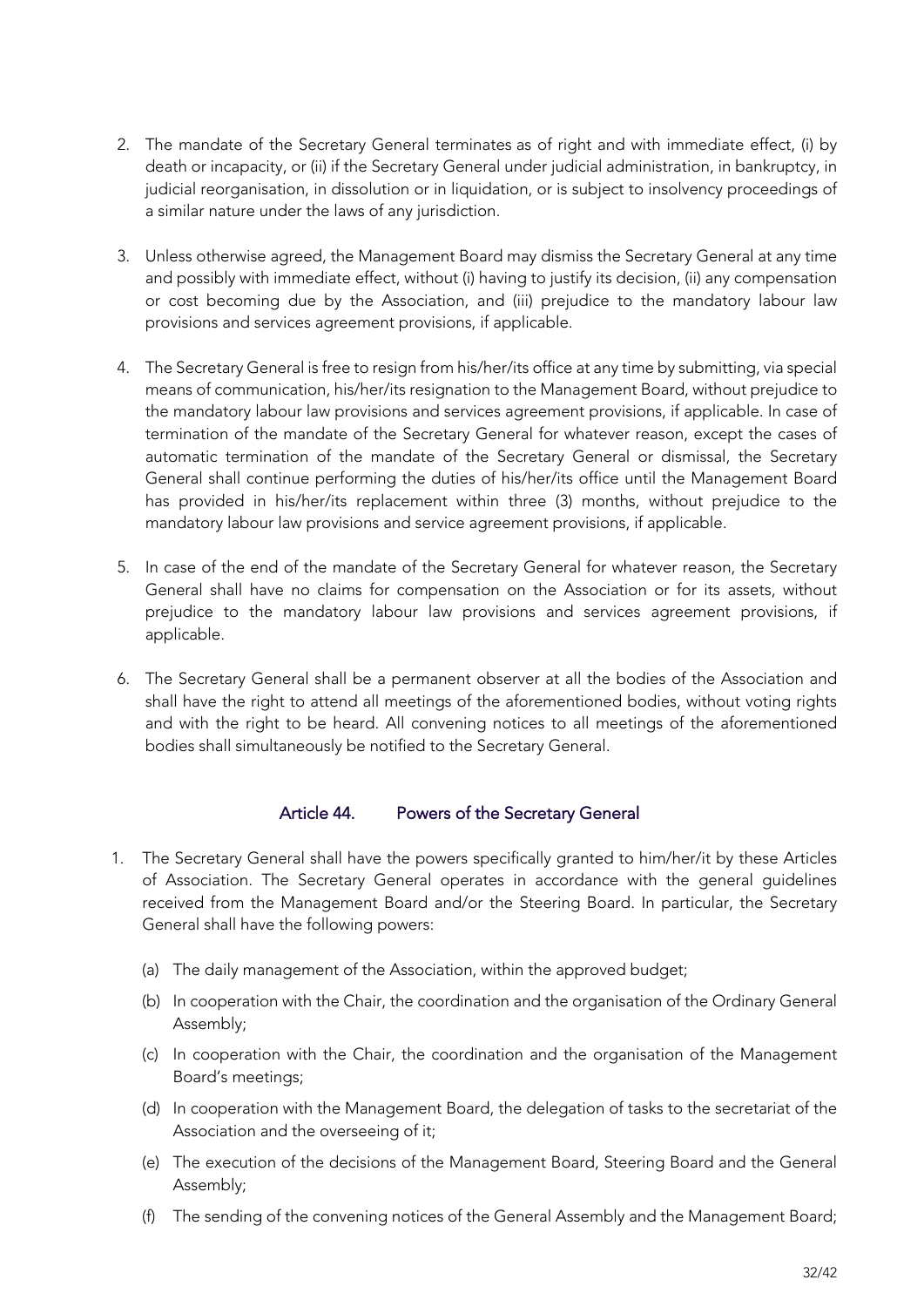- (g) The keeping of the register of Members;
- (h) The exclusion of Members which do not pay their membership fees within the stated period;
- (i) After consultation with the Treasurer, the preparation of the draft annual working plan, the draft annual accounts and the draft budget that must be submitted to the Management Board for finalisation and approval;
- (j) The supervision of the financial affairs of the Association, under the supervision of the Treasurer; and
- (k) The overall visibility and management of the Association.
- 2. The Secretary General shall always act under the responsibility of the Management Board and the Steering Board and within the approved budget. The Secretary General shall report periodically to the Management Board and the Steering Board on his/her/its actions and activities, and/or at the request of the Management Board and the Steering Board.

# TITLE 11. THE SECRETARIAT

# Article 45. The Secretariat

- 1. The Secretariat is the administrative body of the Association which supports the General Assembly, Management Board, Steering Board and all Working Groups. The Secretariat is chaired by the Secretary General.
- 2. The Secretariat will publish and regularly update the Management Board and the Steering Board's composition, the list of all Working Groups and their chairpersons and co-chairpersons as well as for the other bodies of the Association, and annual priorities and action plans and make it available to all Members.

# TITLE 12. RESPONSIBILITY

#### Article 46. Responsibility

The members of the Management Board, the Chair, the Secretary, the Treasurer, the members of the Steering Board and the Secretary General are not personally bound by the obligations of the Association. Their liability shall be limited to the execution of their assigned tasks and the faults committed in the ( non) performance of their duties and tasks.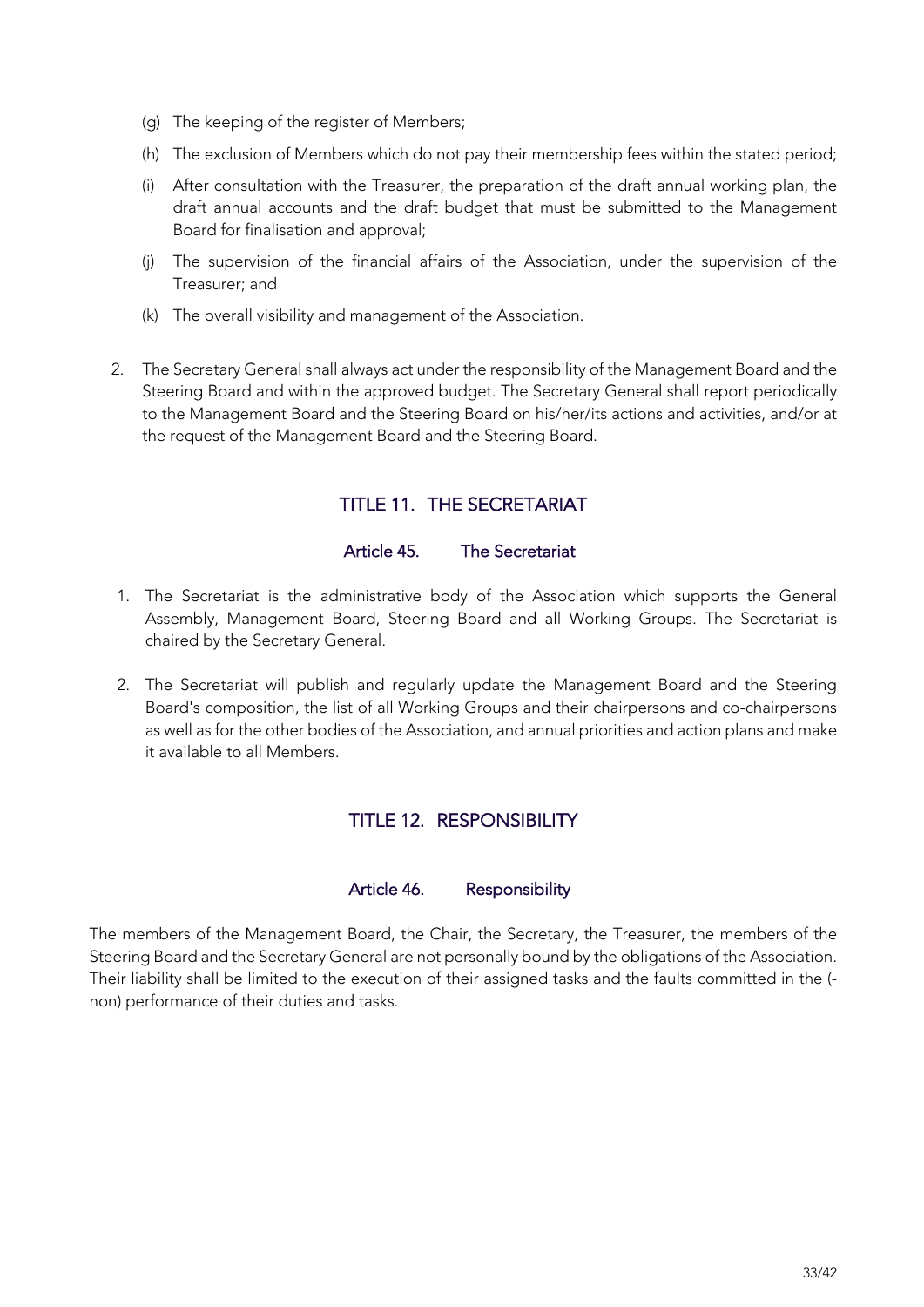# TITLE 13. EXTERNAL REPRESENTATION OF THE ASSOCIATION

## Article 47. External representation of the Association

- 1. The Association shall be validly represented vis-à-vis third parties and with regard to all judicial and extra-judicial deeds by the Chair acting alone, or by two (2) members of the Management Board, acting jointly.
- 2. Within the framework of daily management, the Association shall also be validly represented visà-vis third parties and with regard to all judicial and extra-judicial deeds by the Secretary General, acting alone.
- 3. None of the aforementioned persons must justify his/her/its powers vis-à-vis third parties.
- 4. In addition, the Association shall also be validly represented vis-à-vis third parties, within the framework of their mandates, by one or more proxy holder(s) duly mandated by the Management Board, the Chair acting alone, or two (2) members of the Management Board, acting jointly, or, within the framework of daily management, by the Secretary General, acting alone.

# TITLE 14. BYLAWS AND PROCEDURES

## Article 48. Bylaws and procedures

- 1. To detail and complete the provisions of these Articles of Association, the Management Board may adopt, amend and/or revoke the Bylaws. The Management Board shall before adopting, amending and/or revoking the Bylaws, request the advice of the Steering Board. The Management Board shall take the advice of the Steering Board into account before taking its decision.
- 2. The Bylaws and any amendment to these shall be communicated to the Members via regular means of communication.
- 3. The last approved version of the Bylaws dates from the Extraordinary General Assembly of 11.11.2016.
- 4. The Management Board is further entitled to adopt Management Board's internal procedures and any other kind of statement that falls within the scope of its powers.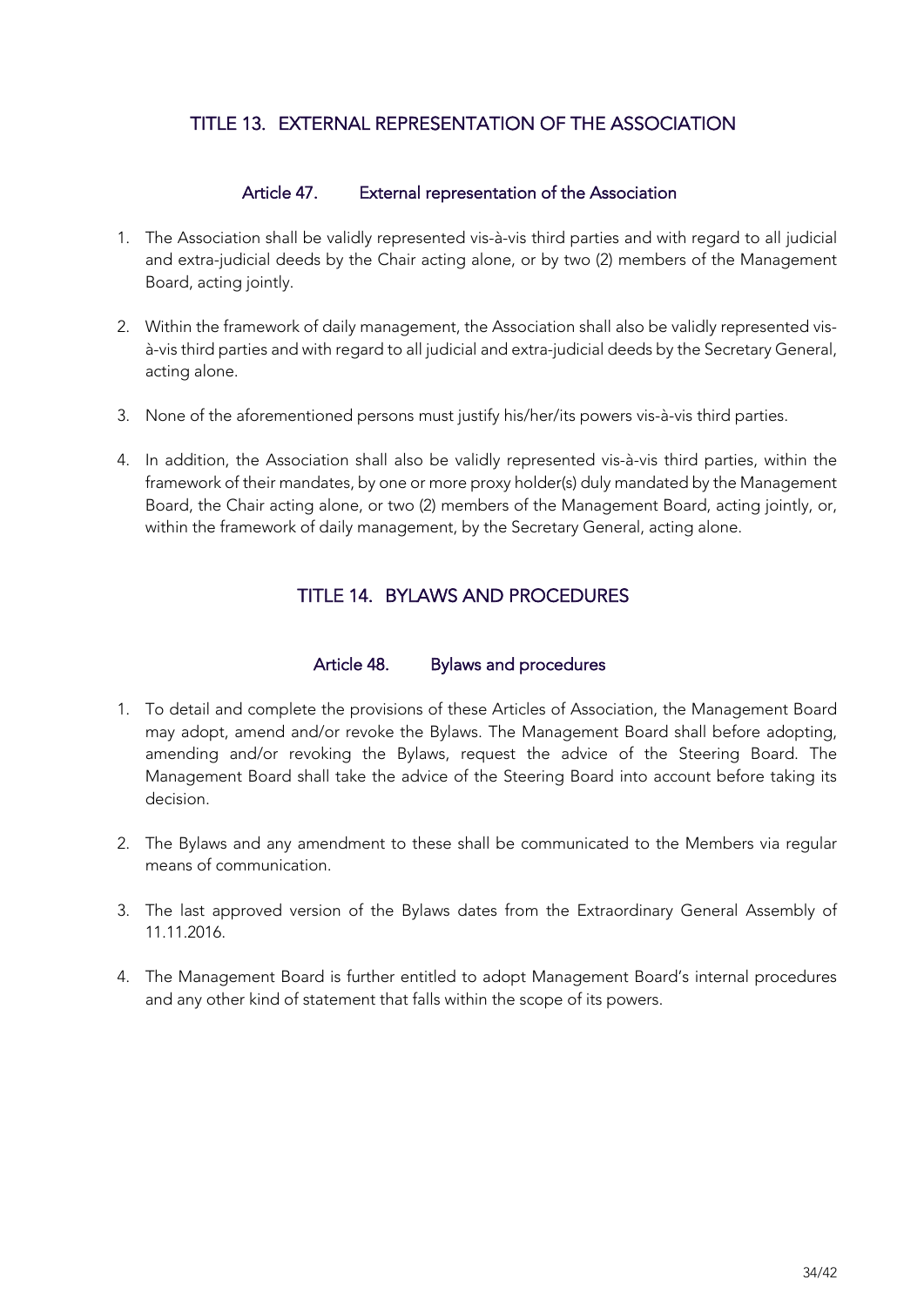# TITLE 15. FINANCIAL YEAR. ANNUAL ACCOUNTS. BUDGET. AUDITING OF THE ANNUAL ACCOUNTS

# Article 49. Financial year

The financial year of the Association shall run from 1 January to 31 December.

#### Article 50. Annual Accounts. Budget

- 1. The Management Board shall establish each year the draft annual accounts of the past financial year, as well as the draft budget for the next financial year. The currency of the Association shall be the euro for the annual accounts and all other official accounting, tax and legal documents.
- 2. Each year, within six (6) months following the end of the financial year, the Management Board shall submit the draft annual accounts and the draft budget to the Ordinary General Assembly for approval.
- 3. The draft annual accounts and the draft budget shall be circulated amongst all Members at least one (1) month before the Ordinary General Assembly.

#### Article 51. Auditing of the accounts

- 1. If the law requires so, the General Assembly shall appoint a statutory auditor, chosen between the members of the Belgian "Institut des Réviseurs d'Entreprise / Instituut der Bedrijfsrevisoren", for a three (3) years term.
- 2. If the Association is not required by law to appoint a statutory auditor, the General Assembly may still appoint a statutory auditor or an external accountant to audit the annual accounts.
- 3. The statutory auditor or the external accountant, as the case may be, shall draw up a report on the annual accounts of the Association. This report shall be submitted to the Full Members before the approval of the annual accounts.

# TITLE 16. AMENDMENTS TO THESE ARTICLES OF ASSOCIATION

#### Article 52. Amendments to these Articles of Association

1. The General Assembly can validly decide on amendments to these Articles of Association only if (i) two-thirds (2/3) of the Full Members are present or represented and (ii) the decisions to amend obtain at least a two-thirds (2/3) majority of the votes cast by the Full Members present or represented. Blank votes, invalid votes and abstentions shall not be counted. In the event of a tie, the decisions are deemed not to be adopted.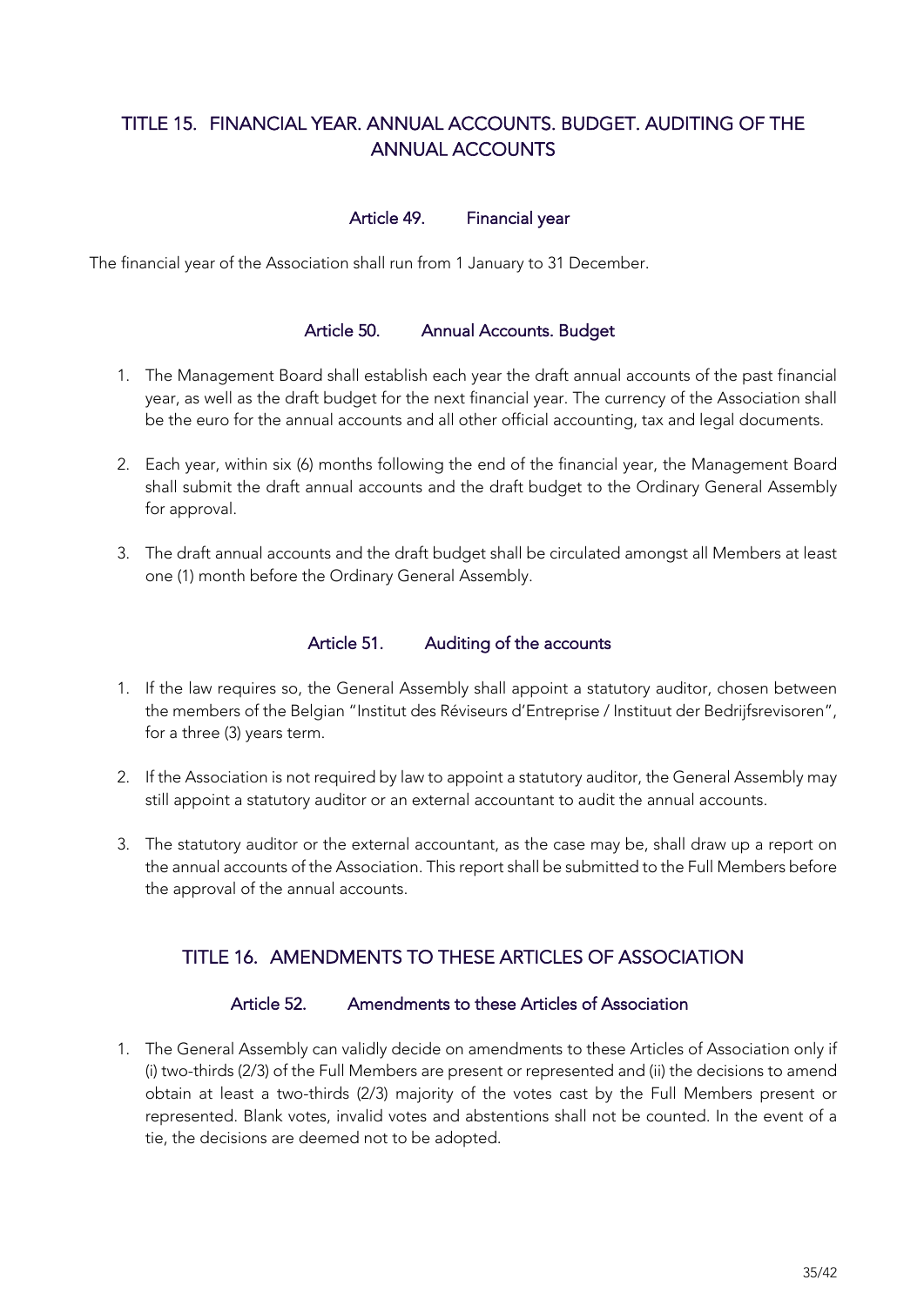- 2. If at least two-thirds (2/3) of the Full Members are not present or represented at the first meeting, a second meeting of the General Assembly may be convened pursuant to Article 22 of these Articles of Association, at least one (1) month after the first meeting of the General Assembly. The second meeting of the General Assembly shall validly deliberate, irrespective of the number of Full Members present or represented, in accordance with the voting majority stipulated in the first paragraph of the present Article, and decide on the amendments. However, the General Assembly shall always be composed of at least two (2) natural persons physically present.
- 3. The main terms of any proposal to amend these Articles of Association shall be explicitly mentioned in the agenda or a separate document both included in or attached to the convening notice to the Members and the members of the Management Board.
- 4. The date on which the amendments to these Articles of Association shall enter into force shall be determined in the Bylaws or by the decision of the General Assembly regarding the amendments to these Articles of Association.
- 5. Any decision of the General Assembly relating to the amendments of these Articles of Association is subject to the additional requirements imposed by applicable law. In particular, when the law requires it, the amendments to these Articles of Association must be acknowledged by a Royal Decree or recorded in a notarial deed.

# TITLE 17. DISSOLUTION. LIQUIDATION

# Article 53. Dissolution. Liquidation

- 1. The General Assembly can validly pronounce the dissolution of the Association only if (i) at least two-thirds (2/3) of the Full Members are present or represented and (ii) the decision obtains at least a two-thirds (2/3) majority of the votes cast by the Full Members present or represented. Blank votes, invalid votes and abstentions shall not be counted. In the event of a tie, the decisions are deemed not to be adopted.
- 2. If at least two-thirds (2/3) of the Full Members are not present or represented at the first meeting, a second meeting of the General Assembly may be convened pursuant to Article 22 of these Articles of Association, at least one (1) month after the first meeting of the General Assembly. The second meeting of the General Assembly shall validly deliberate, irrespective of the number of Full Members present or represented, in accordance with the voting majority stipulated in the first paragraph of the present Article, and decide on the dissolution. However, the General Assembly shall always be composed of at least two (2) natural persons physically present.
- 3. Any proposition to dissolve the Association shall be explicitly mentioned in the agenda included in or attached to the convening notice to the Members and the member of the Management Boards.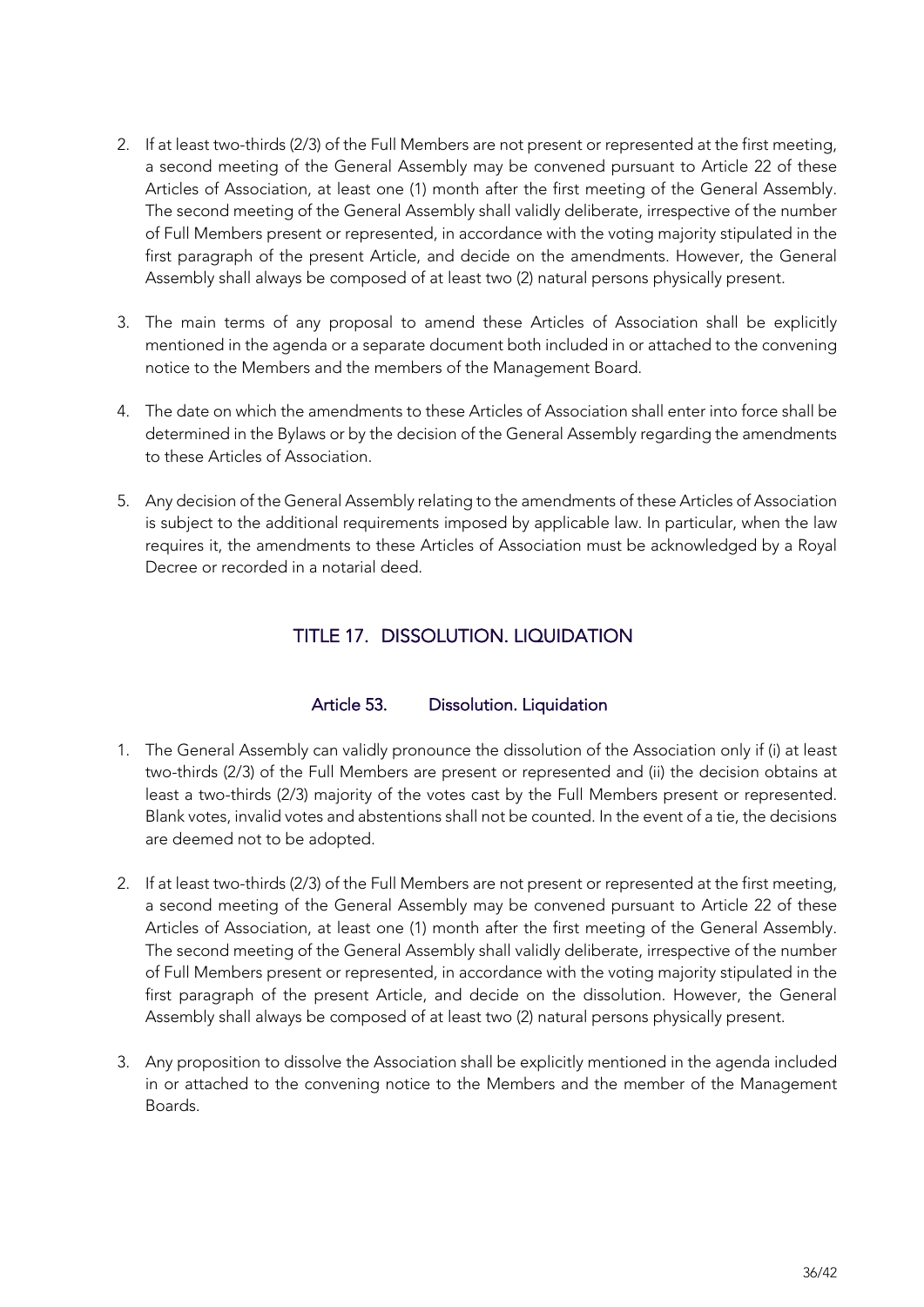- 4. Upon the dissolution and liquidation of the Association, the General Assembly shall decide upon: the appointment of one or more liquidator(s), the decision-making process of the liquidators if several liquidators are appointed, and the scope of his/her/its/their powers. Failing the appointment of one or more liquidator(s), all the member of the Management Boards shall be deemed to be jointly in charge of the Association's liquidation.
- 5. The General Assembly shall also decide upon the allocation of the net assets of the Association, provided however that the net assets of the Association may only be allocated to a disinterested purpose.

# TITLE . VARIA

#### Article 54. Definitions

When used in these Articles of Association, the below terms shall be defined as follows:

- (a) "Articles of Association" shall mean these Articles of Association as amended from time to time;
- (b) "Associate Members" has the meaning given to it in Article 7 of the Articles of Association;
- (c) "Association" has the meaning given to it in Article 1 of these Articles of Association;
- (d) "Bylaws" has the meaning given to it in Article 48 of these Articles of Association;
- (e) "Chair" has the meaning given to it in Article 35 of these Articles of Association;
- (f) "Concerned Member of the Management Board" has the meaning given to it in Article 26 of these Articles of Association;
- (g) "Conflicting Interest" has the meaning given to in Article 34 of these Articles of Association;
- (h) "Contributors" has the meaning given to in paragraph 7 of Article 60 of these Articles of Association;
- (i) "Electronic Address" has the meaning given to it in Article 58 of these Articles of Association;
- (j) "Europe" shall mean (i) the European Union, (ii) the European Free Trade Area, (iii) the countries to whom the European Union (abbreviated: "EU") grants the status of candidate countries to the EU and (iv) the countries associated to the European framework programme on research and innovation;
- (k) "Full Members" has the meaning given to it in Article 6 of these Articles of Association;
- (l) "General Assembly" has the meaning given to it in Article 18 of these Articles of Association;
- (m) "Group of Companies" shall mean a group of legal entities under the same common direct or indirect Control together with the Controlling legal entity, and "Control" shall mean: (to have) the power, whether or not actually exercised, to directly or indirectly direct the management and affairs of another legal entity, through the ownership of more than fifty percent (50%) of the issued and outstanding voting securities of such a legal entity, and/or through the right to elect a majority of the members of the management body (or of a body corporate with equivalent powers to direct and manage such legal entity) of such legal entity, by contract or otherwise;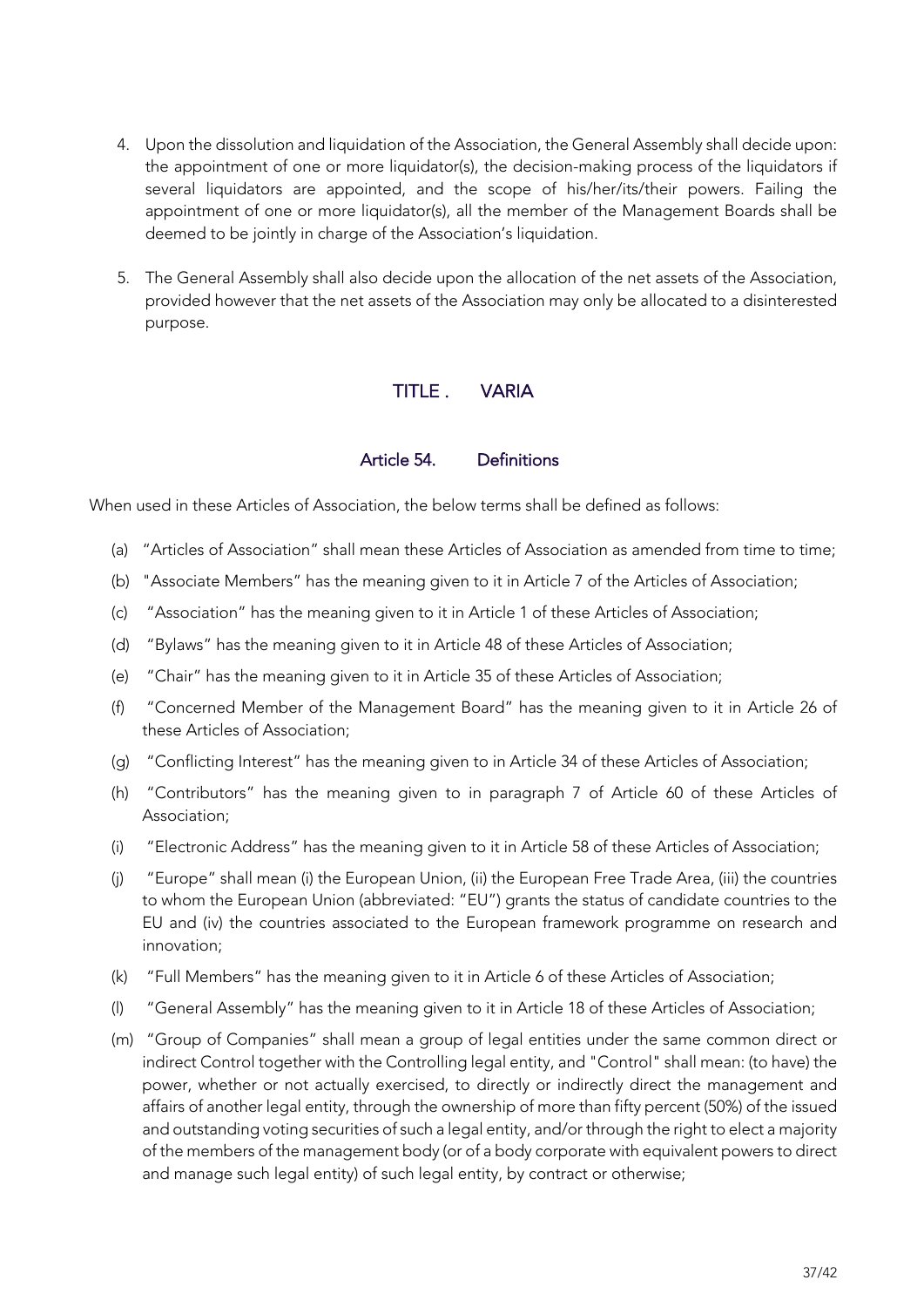- (n) "Horizontal Activities" shall mean the facilitating activities of industry, R&D institutes and public authorities including, but not limited to, standardisation, innovation eco-systems, policy issues, legislation, security and privacy;
- (o) "Internet of Things" or "IoT" shall mean the network of physical objects, devices, vehicles, buildings and other items embedded with electronics, software, sensors, actuators and network connectivity that enables these various objects to collect and exchange data;
- (p) "Joint IP" shall have the meaning given to it in paragraph 5 of Article 60 of these Articles of Association;
- (q) "Joint Owners" shall have the meaning given to it in paragraph 5 of Article 60 of these Articles of Association;
- (r) "Large-Scale Pilot Projects" shall mean targeted, goal driven initiatives that will propose IoT approaches to specific real-life industrial/societal challenges beyond laboratory scale and representative for the targeted application;
- (s) "Management Board" has the meaning given to in Article 26 of these Articles of Association;
- (t) "Member(s)" has the meaning given to it in Article 5 of these Articles of Association;
- (u) "Officers" shall mean the members of the Management Board, the Chair, the Secretary, the Treasurer, the members of the Steering Board, the members of the Working Groups and the Secretary General;
- (v) "Ordinary General Assembly" shall have the meaning given to it in Article 20 of these Articles of Association;
- (w) "Representative" has the meaning given to it in Article 9 of these Articles of Association;
- (x) "Secretary" has the meaning given to it in Article 35 of these Articles of Association;
- (y) "Secretary General" has the meaning given to it in Article 43 of these Articles of Association;
- (z) "Steering Board" has the meaning given to it in Article 37 of these Articles of Association;
- (aa) "Strategic Research and Innovation Agenda" shall mean the document to be produced by the Steering Board, which defines the overall goals, main technical and non-technical priorities, and a research and innovation roadmap for the Association regarding the Internet of Things;
- (bb) "Treasurer" has the meaning given to it in Article 35 of these Articles of Association;
- (cc) "Vertical Application Areas" shall mean the various application areas identified by the Association as the spearhead subjects around which to build up the IoT;
- (dd) "Voter" has the meaning given to it in Article 9 of these Articles of Association; and
- (ee) "Working Group(s)" has the meaning given to it in Article 40 of these Articles of Association.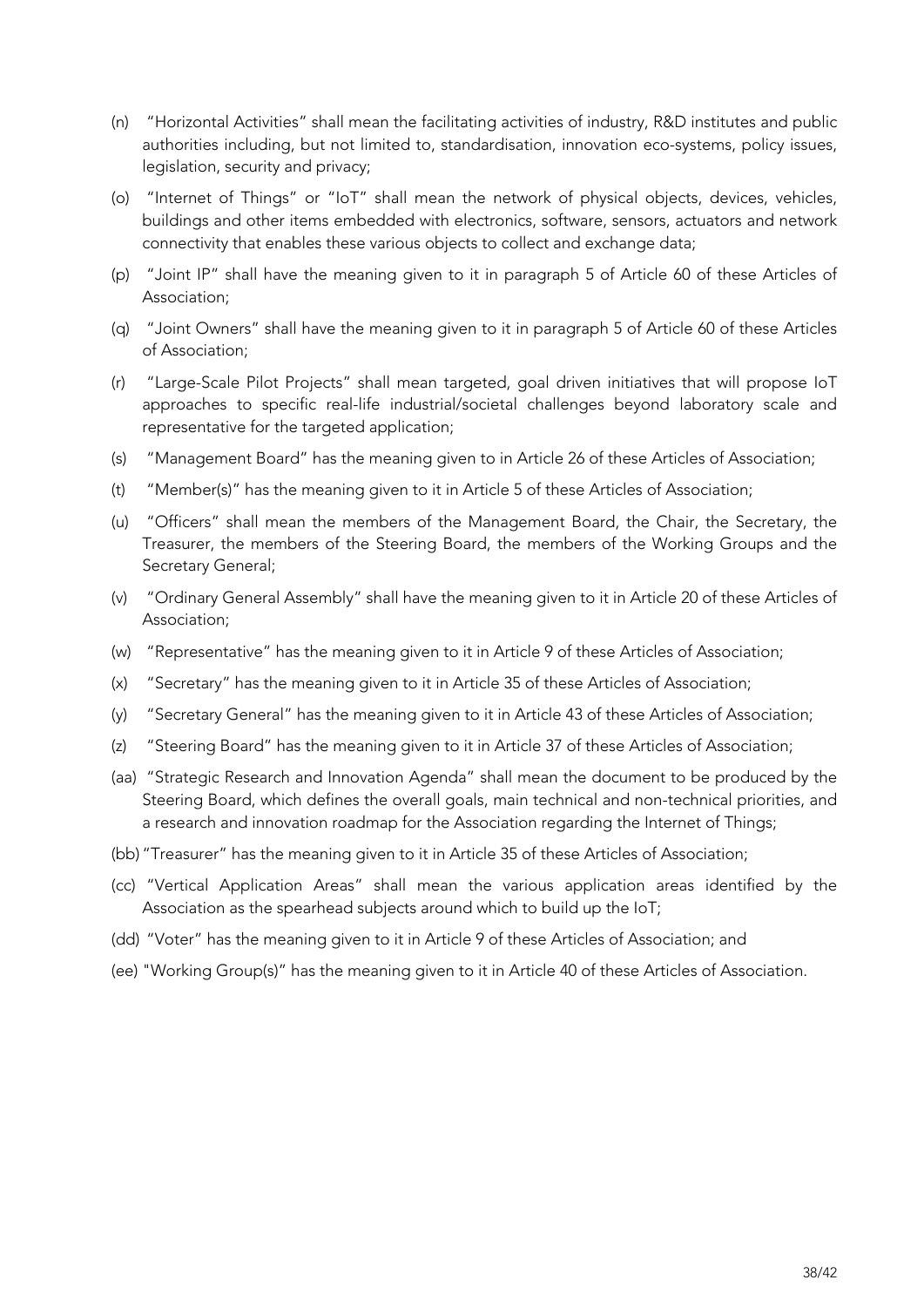# Article 55. Notifications

Any notice or other communication under or in connection with these Articles of Association shall be written in English, subject to compliance with the legal provisions governing the use of official languages in Belgium. Additionally, with respect of the sending of any notice or communication under or in connection with these Articles of Association, the terms below shall be defined as follows:

- "Regular means of communication" means regular mail or any other means of written communication (including email); and
- "Special means of communication" means registered mail or other means of written communication (including email), with acknowledgment of receipt.

## Article 56. Computation of time

- 1. For the use of the computation of time limits set out in these Articles of Association, the terms below shall be defined as follows:
	- "Month(s)" mean(s) (a) calendar month(s); and
	- "Calendar day(s)" mean(s) that when calculating a period of notice, this period excludes the calendar day when the notice is given or deemed to be given and the calendar day for which it is given or on which it is to take effect.
- 2. Any written notice to be given or made according to these Articles of Association, the Bylaws, or any resolution of a body of the Association, shall be effective upon receipt which shall be deemed to have occurred: (i) if delivered by hand, at the time of delivery, (ii) if sent by e-mail, two (2) calendar days after the sending of the email, (iii) if sent by regular mail, three (3) calendar days after the posting of the mail, and (iv) if sent by registered mail, five (5) calendar days after the posting of the registered mail.

## Article 57. Abstentions

For the determination of the voting majorities set out in these Articles of Association, "abstentions shall not be counted" means that (i) the person having abstained shall not be taken into account in the number of persons present or represented on the basis of which the voting majority shall be calculated and (ii) the abstention shall neither be considered as a vote "in favour" nor a vote "against" the proposed decision.

#### Article 58. Official electronic addresses

- 1. The official electronic address (hereafter: "Electronic Addresses") of the Association is as follows:
	- sg@aioti.eu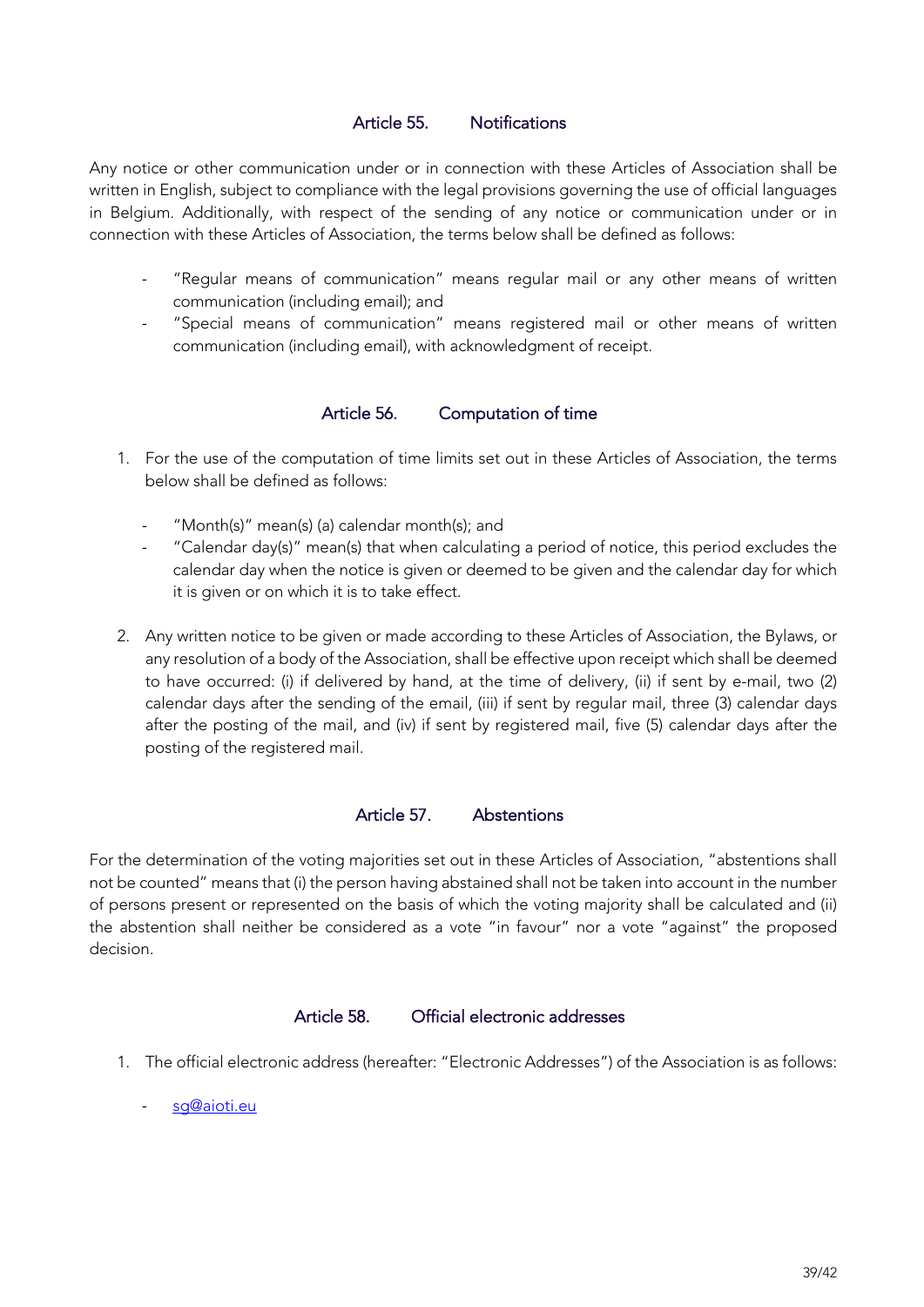2. If a Member, the statutory auditor, if any, or an Officer chooses to send any notice or other communication under or in connection with these Articles of Association to the Association via email he/she shall use one of the Electronic Addresses. All communications made to the Electronic Addresses are deemed to have been validly sent to the Association.

# Article 59. Confidentiality

- 3. "Confidential Information of the Association" shall include:
	- a) All information developed by the Association or any of its bodies, including but not limited to AIOTI Results; and
	- b) All works in progress of the Working Groups, minutes of General Assembly meetings, minutes of the Management Board and Steering Board meetings, and results of Working Groups.
- 4. In respect of Confidential Information of the Association, subject to paragraph 7 of the present Article, all Members shall:
	- a) Keep it confidential and use it solely for the purpose or purposes for which it was disclosed; and
	- b) Not publish it or otherwise disclose it to any person other than to those employed by or otherwise linked to the Member or, as the case may be, to the Group of Companies to which the Member belongs, that have a need to know, without the prior consent by the Management Board where it relates to output of the Management Board or is General Assembly related, or, where it relates to the operation or output of the Steering Board, by the Steering Board, unless such Confidential Information is made publicly available by a decision of the Management Board, or, Steering Board respectively, or, where it relates to the operation or output of a Working Group, by the pertaining Working Group. Confidential Information that is placed on the website of the Association, including such part of the website that is restricted to Members only, will be regarded as having been made publicly available.
- 5. The Members shall ensure that their Representative(s) complies (comply) with the obligation contained in the present Article.
- 6. For the avoidance of any doubt, the restrictions set out above in the paragraph 4 of the present Article, do not apply to the Contributors, with respect to these Contributor's own contributions to the AIOTI Results.
- 7. Members and the Representatives may only disclose Confidential Information of the Association if:
	- a) Such disclosure is required by applicable law or by a binding order of a court or regulatory body of competent jurisdiction, but in such case the disclosing party shall be informed, if possible in a timely manner, in order to allow it to apply for a protective order, or equivalent, if available under applicable law;
	- b) The relevant Confidential Information of the Association was lawfully in that Member's or the Representative's possession (without an obligation restricting disclosure) at the time of receipt of such Confidential Information from the Association or relevant body of the Association;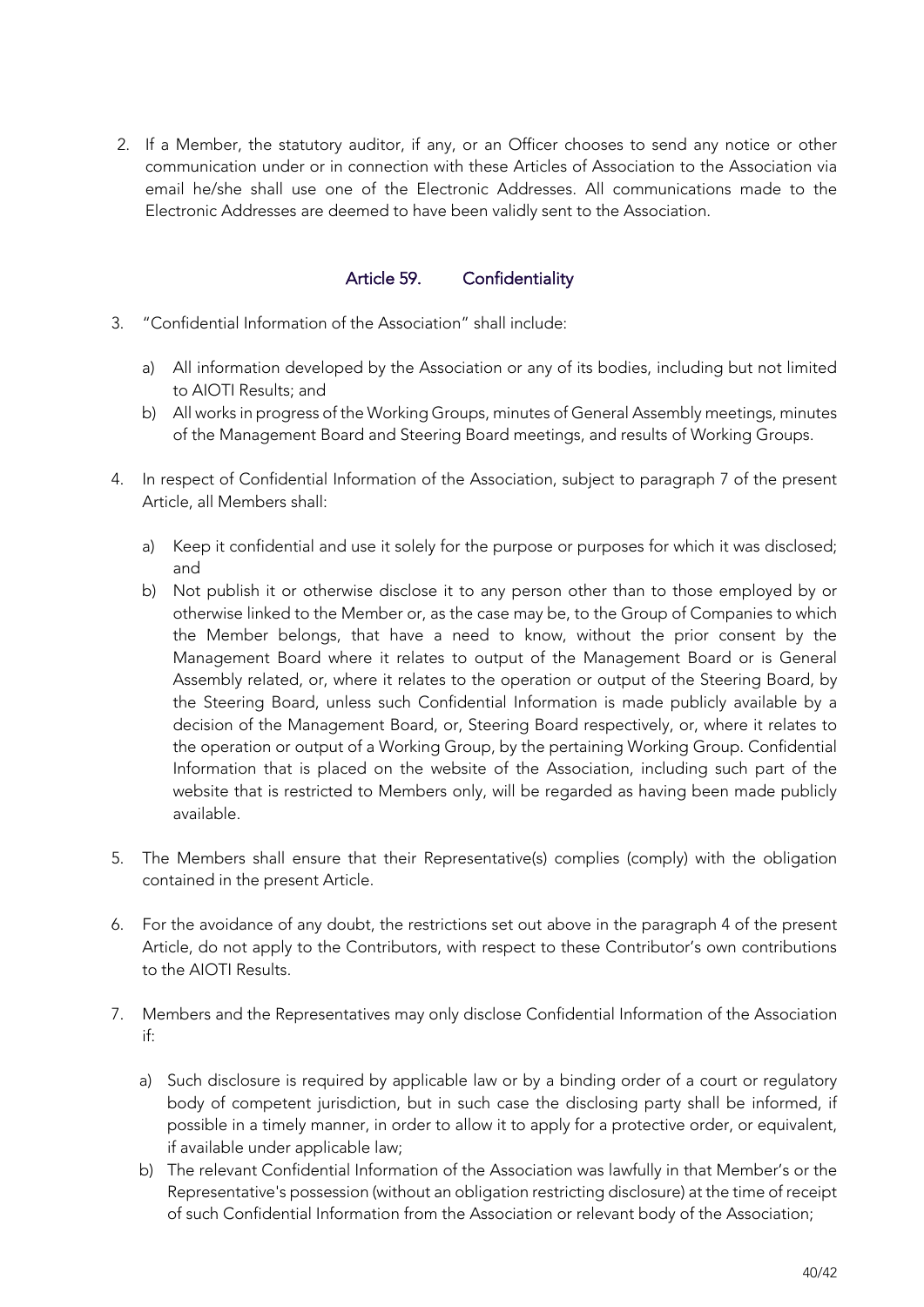- c) The Confidential Information has become part of the public domain without breach of this Article; or
- d) To the extent disclosure is necessary to their professional advisors provided that their professional advisors will have agreed to be bound by terms and conditions no less restrictive than those described in the present Article.

## Article 60. Intellectual Property

- 1. Any and all copyright to the AIOTI Results resulting from activities of the Steering Board, the Management Board or the General Assembly shall vest in the Association. No other intellectual property rights, including, without limitation, copyright to software and/or any patents, trade secrets and/or other intellectual property rights on any technology, information, data, knowledge and/or know-how, shall vest in the Association.
- 2. Title to any other intellectual property that may result from activities in the Association, shall be subject to the general applicable rules regarding ownership of intellectual property rights.
- 3. Copyrights to AIOTI Results generated in Working Groups shall vest in the respective contributors to these AIOTI Results (hereafter: "Contributors") each for their contributed part. Each Contributor herewith grants to the Association and all Members a royalty free, nonexclusive, world-wide copyright licence to use, copy and redistribute all future contributions of the Contributor to such AIOTI Results, both internally and for marketing and other communication purposes, without prejudice to paragraph 2 of the present Article.
- 4. Without prejudice to paragraph 2 of the present Article, each Member and any of the companies being part of said Member's Group of Companies, if any, is herewith granted a royalty free, nonexclusive, world-wide copyright licence to use, copy and redistribute all current and future AIOTI Results not generated in Working Groups, both internally and for marketing and other communication purposes, it being understood that any such use or redistribution shall make reference to AIOTI'S copyright.
- 5. In the unlikely event that two (2) or more Members (hereafter: "Joint Owners") or their Representatives would create any information and/or know-how, whether or not protectable under any applicable intellectual property law, during and pursuant to any of the activities of the Association (hereafter: "Joint IP"), such Joint Owners shall enter into good faith discussions in order to agree, among other things, on:
	- An appropriate course of action for filing application(s) for intellectual property rights in such Joint IP, and by whom, in which countries and at whose cost application filing will take place;
	- The remaining rights of Joint Owners relinguishing from the position of Joint Owner;
	- Whether or not to have the right to transfer a Joint Owner's right to the Joint IP to one of its affiliated companies or to a third party; and
	- Whether or not to have the right to bring an action for infringement of any such Joint IP.